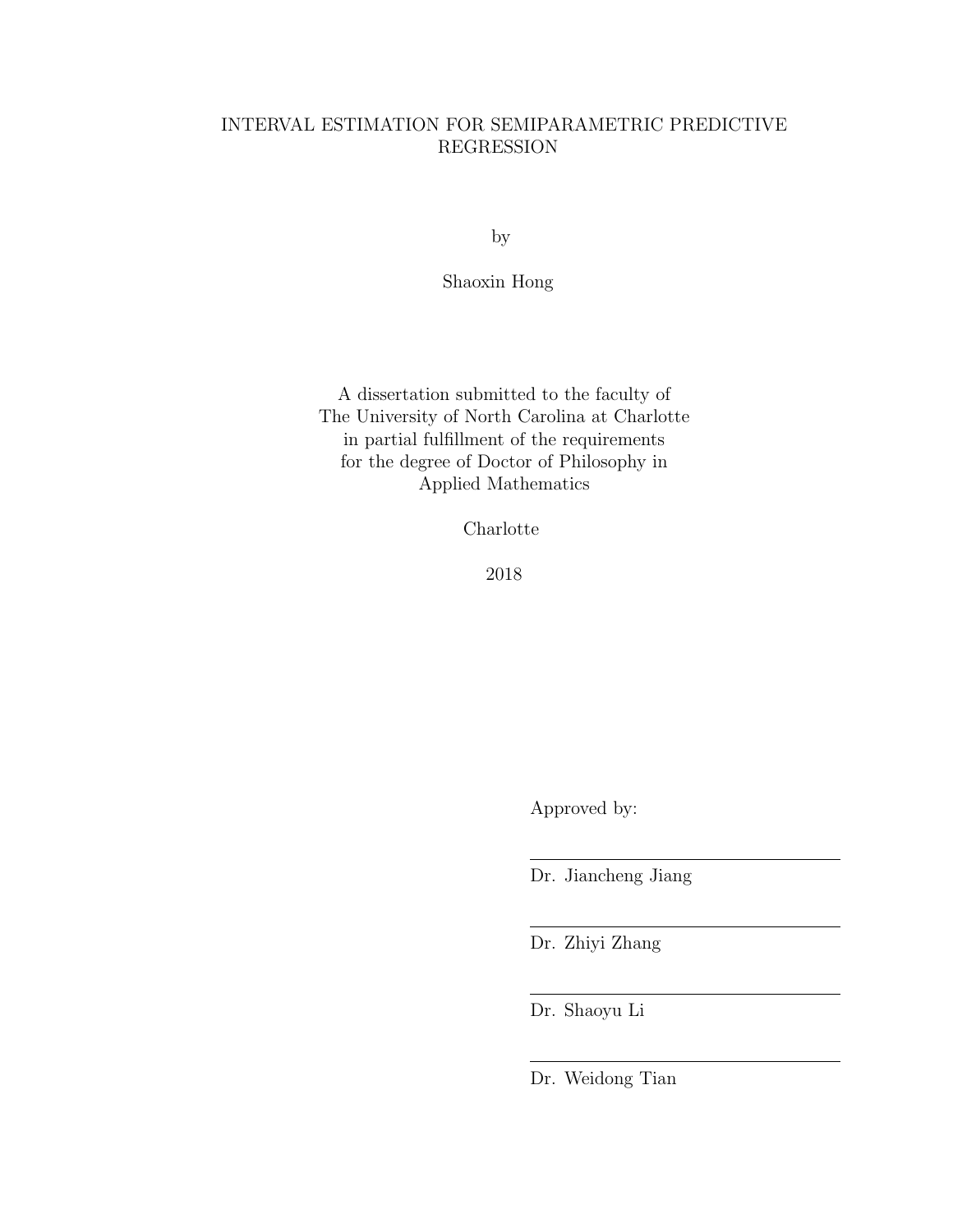c 2018 Shaoxin Hong ALL RIGHTS RESERVED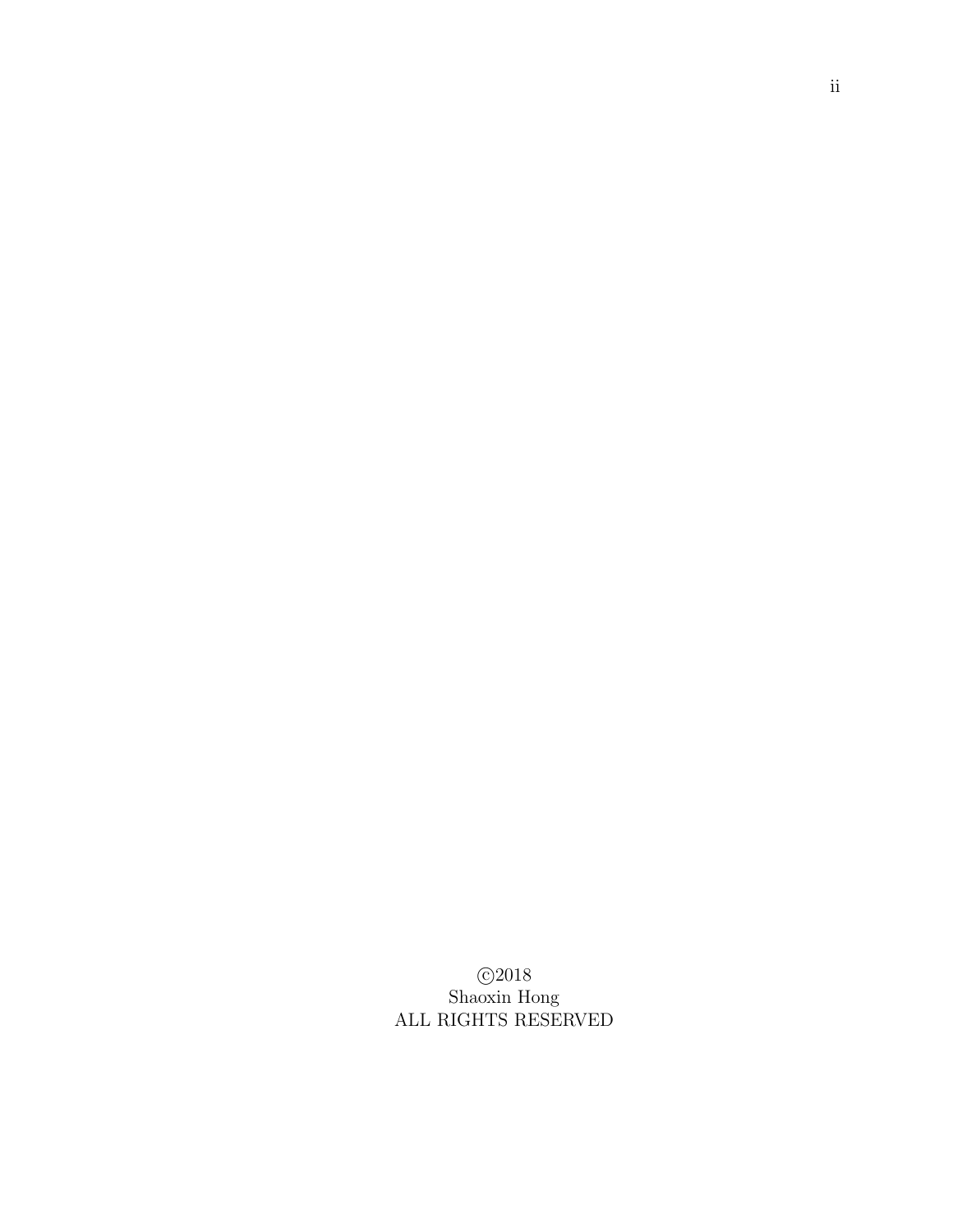#### ABSTRACT

# SHAOXIN HONG. Interval Estimation for Semiparametric Predictive Regression. (Under the direction of DR. JIANCHENG JIANG)

Predictive regression is an important research topic in financial econometrics. Various estimation methods have been proposed for it, but they suffer from complicated asymptotic limits which depend on whether or not the predicting variable is stationary. This makes inference for the predictability difficult. In this paper we employ a nonlinear projection to deal with endogeneity of the state variable which results in a new semiparametric predictive regression model for describing the relationship between the state variables and the asset return. We propose a weighted profile estimation equation method to estimate the parameters and an empirical likelihood ratio test to examine the predictability of state variables. We establish the asymptotic normality of the proposed estimator and show the Wilks theorem holds for the test statistic regardless of predicting variables being stationary or not. This provides a unifying method for constructing confidence regions of the coefficients of state variables. Simulations demonstrate favorable finite sample performance of the proposed method over some existing approaches. Real examples illustrate the value of our methodology.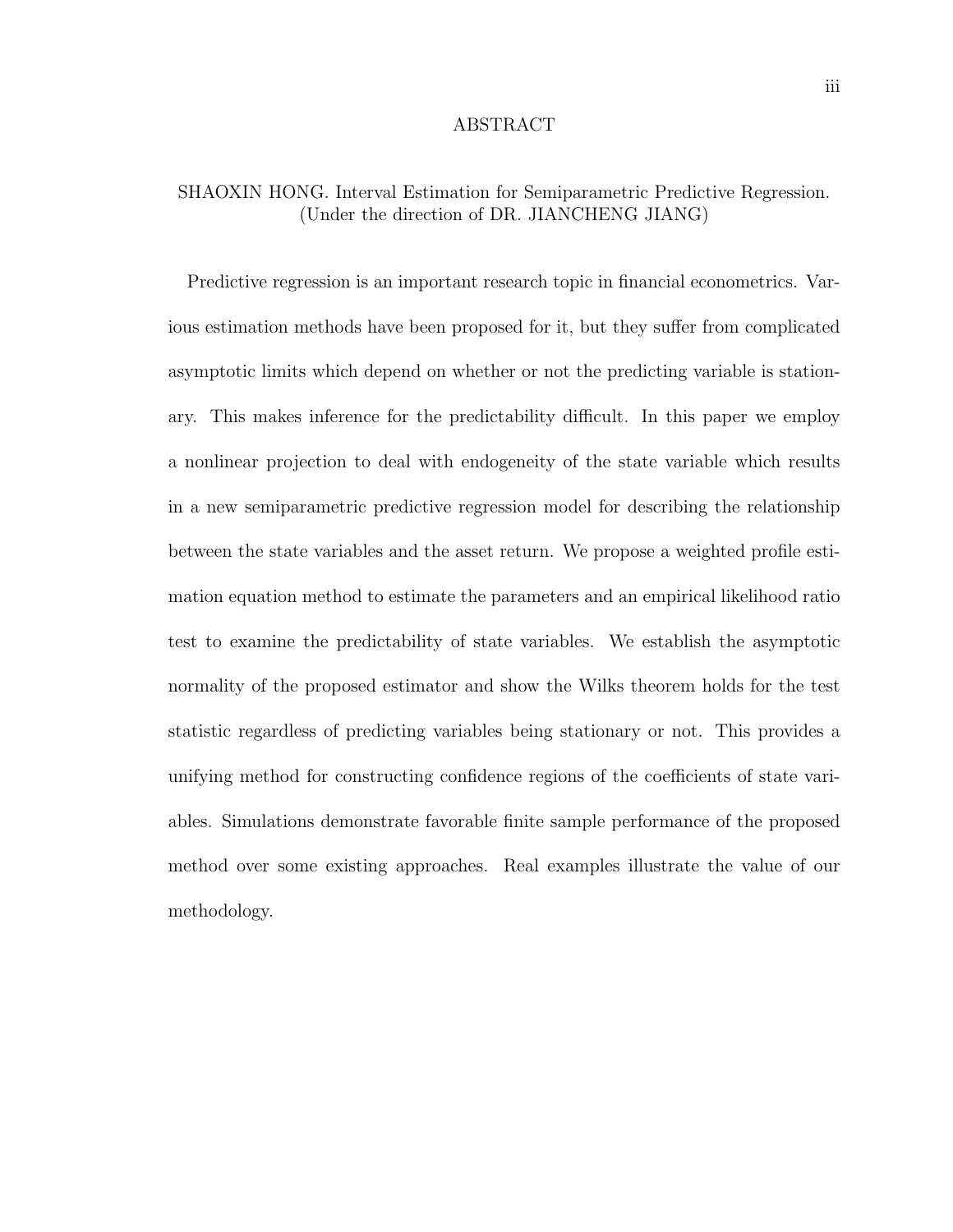### ACKNOWLEDGMENTS

Foremost, I would like to express my sincere gratitude to my advisor Dr. Jiancheng Jiang for the continuous support of my Ph.D study and research, for his patience, motivation, enthusiasm, and immense knowledge. His guidance helped me in all the time of research of this thesis. I could not have imagined having a better advisor and mentor for my Ph.D study.

I would also like to thank my committee members, Dr. Zhiyi Zhang, Dr. Shaoyu Li and Dr. Weidong Tian for their encouragement and insightful comments.

I gratefully acknowledge the financial support received towards my Ph.D. from the Graduate School and Mathematics department. Thanks to Professor Joel Avrin and Shaozhong Deng for their encouragement and supervisory role and valuable input.

Last but not the least, I would like to thank my family: my parents Diaodong Hong and Xiuyi Dai, for giving birth to me at the first place and supporting me spiritually throughout my life.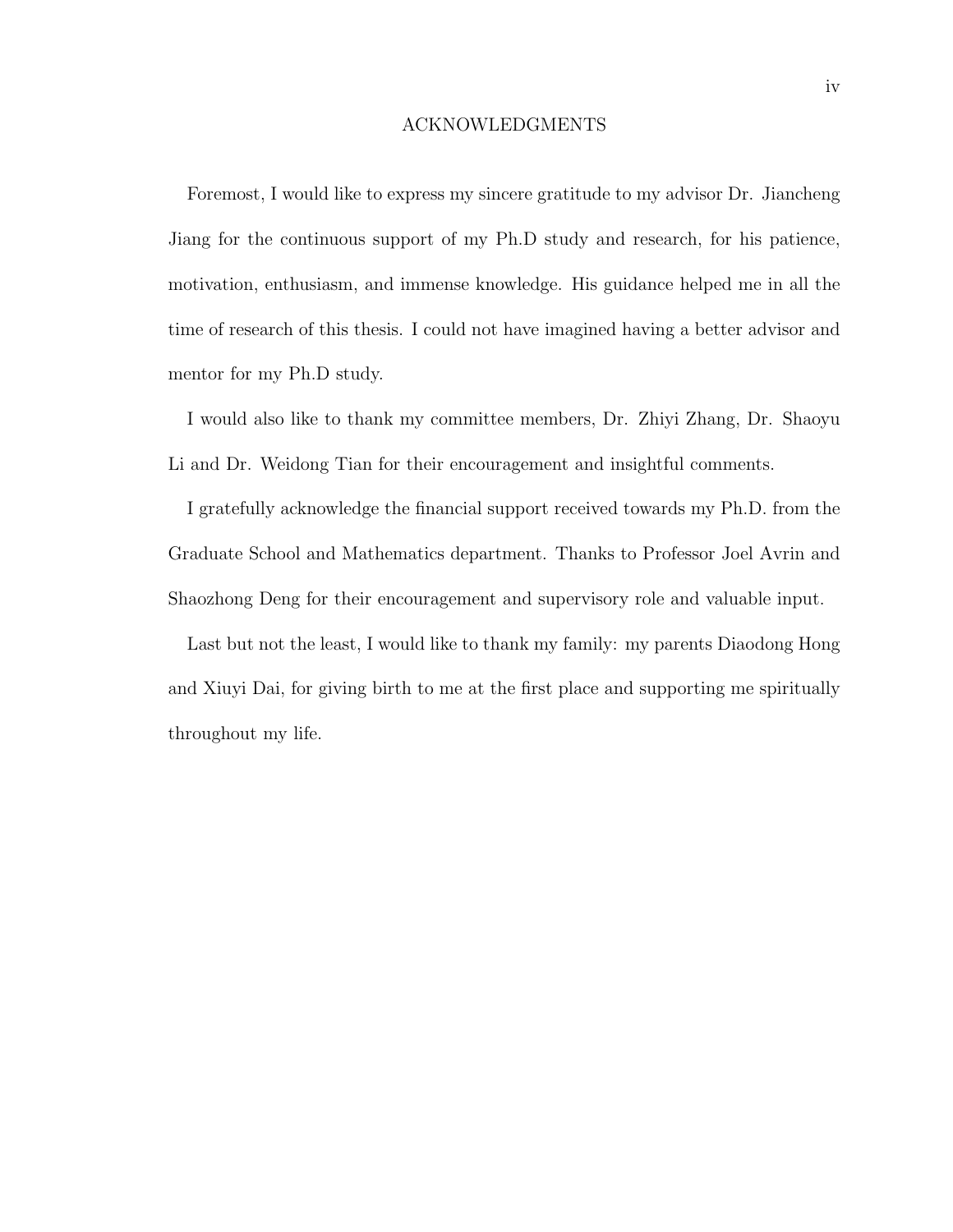# TABLE OF CONTENTS

| LIST OF FIGURES                                   | vi           |
|---------------------------------------------------|--------------|
| <b>LIST OF TABLES</b>                             | vii          |
| <b>CHAPTER 1: INTRODUCTION</b>                    | $\mathbf{1}$ |
| CHAPTER 2: SEMIPARAMETRIC PREDICTIVE MODELS       | 6            |
| 2.1. Profile Least Squares Estimation             | 8            |
| 2.2. Weighted Profile Score Equation Estimation   | 10           |
| CHAPTER 3: ASYMPTOTICS OF THE WEIGHTED ESTIMATION | 14           |
| CHAPTER 4: TESTING PREDICTABILITY                 | 18           |
| <b>CHAPTER 5: SIMULATIONS</b>                     | 20           |
| <b>CHAPTER 6: REAL EXAMPLES</b>                   | 25           |
| <b>REFERENCES</b>                                 | 31           |
| APPENDIX A: SKETCH OF PROOFS                      | 34           |
| APPENDIX B: SKETCH OF PROOFS                      | 45           |
| APPENDIX C: SKETCH OF PROOFS                      | 48           |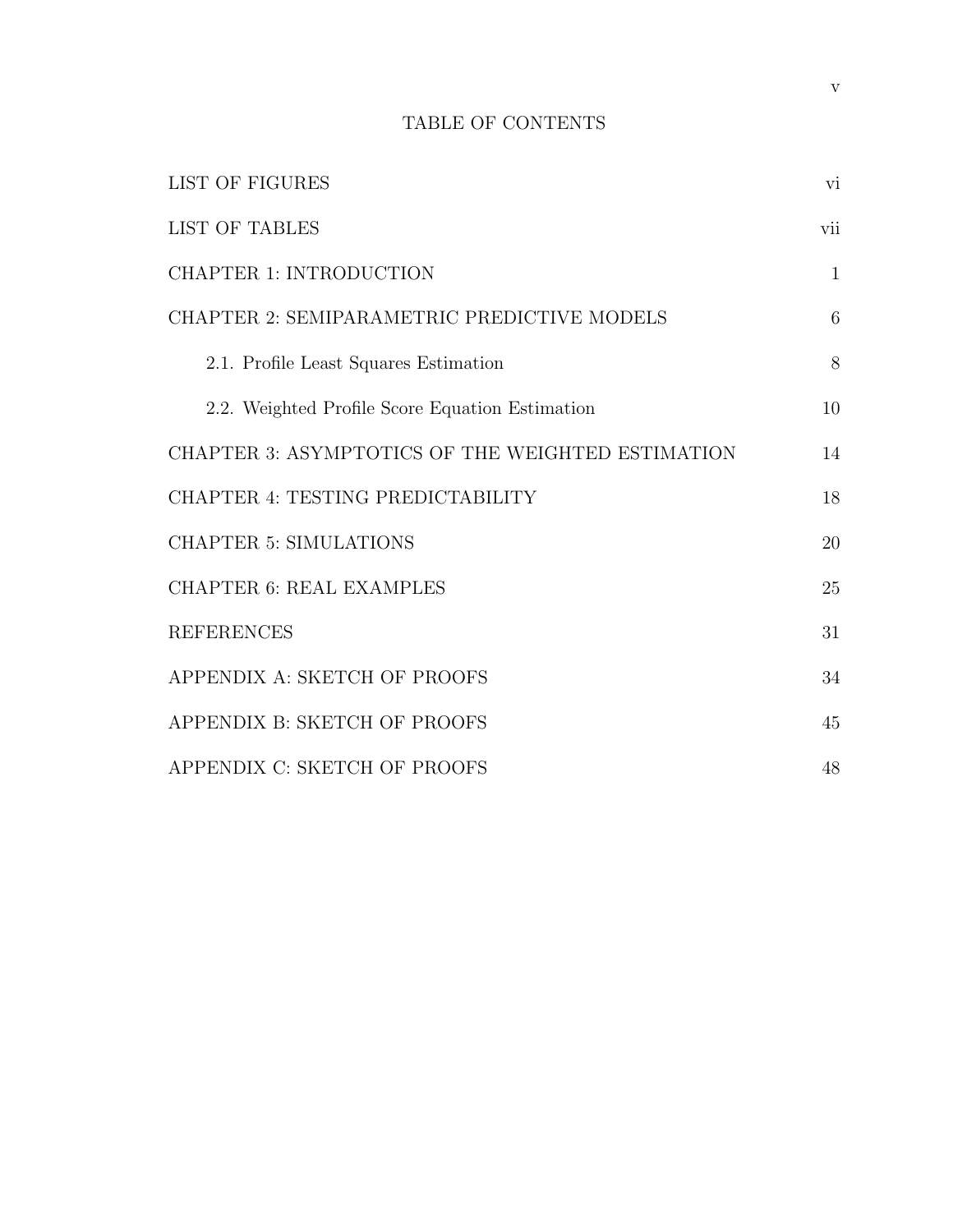# LIST OF FIGURES

| FIGURE 1: Example 3 with $v_t \sim t(3)$ . (a) - $z_t = z_t^{(1)}$ , (b) - $z_t = z_t^{(2)}$ . Solid | 22 |
|------------------------------------------------------------------------------------------------------|----|
| - true, dashed - median curve, dotted $-2.5\%$ and 97.5\% pectentiles.                               |    |

| FIGURE 2: Estimated excess return for quarterly CRSP series, log D-P |  |  |  |  | 28 |
|----------------------------------------------------------------------|--|--|--|--|----|
| ratio                                                                |  |  |  |  |    |

FIGURE 3: 95% confidence region of 
$$
\beta
$$
 in model (6.3)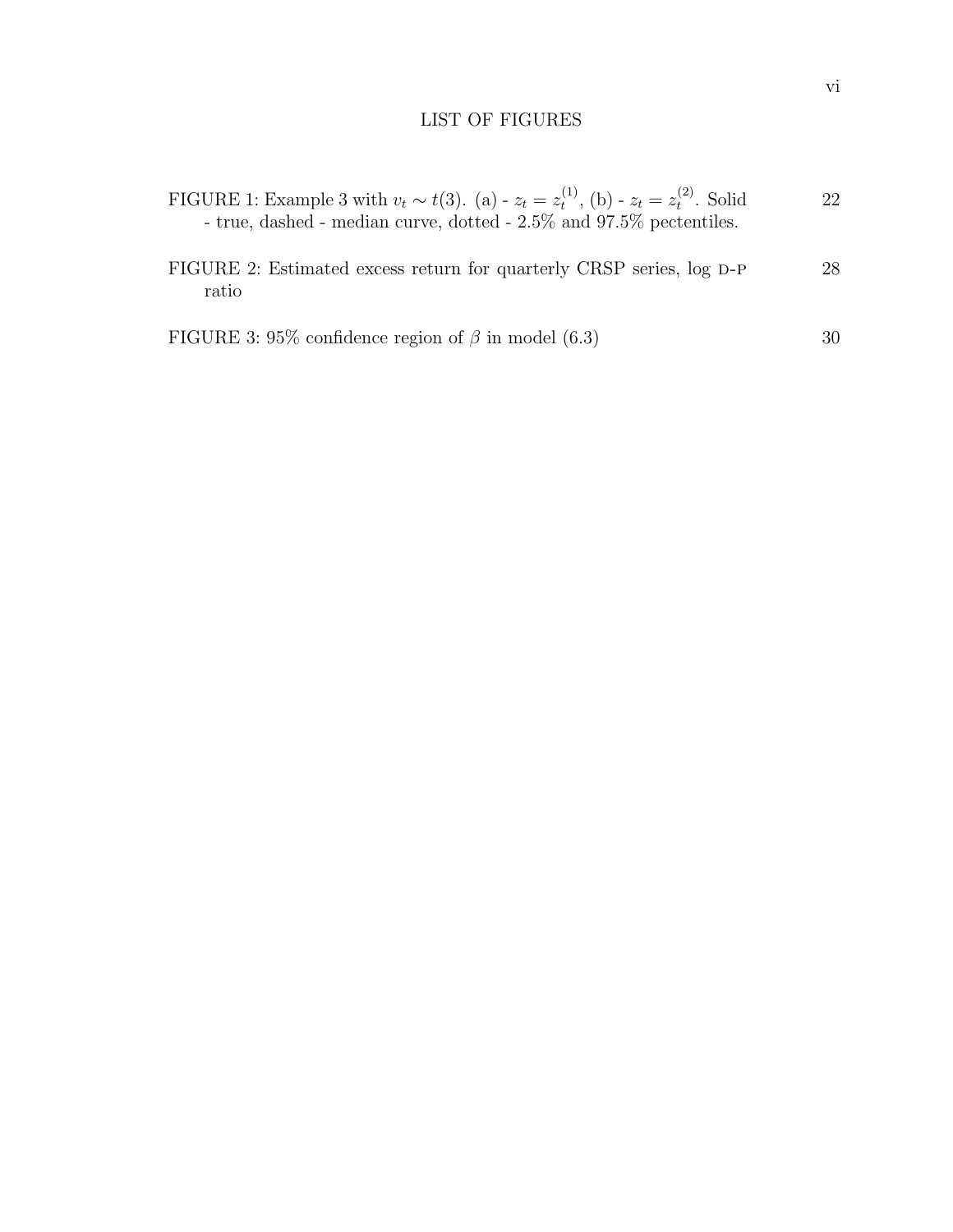# LIST OF TABLES

| TABLE 1: Simulation results for estimators of $\beta$               | 22 |
|---------------------------------------------------------------------|----|
| TABLE 2: Simulation results for estimators of $\beta$ in Example 3  | 23 |
| TABLE 3: Simulation results for estimators of $\beta$ in Example 4  | 24 |
| TABLE 4: Estimates of $\beta$ with two typical samples in Example 4 | 24 |
| TABLE 5: Tests of Predictability with Log E-P Ratio                 | 27 |
| TABLE 6: Tests of Predictability with Log D-P Ratio                 | 28 |
| TABLE 7: Predictability of the log E-P ratio and yield spread       | 29 |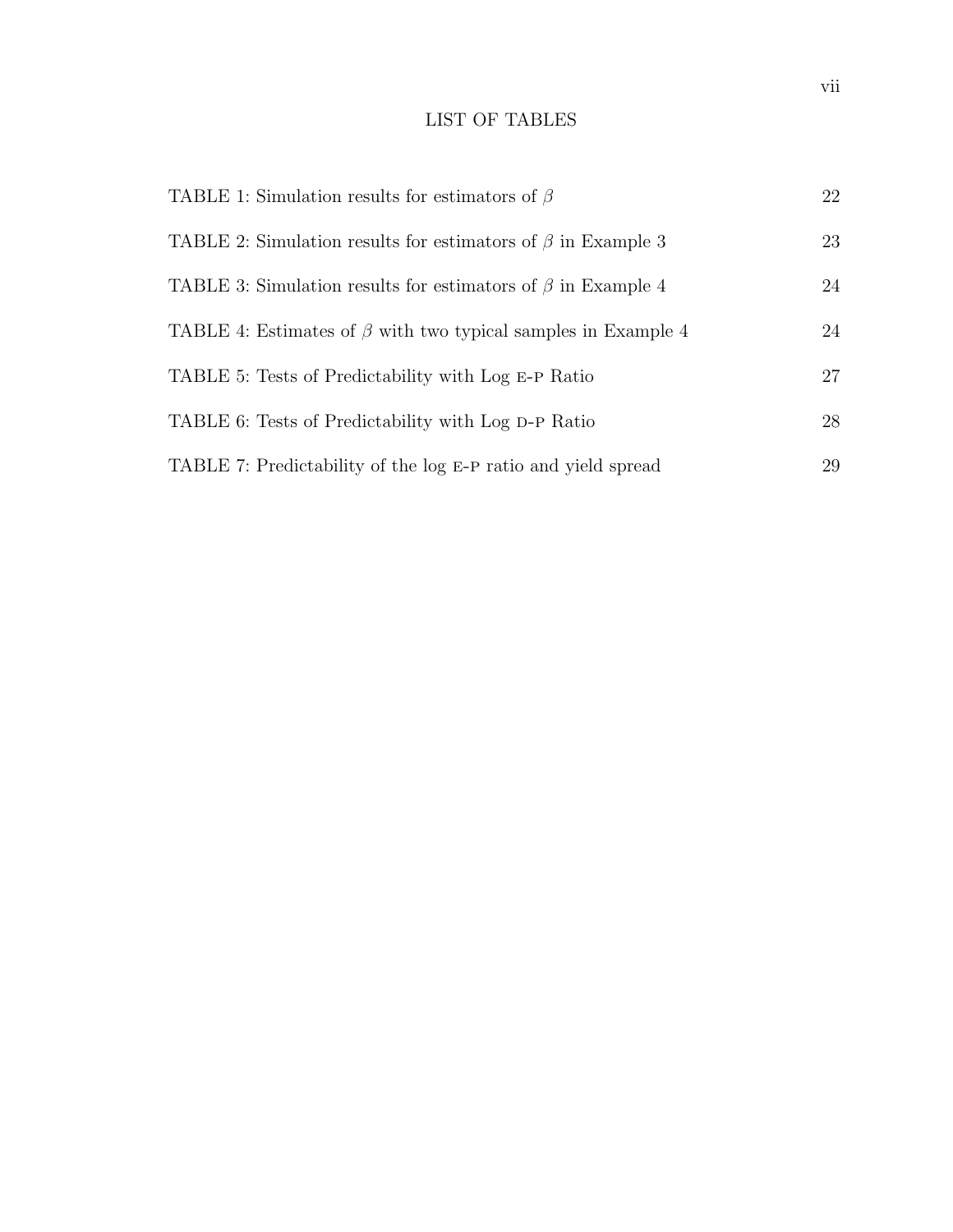## CHAPTER 1: INTRODUCTION

As an important research topic in economics and finance, the predictability of stock returns has been studied in decades. In many financial applications, for example, the conditional capital asset pricing, the mutual fund performance, and the optimal asset allocations, the predictability problem is routinely examined. An enormous amount of empirical research effort demonstrates the predictability of stock returns using various lagged financial variables, such as the book-to-market ratio, the dividend yield, the dividend-price  $(D-P)$  ratio, the earning-price  $(E-P)$  ratio, the interest rates, and the term spread and default premia, among others. An essential question is often asked about whether the returns are predictable in a specific financial application. Because many of the predictive financial variables are highly persistent and even nonstationary, it is challenging to answer this question.

In the literature, many works have been devoted to addressing the above question through predictive regression. Let  $y_t$  be the predictable variable, say excess stock returns, in period t, and let  $x_{t-1}$  be the state variable, say log D-P ratio, in period  $t-1$ . A nice framework of the predictive regression is

$$
y_t = \beta_0 + \beta_1 x_{t-1} + \varepsilon_t, \qquad x_t = \rho x_{t-1} + u_t, \qquad 1 \le t \le n,
$$
 (1.1)

where  $E(u_t|x_{t-1}) = 0$ , but  $E(\varepsilon_t|x_{t-1})$  may be nonzero. In many applications, the correlation between innovations  $\varepsilon_t$  and  $u_t$  is nonzero (Table 1 in Torous et al., 2004;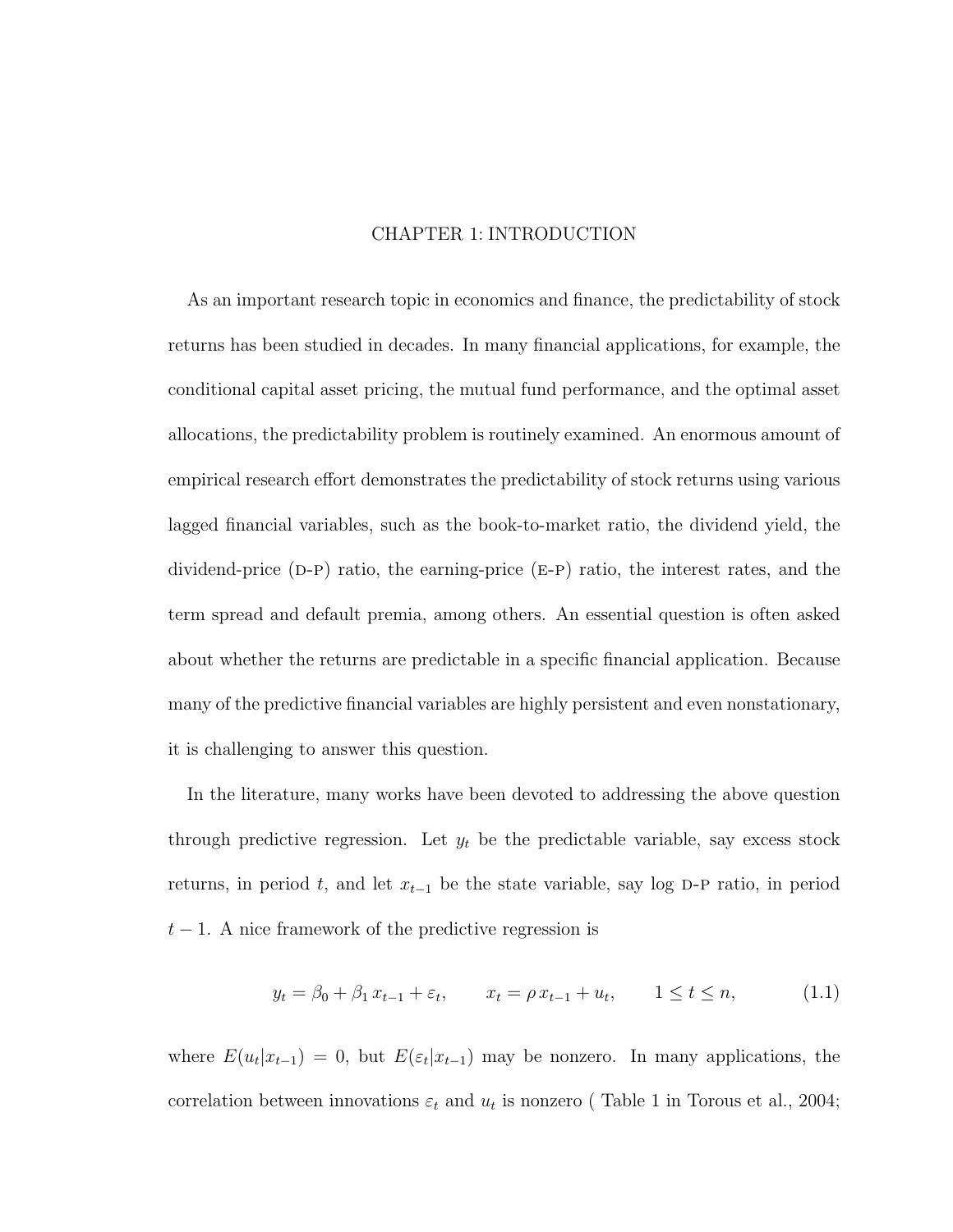Table 4 in Campbell and Yogo, 2006), which brings the nonzero correlation between  $x_{t-1}$  and  $\varepsilon_t$  and creates the so-called "endogeneity". Hence, directly regress  $y_t$  on  $x_{t-1}$  may yield a biased ordinary least squares (OLS) estimator of  $\beta$ . The parameter  $\rho$  is the unknown degree of persistence of variable  $x_t$ . When  $|\rho| < 1$ ,  $x_t$  is stationary (Viceira, 1997; Amihud and Hurvich, 2004; Amihud et al., 2009); when  $\rho = 1$ , it is first order integrated (I(1) for short); when  $\rho = 1 + c/n$  with  $c < 0$ , it is local-to unity or nearly first order integrated (NI(1) for short); when  $\rho = 1 + c/n$  with  $c > 0$ , it is mildly explosive. See Elliott and Stock (1994), Cavanagh, Elliott, and Stock (1995), Phillips (1988), Torous, Valkanov, and Yan (2004), Campbell and Yogo (2006), Polk, Thompson, and Vuolteenho (2006), Rossi (2007), and Cai and Wang (2014), etc. These references validate that predictor  $x_t$  can be stationary or nonstationary and highly persistent. This brings much difficulty in modeling. In the following let us first review three common estimation strategies for model (1.1) and then introduce our new methodology for alleviating the modeling difficulty.

The first one is the bias correction approach using information conveyed by the  $AR(1)$  process of  $x_t$ . For example, Kothari and Shanken (1997) and Stambaugh (1999) suggested the first order bias-corrected ols estimation, Amihud and Hurvich (2004) proposed the second order bias-correction method, and Lewellen (2004) studied the conservative bias-correction vehicle which assumes the true autoregressive coefficient of AR(1) to be close to one. The second approach is the maximum likelihood estimation in Campbell and Yogo (2006), which assumes that innovations  $\{(\varepsilon_t, u_t)\}$ are independently distributed bivariate normal  $N(0, \Sigma)$ . The third one is based on linear projection and least squares in Amihud and Hurvich (2004), Amihud et al.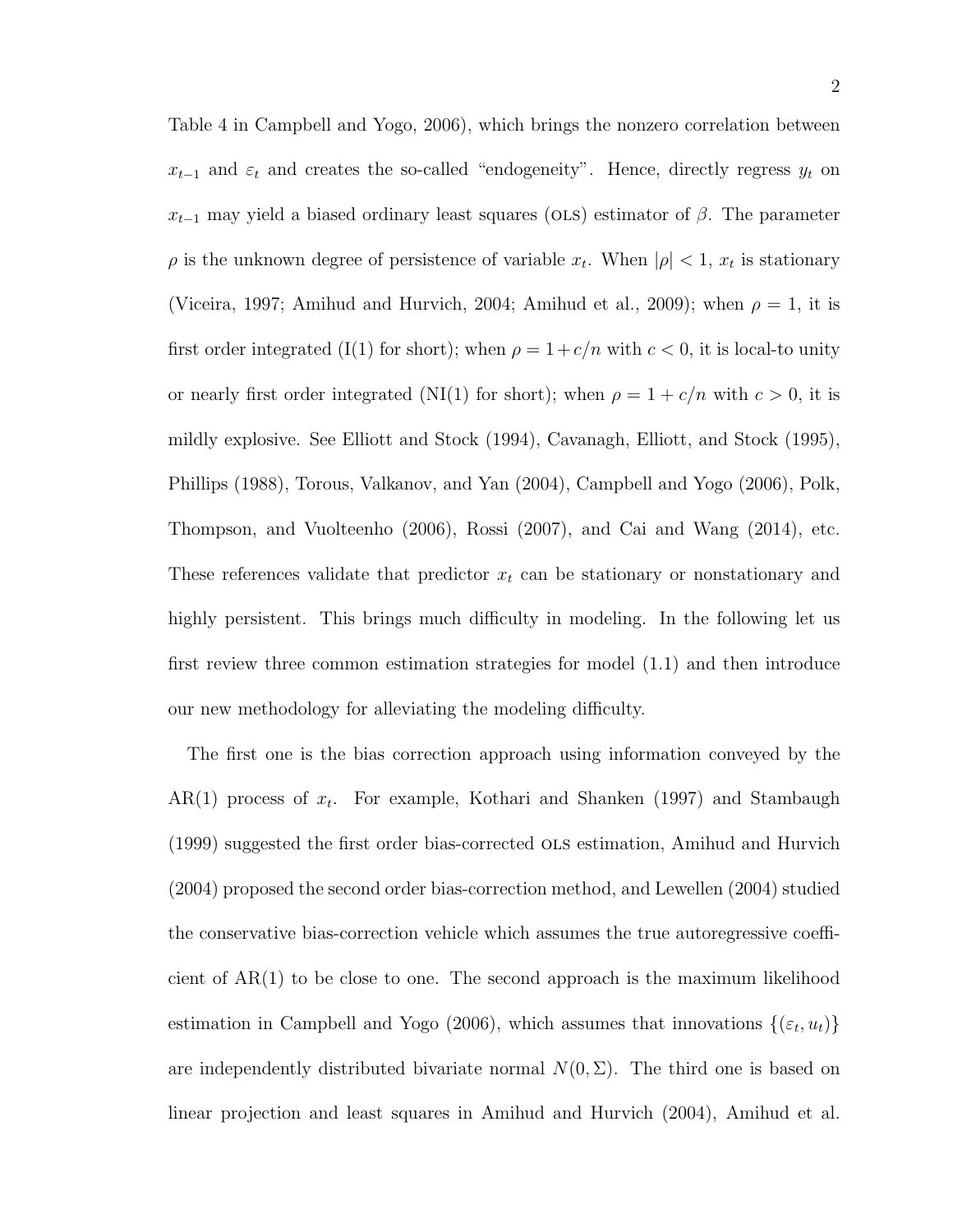(2009), and Cai and Wang (2014). In such a way, the endogeneity may be removed from the model by the projection of  $\varepsilon_t$  onto  $u_t$ . For  $|\rho| < 1$ , using the linear projection of  $\varepsilon_t$  onto  $u_t$ ,  $\varepsilon_t = \gamma u_t + v_t$ , Amihud and Hurvich (2004) reexpressed model (1.1) as

$$
y_t = \beta_0 + \beta_1 x_{t-1} + \gamma u_t + v_t, \tag{1.2}
$$

where  $v_t$  is white noise independent of  $x_t$  and  $u_t$  at all leads and lags. If  $u_t$  were known, the error in model (1.2) would satisfy the classical assumption of ols without endogeneity. They applied the two-stage least squares regression (TSR) method as follows: first obtain the OLS estimator  $\hat{\rho}$  of  $\rho$ , then calculate the fitted residuals  $\hat{u}_t$ , and finally regress  $y_t$  on  $x_{t-1}$  and  $\hat{u}_t$  to obtain an estimate of  $\beta$ . For  $\rho = 1 + c/n$  with  $c \leq 0$ , Cai and Wang (2014) investigated the TSR method and established its limiting distribution. These works show that the limiting distributions of the estimator of β are different for I(0), I(1) and NI(1) cases, which makes inference for β difficult, since one has to decide which limiting distribution is used for inference. In particular, when  $\rho$  is close to one, the variance estimate of the limiting distribution behaves erratically (Chan, Li and Peng, 2012; Zhu, Cai and Peng, 2014). Hence, it is desired to establish a unifying inference tool for  $\beta$ . In addition, the above works cannot assess joint predictability of multiple state variables and thus may suffer from severe under-fitting problems.

To surmount the above difficulty and to cope with multiple predictive variables simultaneously, in this paper we employ a nonlinear projection of  $\varepsilon_t$  onto  $u_t$ , which results in a new semiparametric predictive regression model. This model contains the above models and incorporates multiple state variables. As indicated above, it is de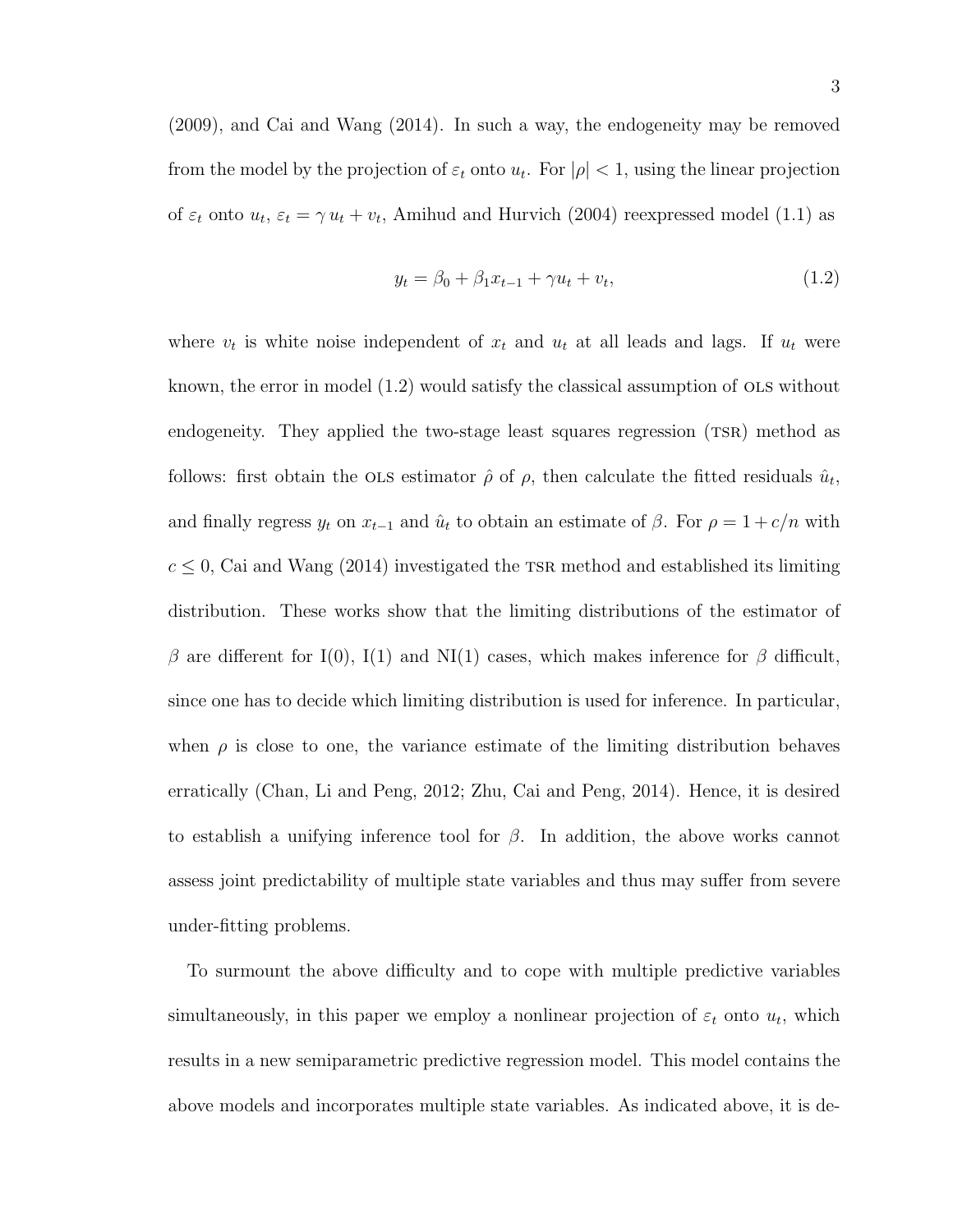sired to develop a unifying inference tool which does not need to choose which limiting distribution to use. To this end, we propose a weighted estimation equation method for the proposed model. This approach gives us a unifying limiting distribution of the resulting estimators no matter if the state variables are stationary,  $I(0)$ ,  $I(1)$ ,  $N(I)$ , or slightly explosive. Theoretically, we will establish the asymptotic normality distribution of the proposed estimator.

Similar weighted estimation was previously studied in the literature, including the Cauchy estimator in So and Shin (1999), the weighted absolute deviation estimation in Ling (2005) and Chan and Peng (2005), the weighted least squares estimation in Chan, Li and Peng (2012) and Zhu, Cai and Peng (2014). However, these works can deal with linear predictive regression with only one predictor. Further, the resulting estimator is not efficient for I(0) or stationary processes because of the effect of weights. Our weighted method borrows the strength of the previous techniques which provide a unifying limiting distribution, but is different from them. On one hand, our method can deal with multiple state variables (see Theorems 1-2 and Example 5.3). On the other hand, it leads to the most efficient estimator with probability going to one when the state variable is I(0) or stationary under the mixing condition.

Since our aim is to check predictability of state variables, we have to construct confidence region of  $\beta$ . Our asymptotically normal distribution furnishes us a Wald type of statistic for the confidence region, but it requires estimating the asymptotic variance matrix of our estimator. In our experience and also noted in the literature (Chan, Li, Peng, 2012; Fu, Cai and Peng, 2014), this variance estimator behaves irregularly for nonstationary cases. This motivates us to propose an empirical likelihood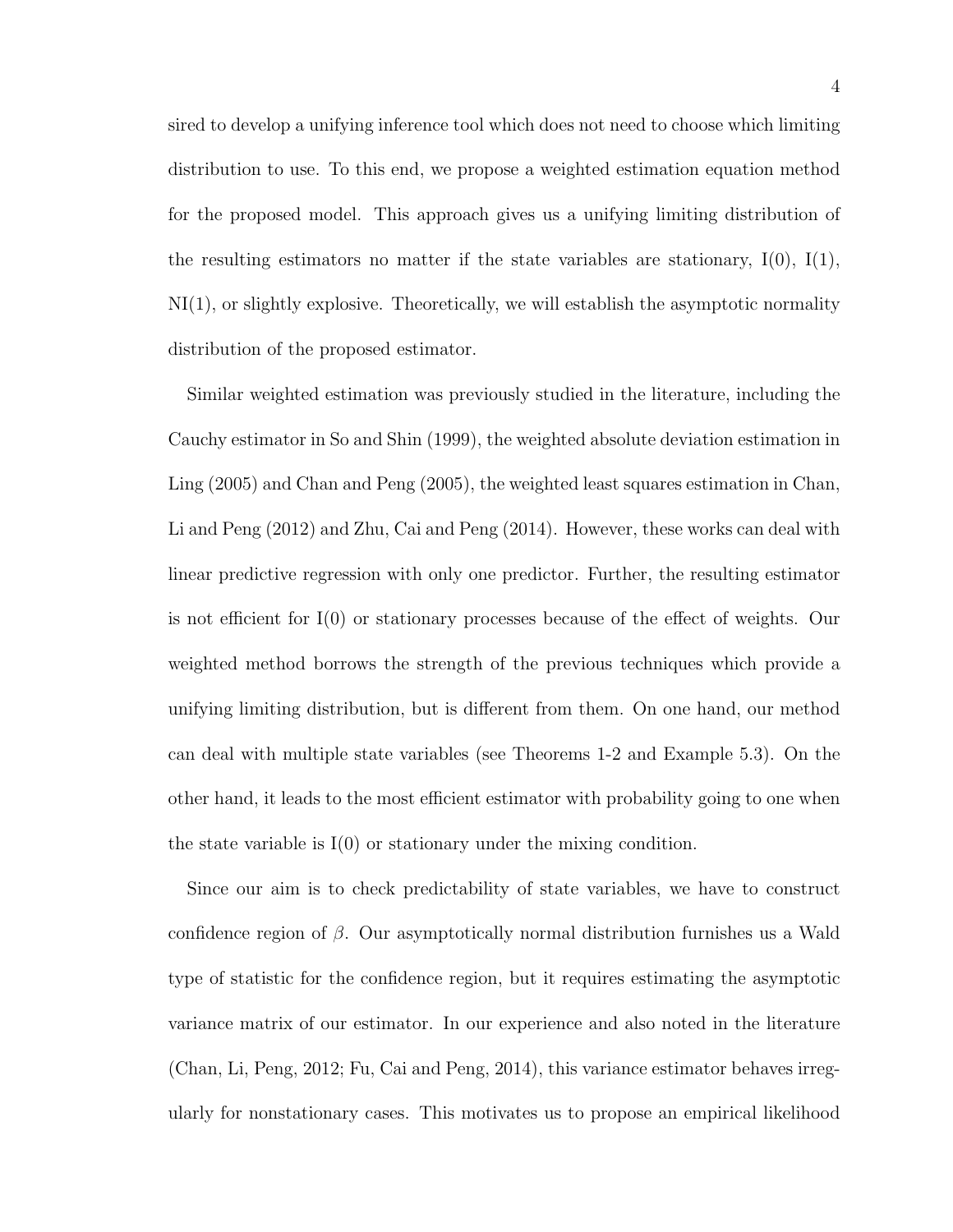method for constructing the confidence region, based on our weighted estimation equations. The empirical likelihood was initially introduced by Owen (1988). It has been demonstrated as a powerful nonparametric tool for interval estimates. See Owen (2001) for an overview. This method has many advantages over the normal approximation-based method and the bootstrap method for constructing confidence intervals, such as the transformation respecting, the range of parameter respecting, and no predetermined shape requirement (Hall and La Scala, 1990; Hall, 1992).

The remainder of this article is organized as follows. In Section 2, we introduce our semiparametric predictive regression model and the corresponding estimation procedures. In Section 3, we establish our unified asymptotic distribution of the proposed estimator. In Section 4, we present the empirical likelihood ratio for constructing confidence region and derive the Wilks theorem. In Section 5, we conduct extensive simulations to compare finite sample performance of our method with others. In Section 6, real examples are used to illustrate the value of the proposed methodology. Proofs of our theorems are relegated to the Appendix.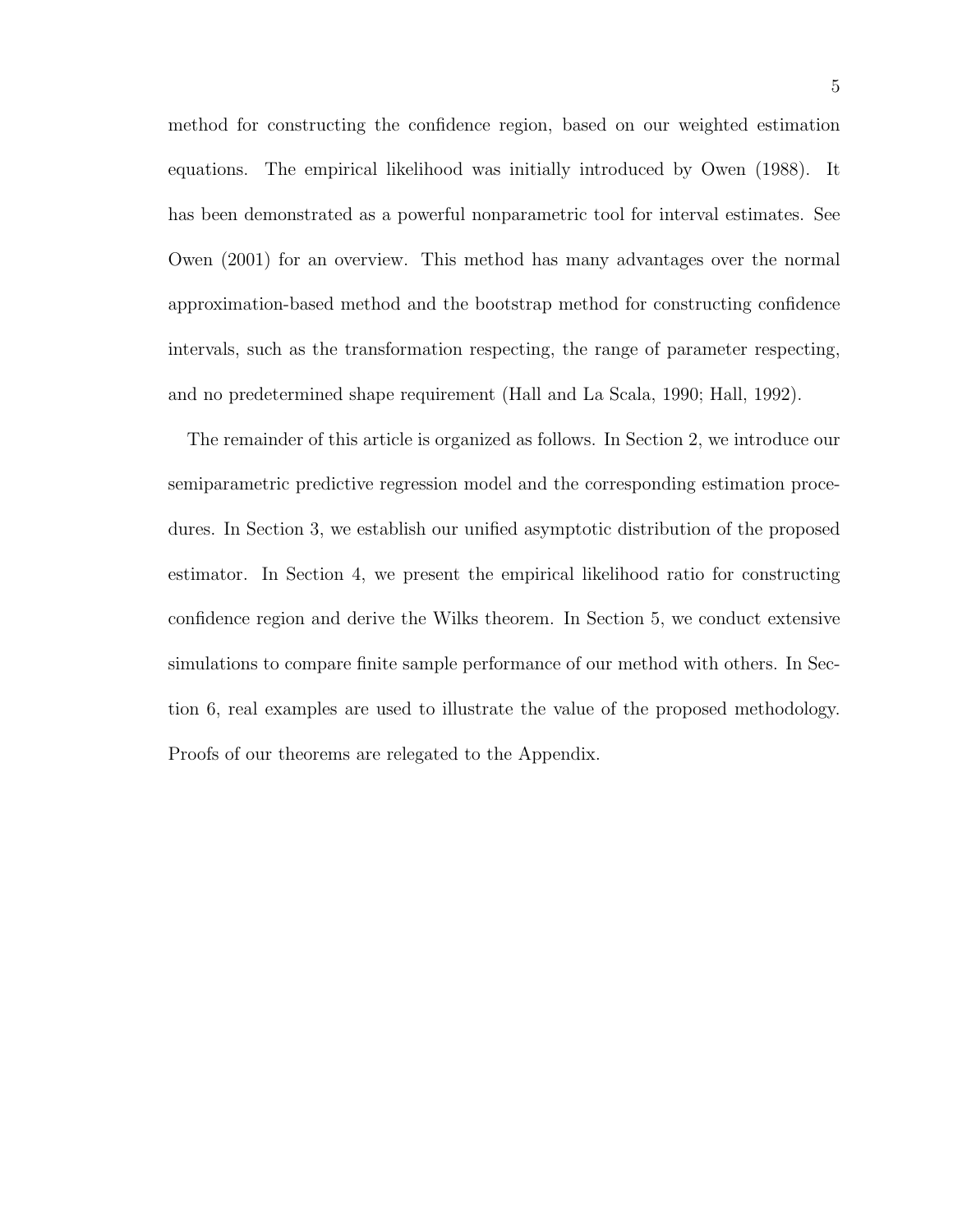## CHAPTER 2: SEMIPARAMETRIC PREDICTIVE MODELS

The linear projection method for motivating model (1.2) assumes that  $E[\varepsilon_t | u_t] =$  $\gamma u_t$ . This may not hold in general. Using nonlinear projection  $\varepsilon_t = \phi(u_t) + v_t$ , we extend model (1.2) to

$$
y_t = \beta x_{t-1} + \phi(u_t) + v_t, \tag{2.1}
$$

where  $\phi(\cdot)$  is an unknown function. However,  $u_t$  is not observed. To estimate the parameters, one needs to use observed residual  $\hat{u}_t = x_t - \hat{\rho} x_{t-1}$  to replace  $u_t$ , and then estimate the parameters in the model. However, the resulting estimators of parameters are difficult to study, because their distributions depend on that of  $\hat{u}_t$ . Instead of model (2.1) one may consider the model

$$
y_t = \beta x_{t-1} + \phi(z_t) + v_t
$$

with  $\{z_t\}$  being an observable time series. In this model, the predicted variable  $x_t$  is one-dimensional, so it cannot be used to study joint effects of multiple predictors. In theory and practice, it may be more sensible to incorporate multiple predictors for correcting model misspecification and for the fact: the predicted variables are usually correlated and as in multiple linear models a variable may not have predictability after other useful correlated variables are taken into account. Therefore, in this paper we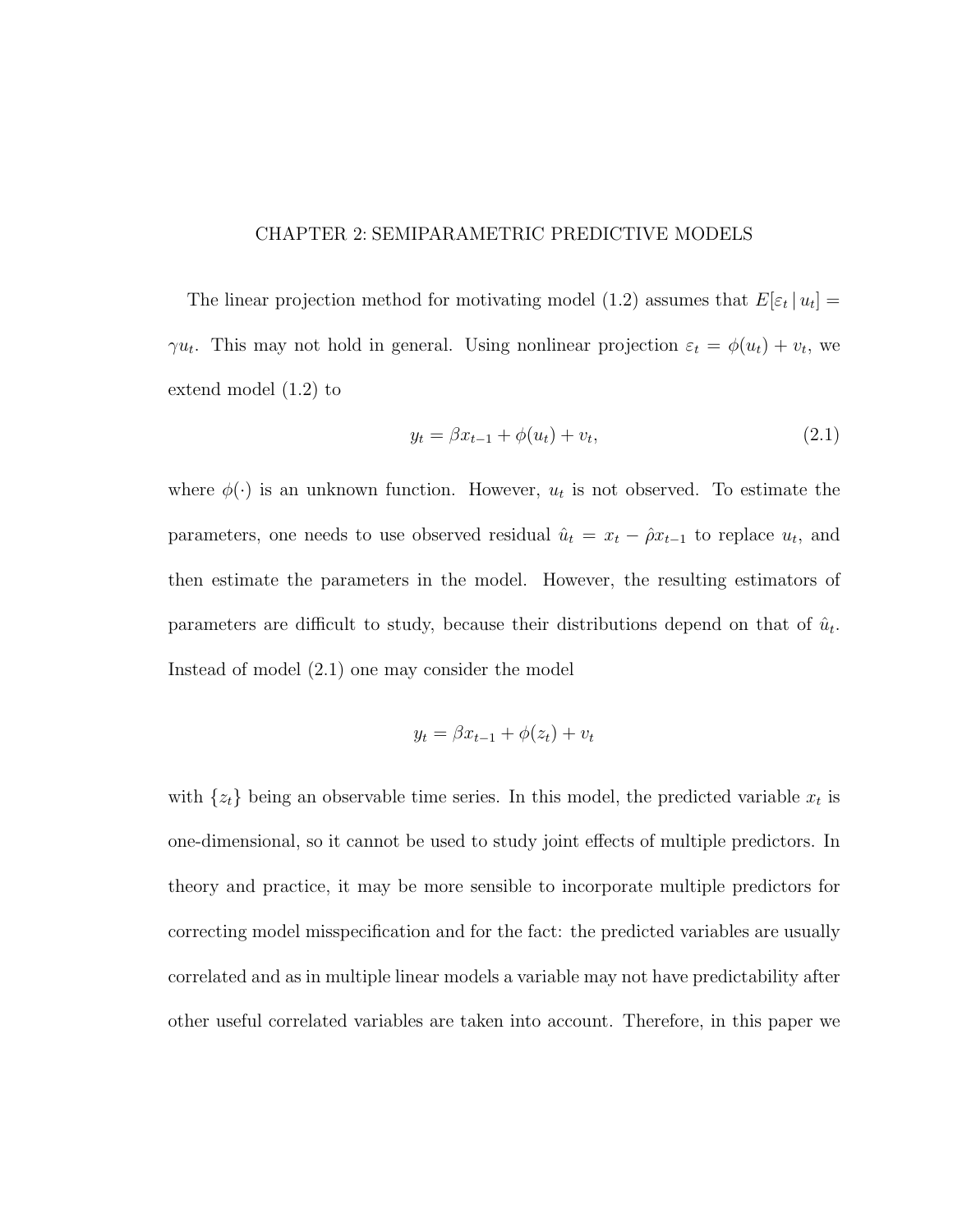study the following semiparametric model:

$$
y_t = x_{t-1}^\top \beta + \theta(z_t) + v_t, \quad x_t = (x_{t,1}, \dots, x_{t,k})^\top,
$$
\n(2.2)

where  $\theta(\cdot)$  is a unknown function,  $z_t$  is a stationary time series,  $v_t$  is white noise uncorrelated with  $x_{t-1}$  and  $z_t$ , and  $x_{t,i}$  is a stationary process or an AR(1) process satisfying that  $x_{t,i} = \rho_i x_{t-1,i} + u_{t,i}$ , with  $u_{t,i}$  being a martingale difference, and  $|\rho_i|$ 1 or  $\rho_i = 1 + \gamma_i/n$ ,  $\gamma_i \in \mathcal{R}$ , for  $i = 1, \ldots, k$ . When  $|\rho_i| < 1$ ,  $x_{t,i}$  is called an I(0) process; when  $\rho_i = 1$ , it is an I(1) process in the sense that its first order differences are I(0); when  $\rho_i = 1 + \gamma_i/n$  and  $\gamma_i < 0$ , it is NI(1); when  $\rho_i = 1 + \gamma_i/n$  and  $\gamma_i > 0$ , it is slightly explosive, which is also called the  $N(1)$  case to avoid abuse of notation since  $\rho_i$  is nearly one. In this setting,  $x_t$  has finite variance or infinite variance. The interesting parameters are vector  $\beta$ .

Model (2.2) contains many existing models studied in the literature. When  $\{x_t, y_t, z_t\}$ are independent and identically distributed, it reduces to the semiparametric model widely studied in statistics (Speckman, 1988; Carroll et al., 1997). When  $\theta(\cdot) = 0$ and  $x_{t-1} = y_{t-1}$ , it is the AR(1) model studied in Chan and Wei (1987), Phillips and Han (2008), Chan and Zhang (2009), and Chan, Li and Peng (2012). For univariate  $x_t$ , when  $\theta(\cdot)$  is linear and  $z_t = \hat{u}_t$ , it becomes the model studied in Cai and Wang (2014). Since  $u_t = x_t - \rho x_{t-1}$ , model (1.2) is equivalent to

$$
y_t = \gamma_0 + \gamma_1 x_{t-1} + \gamma_2 x_t + v_t.
$$
 (2.3)

Hence, model (2.3), the equivalent of model (1.2) studied in Amihud and Hurvich (2004), is also a special case of model (2.2) with  $\theta(\cdot) = 0$ . These indicate that our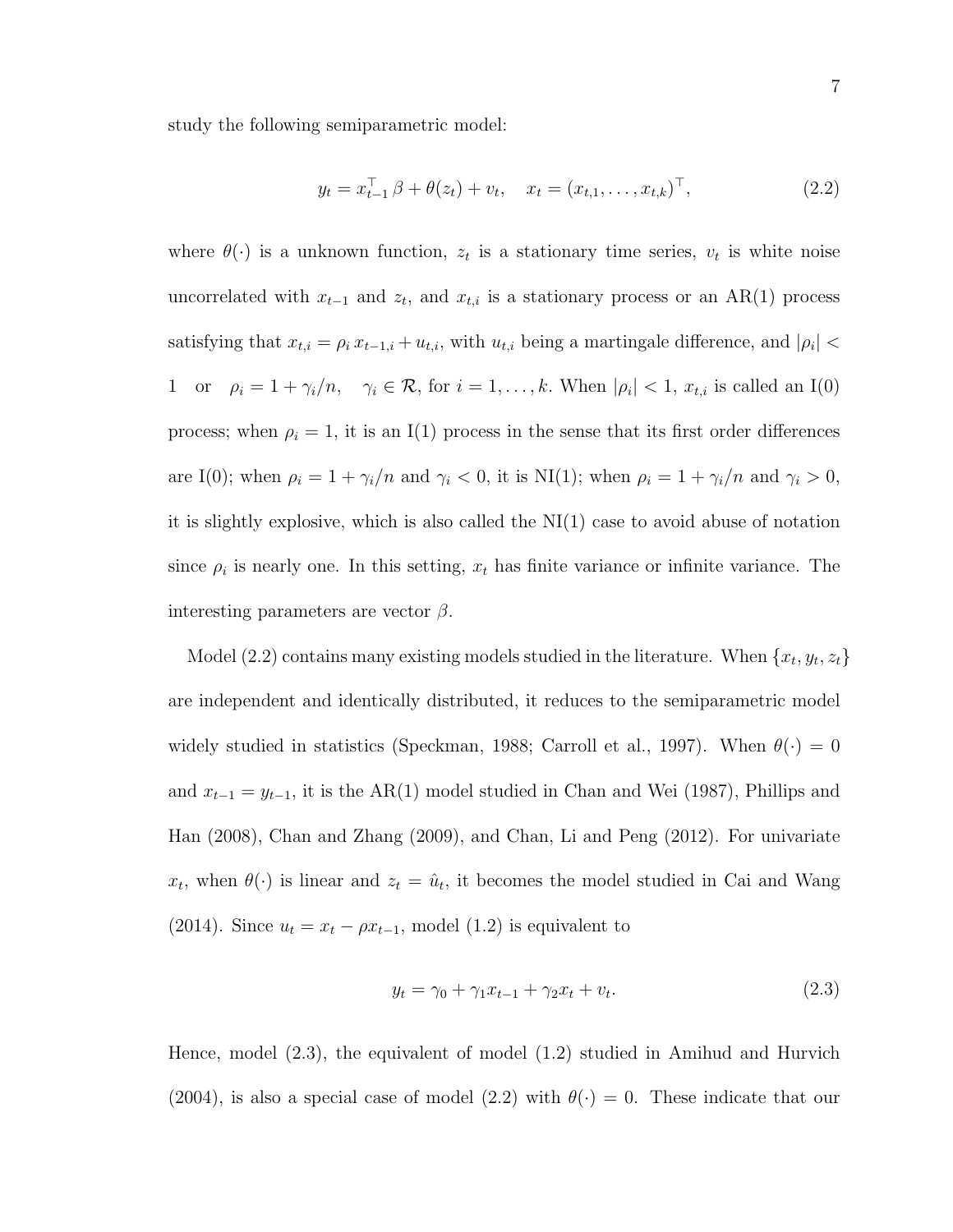proposed model is an important family of predictive regression models.

### 2.1 Profile Least Squares Estimation

There are different approaches to estimating the unknown parameters in partly linear regression model (2.2) in i.i.d. cases. The profile least squares method is a useful one and is semiparametrically efficient (Carroll et al., 1997). We now employ it in the current setting. Specifically, for any given  $\beta$ , model (2.2) becomes

$$
y_t^* = \theta(z_t) + v_t,\tag{2.4}
$$

where  $y_t^* = y_t - x_{t-1}^{\top} \beta$ . The local linear regression technique is then applied to estimate the function  $\theta(\cdot)$  by minimizing

$$
\sum_{t=1}^{n} [y_t^* - a - b(z_t - z)]^2 K_h(z_t - z)
$$

over  $(a, b)$ , where  $K_h(\cdot) = h^{-1}K(\cdot/h)$  with  $K(\cdot)$  being a kernel function and h being a bandwidth used to control the amount of data in smoothing. The resulting estimate of  $\theta(z)$  admits the close form (Fan and Gijbels, 1996)

$$
\hat{\theta}(z;\beta) = \hat{a} = \sum_{t=1}^{n} w_t(z) y_t^* / \sum_{t=1}^{n} w_t(z) \equiv \sum_{t=1}^{n} \xi_t(z) y_t^*,
$$

where  $w_t(z) = K_h(z_t - z) \{ S_{n,2}(z) - (z_t - z) S_{n,1}(z) \}$  with  $S_{n,j}(z) = n^{-1} \sum_{t=1}^n K_h(z_t - z)$  $z(z_t - z)^j$ , and  $\xi_t(z) = w_t(z)/\sum_{t=1}^n w_t(z)$ . Note that  $\sum_{t=1}^n \xi_t(z) = 1$ . Substituting  $\hat{\theta}(z_t; \beta)$  into (2.2), we obtain

$$
\sum_{s=1}^{n} \xi_s(z_t)(y_t - y_s) \approx \beta^{\top} \sum_{s=1}^{n} \xi_s(z_t)(x_{t-1} - x_{s-1}) + v_t, \quad t = 1, \dots, n. \tag{2.5}
$$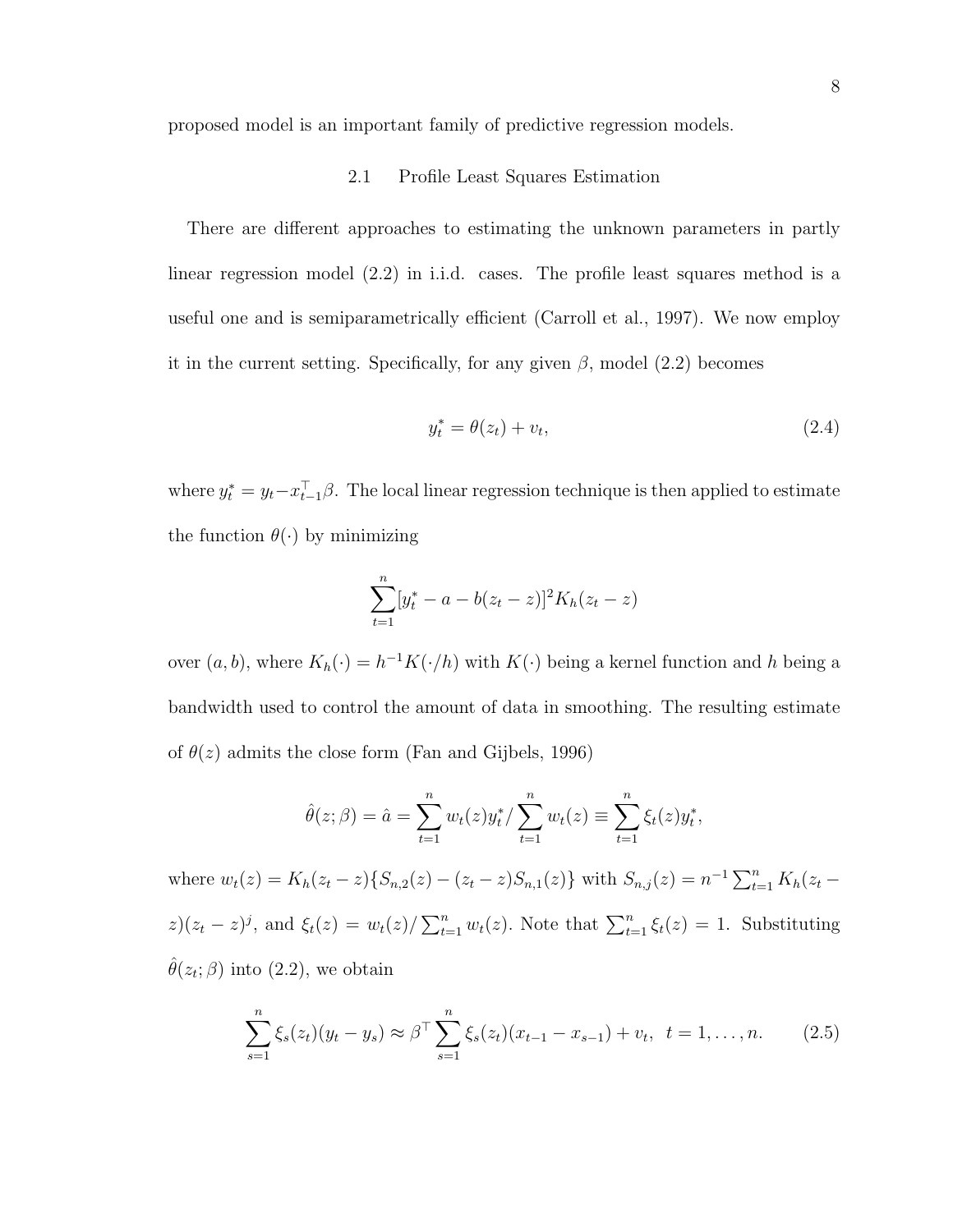Let

$$
\tilde{x}_{t-1} = x_{t-1} - \sum_{s=1}^{n} \xi_s(z_t) x_{s-1}
$$
\n(2.6)

and  $\tilde{y}_t = y_t - \sum_{s=1}^n \xi_s(z_t) y_s$ . Then the final estimate of  $\beta$  is then the least-squares estimate

$$
\hat{\beta} = \left(\sum_{t=1}^{n} \tilde{x}_{t-1}^{\otimes 2}\right)^{-1} \sum_{t=1}^{n} \tilde{x}_{t-1} \tilde{y}_t, \tag{2.7}
$$

where  $a^{\otimes 2} = aa^{\dagger}$  for any matrix a. Function  $\theta(z)$  can simply be estimated by  $\hat{\theta}(z; \hat{\beta})$ .

It is interesting to investigate asymptotic properties of the above estimators, However, when  $\{x_t\}$  is  $NI(1), I(1)$  or mildly explosive, the asymptotic behaviors should be different from the traditional ones (see Cai, Li and Park, 2007). As expected,  $\hat{\beta}_i$ should be *n*-consistent if  $x_{t,i}$  is I(1) or NI(1) and  $\sqrt{n}$ -consistent for I(0) or stationary cases (Cai and Wang, 2014), and  $\hat{\theta}(\cdot)$  should be  $\sqrt{nh}$ -consistent. In classical settings where  $\{x_t\}$  is stationary, under the mixing condition,  $\hat{\beta}$  is also  $\sqrt{n}$ -consistent. This again creates difficulty in statistical inference for  $\beta$ , since the above complicated limiting properties of  $\hat{\beta}$  depend on whether the predicted variable is stationary or not. In other words, it leads to different reference distributions for hypothesis testing problems about  $\beta$ . Hence, one needs to judge stationarity of each component of  $x_t$  before conducting hypothesis testing. Alternatively, one can use a bootstrap procedure to obtain critical values, but the full sample bootstrap method is inconsistent in  $N(I)$ or infinite variance settings (Datta, 1996; Hall and Jing, 1998). This motivates us to suggest a weighted estimation equation procedure for the proposed model.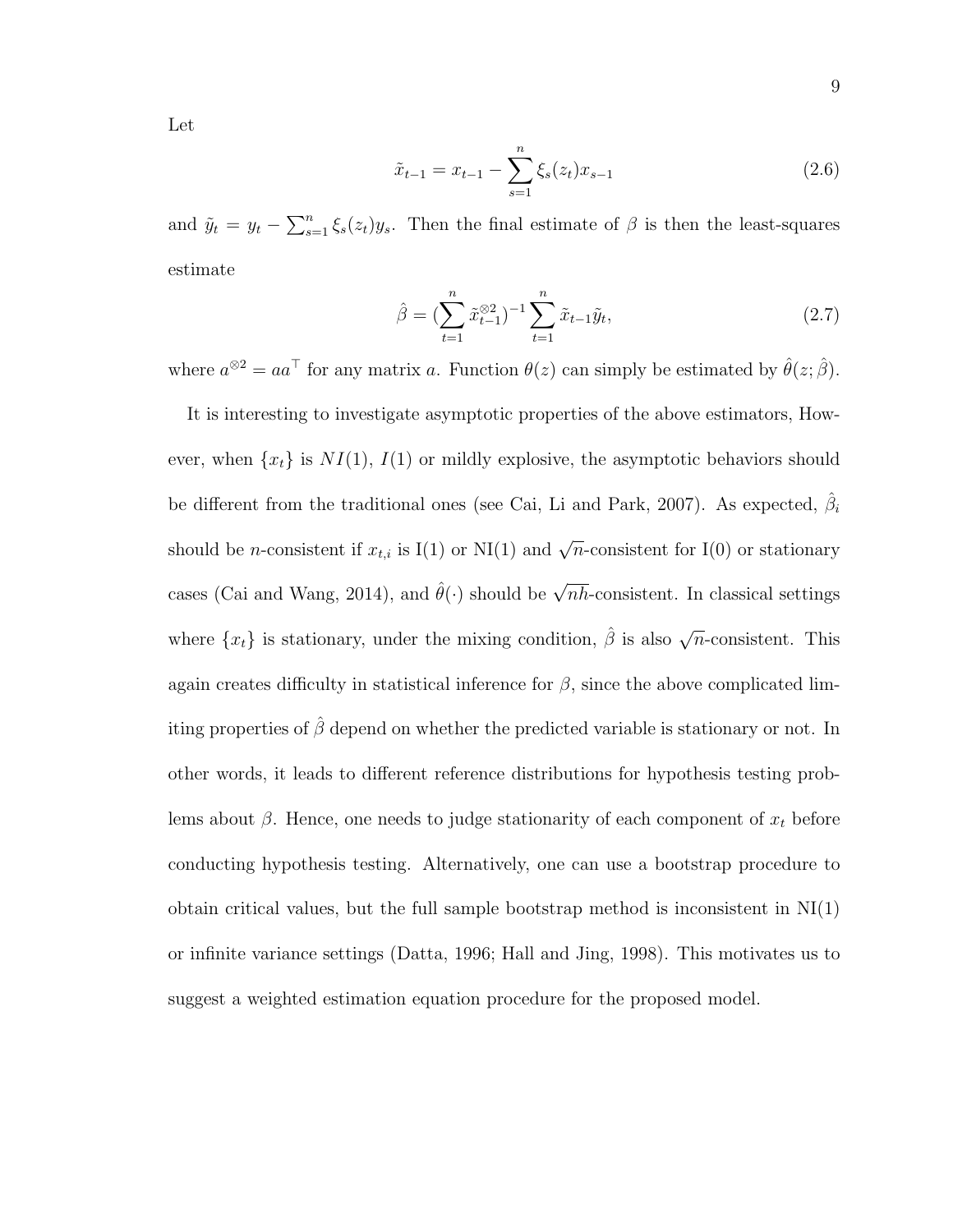### 2.2 Weighted Profile Score Equation Estimation

The main idea of weighted estimation is to weigh down the contribution of those observations according to the value of the corresponding predictor so as to eliminate the effect of infinite variance and non-stationarity on the limiting distribution. To illustrate our weighting scheme, we begin with the profile least squares score equations for  $\beta$ .

Note that (2.5) can be rewritten as

$$
v_t \approx y_t - x_{t-1}^\top \beta - \hat{\theta}(z_t; \beta) = \tilde{y}_t - \tilde{x}_{t-1}^\top \beta. \tag{2.8}
$$

Then the score equations for the profile least squares estimation for  $\beta$  are

$$
\sum_{t=1}^{n} \tilde{x}_{t-1}(\tilde{y}_t - \tilde{x}_{t-1}^{\top} \beta) = 0.
$$
 (2.9)

Solving the above equations results in the least squares estimator  $\hat{\beta}$  in (2.7). However, as noted before, the limiting distributions of  $\hat{\beta}$  are different in stationary and nonstationary cases.

For simple predictive regression with  $k = 1$ , it was shown that the weighted least squares estimation could remove the effect of infinite variance of a predictor (Ling, 2005) and the effect of nonstationarity of a predictor (Chan, Li and Peng, 2012; Zhu, Cai and Peng, 2014), but for model (2.2) with multiple predictors, the weighted least squares estimation does not work. This motivates us to propose the following weighted profile estimation equations:

$$
\sum_{t=1}^{n} \Omega_t \tilde{x}_{t-1}(\tilde{y}_t - \tilde{x}_{t-1}^{\top} \beta) = 0,
$$
\n(2.10)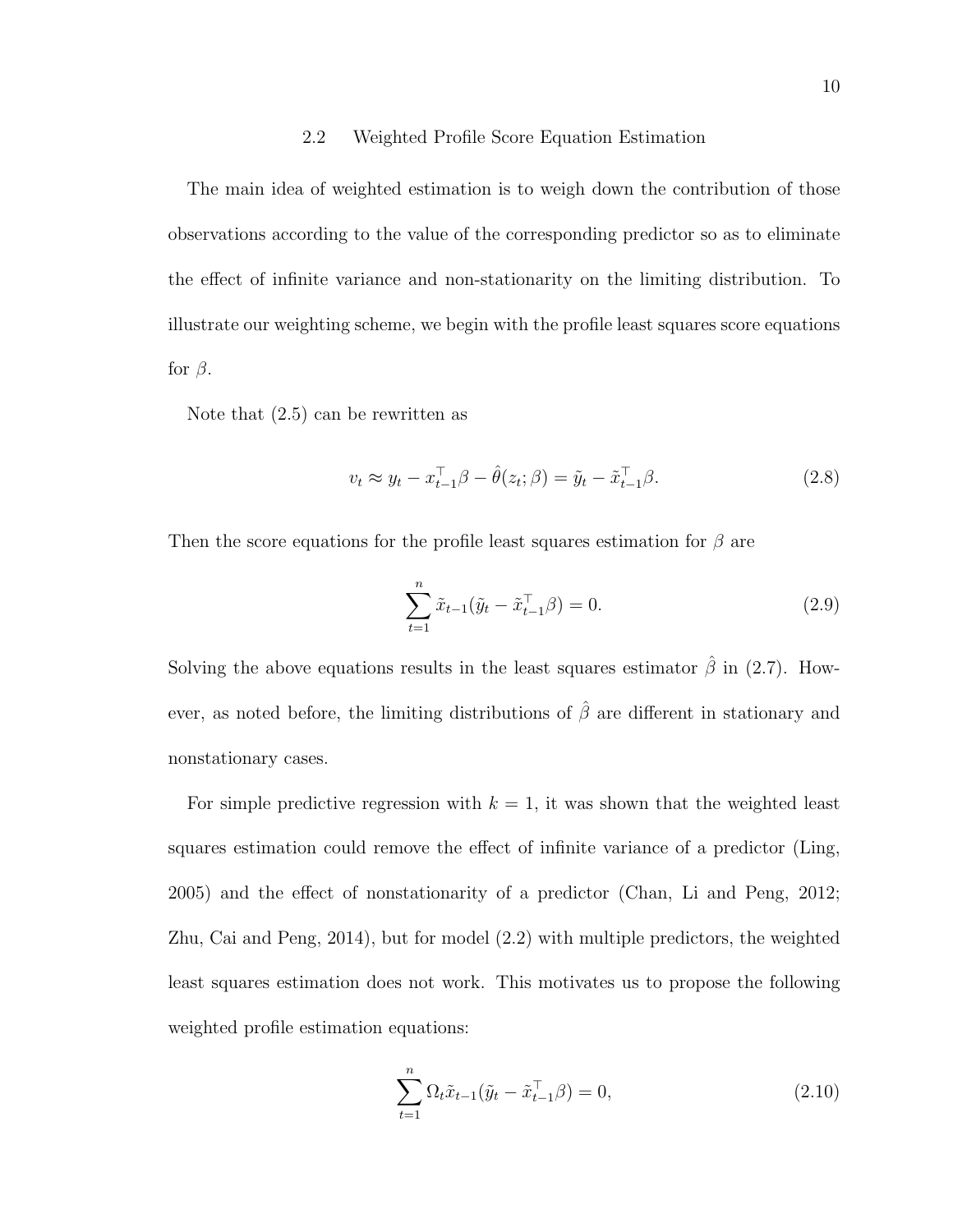where  $\Omega_t = \text{diag}(\omega_{t,1}, \dots, \omega_{t,k})$  is a sequence of non-negative definite diagonal matrices to be chosen and is used to weight down the contributions of data points to the score equations in (2.9). Solving the above equations leads to our weighted profile score equation estimator of  $\beta$ :

$$
\hat{\beta}_{\omega} = \left(\sum_{t=1}^{n} \Omega_t \tilde{x}_{t-1}^{\otimes 2}\right)^{-1} \sum_{t=1}^{n} \Omega_t \tilde{x}_{t-1} \tilde{y}_t.
$$
\n(2.11)

With the estimator of  $\beta$  at hand, we estimate  $\theta(z)$  by  $\hat{\theta}_{\omega}(z) = \hat{\theta}(z; \hat{\beta}_{\omega})$ .

It is worthy to point out that  $\hat{\beta}_{\omega}$  is not any kind of weighted least squares estimator of model (2.8) even though it is motivated from the score equations in (2.9). In constructing  $\hat{\beta}_{\omega}$ , we used the local linear estimator  $\hat{\theta}(z;\beta)$ , which is not a weighted one. This is very critical.

The above method requires specifying  $\omega_{t,i}$  for  $i = 1, \ldots, k$ . When  $k = 1$ , one viable choice for  $\omega_t$  is

$$
\omega_t^* = (\delta + x_{t-1}^2)^{-1/2},\tag{2.12}
$$

where  $\delta$  is a nonnegative constant, which was previously suggested by several authors. So and Shin (1999) used  $\omega_t^*$  with  $\delta = 0$  and obtained the Cauchy estimators of AR(1) models. Chan, Li and Peng (2012) employed the weight for united interval estimation of AR(1) models and found that  $\delta = 1$  works well in general. Zhu, Cai and Peng (2014) applied the weight with  $\delta = 1$  for united interval estimation of simple linear predictive regression. When the underlying process  $x_t$  is stationary and satisfies the mixing condition, the weight sequence in (2.12) cannot lead to efficient estimation, since the unweighted least squares principle is optimal. That is, for the stationary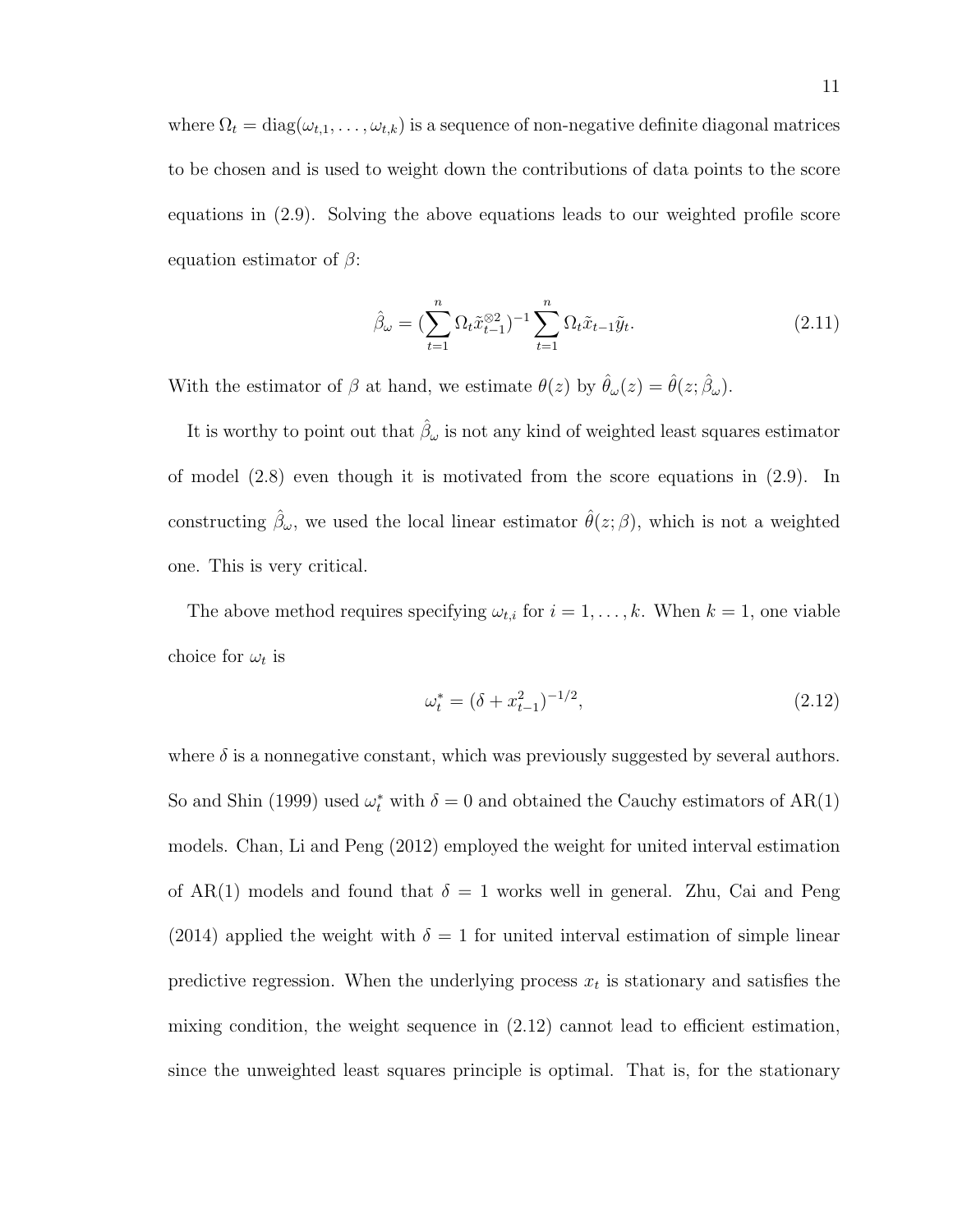cases one should not employ the weighting scheme. This motivates us to propound the following weights for  $i = 1, \ldots, k$ :

$$
\omega_{t,i} = \begin{cases} 1 & \text{if } i \in \mathcal{I}, \\ \left(1 + \|\tilde{x}_{t-1,\mathcal{I}^c}\|^2\right)^{-1/2} & \text{otherwise,} \end{cases}
$$

where  $\mathcal{I} = \{i : \max_{1 \leq t \leq n} n^{-\frac{1}{2}} \log(n) |\tilde{x}_{t-1,i}| < c^* \}, \tilde{x}_{t-1,\mathcal{I}^c}$  is the subvector of  $\tilde{x}_{t-1}$  with indexes not in  $\mathcal{I}$ , and  $c^*$  is a positive constant chosen to maximize the efficiency of  $\hat{\beta}_{\omega}$ . See Section 3. When  $n^{-\frac{1}{2}} \log(n) \max_{t} |\tilde{x}_{t-1,i}| \geq c^*$ , we set  $\omega_{t,i}$  like the one with  $\delta = 1$  in (2.12), which is used to control the contribution of the *i*th score equation in (2.10). For stationary cases with more than 2nd moments, given a positive constant  $c^*$ , we generally have

$$
P(\max_{1 \le t \le n} n^{-\frac{1}{2}} \log(n) | \tilde{x}_{t-1,i}| < c^*) \to 1, \text{ as } n \to \infty.
$$

Hence, we set  $\omega_{t,i}$  be one if  $n^{-\frac{1}{2}}\log(n) \max_t |\tilde{x}_{t-1,i}| < c^*$ , so that it leads to the unweighted least squares score equation with probability going to one. If all components of  $x_t$  are stationary and mixing and have more than second moments, then with probability going to one all score equations in (2.10) become the profile score equations in (2.9) and the resulting estimator should be semiparametrically efficient.

Our weight sequence involves constant  $c^*$ . Different values of  $c^*$  lead to different estimators. For a given sample, as  $c^*$  gets small enough, it leads to the weight in Ling (2005), Chan, Li and Peng (2012), and Zhu, Cai and Peng (2014) when  $k = 1$ ; as  $c^*$  gets sufficiently large, all weights are equal to one, which results in unweighted least squares estimator  $\hat{\beta}$ . Therefore, our weighted score estimation bridges the gap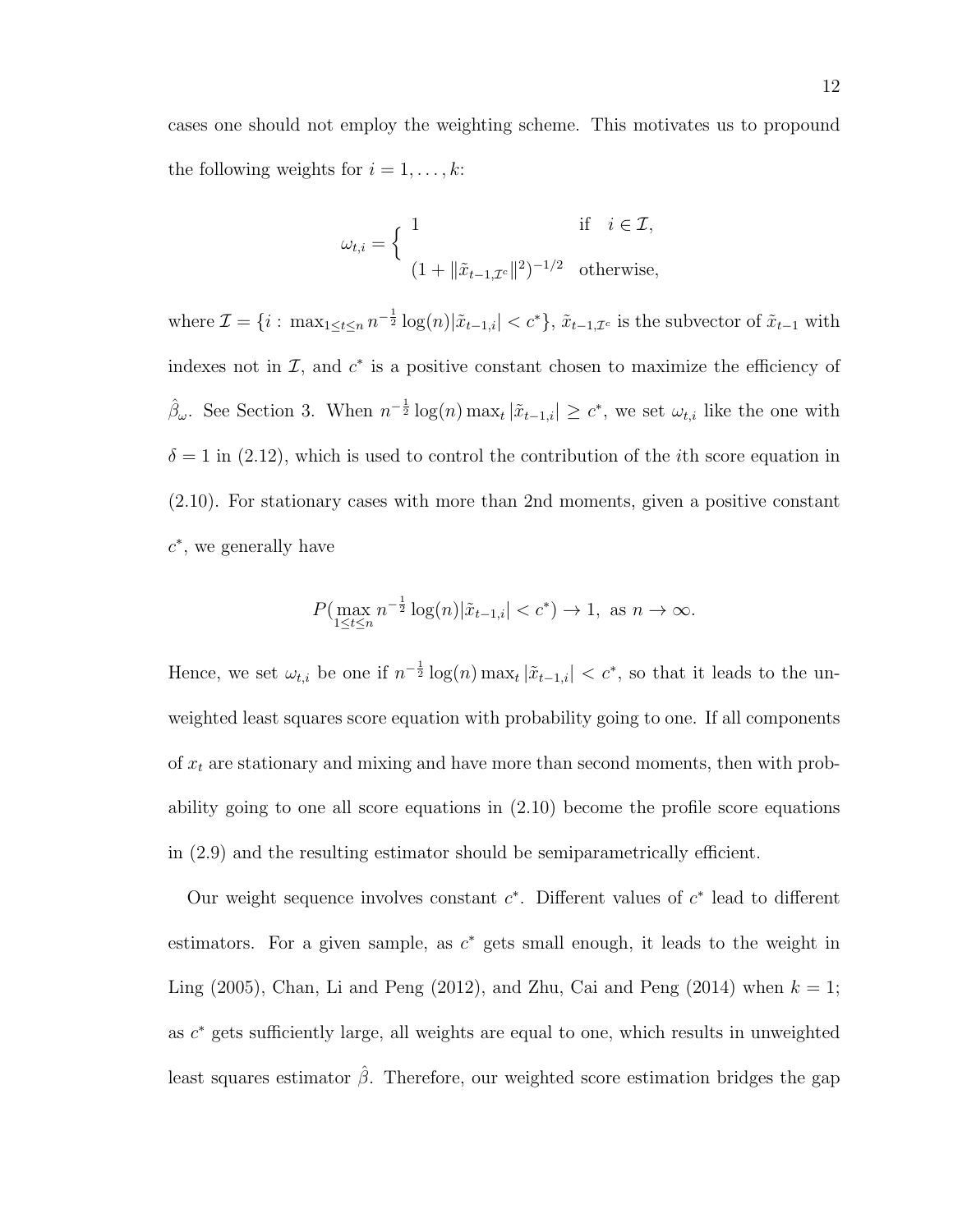between the previous weighting estimation and the ordinary least squares method. In practice, one can choose  $c^*$  to maximize efficiency of  $\hat{\beta}_{\omega}$ . We will explore this choice later. For the purpose of minimizing prediction errors, one can regard  $c^*$  as tuning parameter and choose it by cross validation.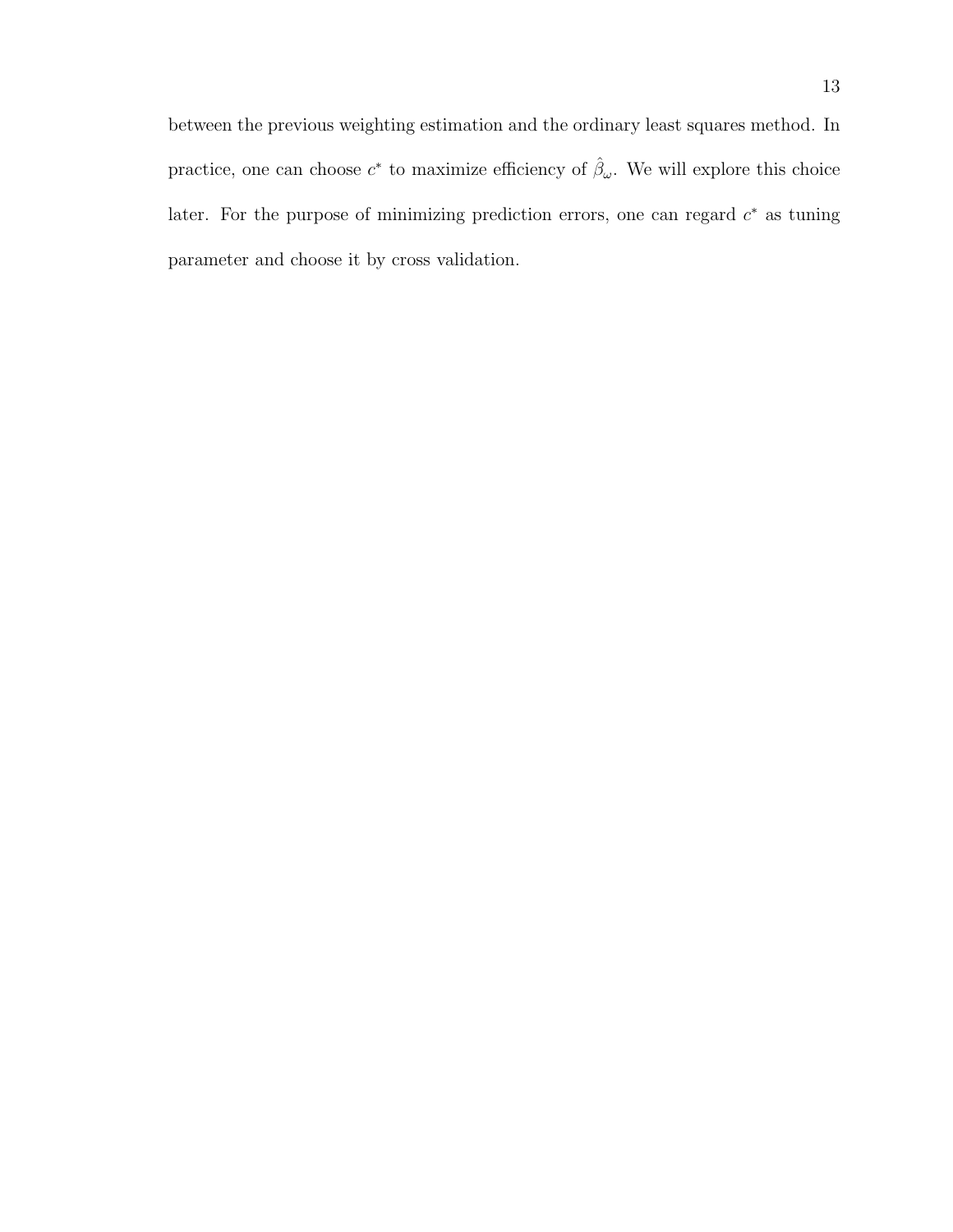## CHAPTER 3: ASYMPTOTICS OF THE WEIGHTED ESTIMATION

Throughout the paper, " $\Rightarrow$ " denotes weak convergence and " $\stackrel{D}{\rightarrow}$ " represents convergence in distribution. Let  $U_{n,i}(r) = n^{-1/2} x_{[nr],i}$ , where  $r = t/n$  and [x] denotes the integer part of x. Then, under general conditions on  $u_{t,i}$ , for example, the regularity ones in Phillips (1988), it holds that

$$
U_{n,i}(r) \Rightarrow U_{\gamma_i}(r) \tag{3.1}
$$

as  $n \to \infty$ , where  $U_{\gamma_i}(r) = \int_0^r \exp\{(r - s)\gamma_i\} dW_u^{(i)}(s)$  is a diffusion process and  $W_u^{(i)}(s)$  is a one-dimensional Brownian motion with variance  $\sigma_{u,i}^2 = \text{Var}(u_{1,i}) +$  $2\sum_{s=2}^{\infty} E(u_{1,i}u_{s,i})$ . As demonstrated in Lemma A.1, the weak convergence in (3.1) can be strengthened to a strong one, which is key to the derivation of our theoretic results.

The following notation and regularity conditions are needed for our asymptotic results.

- $(A_0)$  For  $i = 1, ..., k$ , if  $x_{t,i}$  is not an AR(1) process, then it is  $\rho$ -mixing with mixing coefficients  $\rho_i^*(s)$  satisfying  $\sum_{\ell} \rho_i^*(\ell) < \infty$  or is  $\alpha$ -mixing with mixing coefficients  $\alpha_i^*(s)$  satisfying  $\sum_{\ell} \ell^a {\{\alpha_i^*(\ell)\}}^b < \infty$ , for some  $0 < b < 1$  and  $a > b$ .
- $(A_1)$  For  $i = 1, ..., k$ , if  $x_{t,i}$  is an AR(1) process, then  $E(u_{0,i}) = 0$ ,  $E|u_{t,i}|^{k_1+k_2} < \infty$ for some  $k_1 > 2$  and  $k_2 > 0$ , and  $\{u_{t,i}\}_{t=0}^{\infty}$  is  $\alpha$ -mixing with mixing coefficients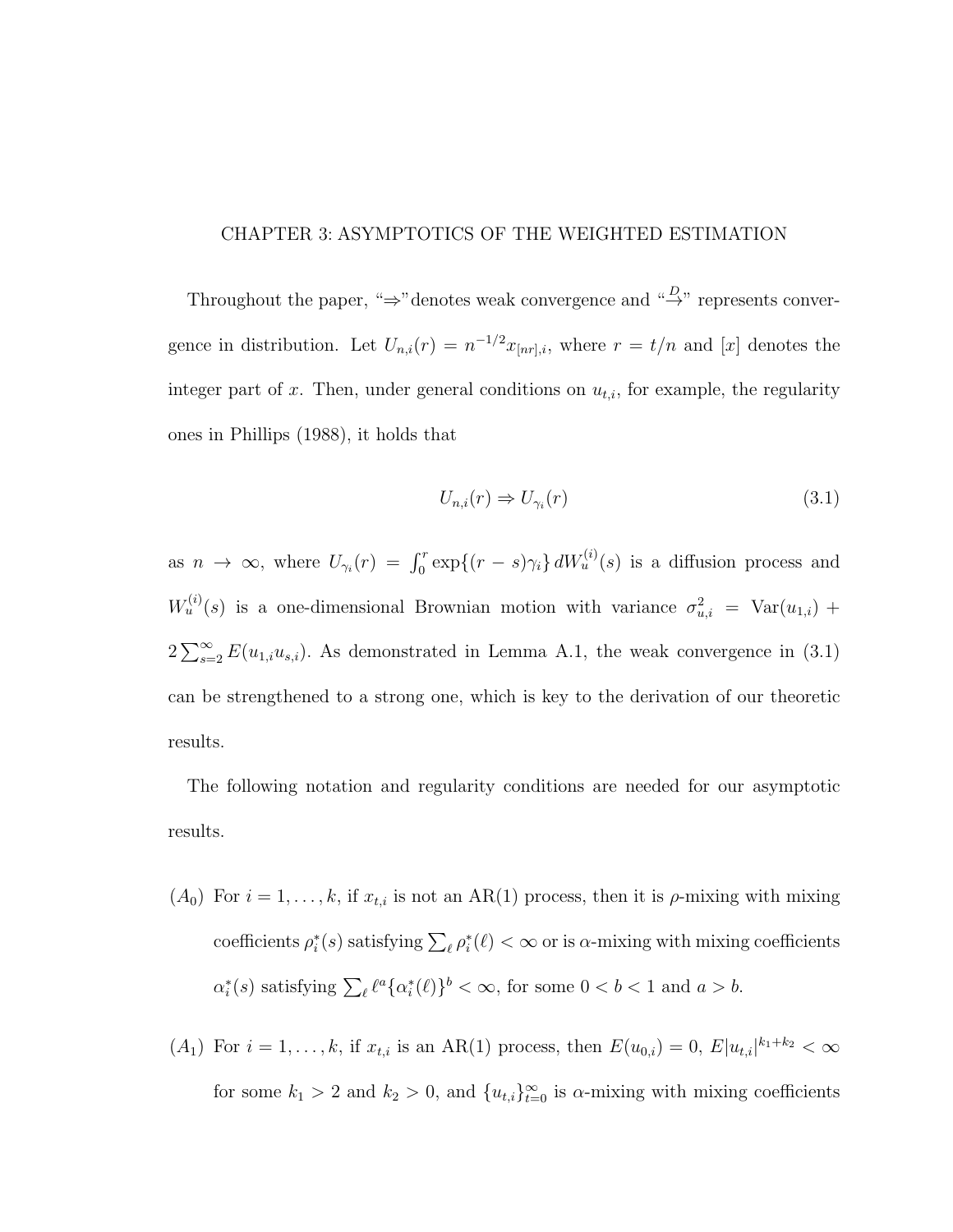$$
\alpha_i(s)
$$
 satisfying  $\sum_{s=1}^{\infty} {\{\alpha_i(s)\}}^{1-2/k_1} < \infty$ .

- $(A_2)$  Bandwidth h satisfies that  $h \to 0$  and  $nh \to \infty$ , as n goes to  $\infty$ .
- $(A_3)$  Kernel function  $K(\cdot)$  is a continuous density with bounded support [0, 1]. Let  $\mu_i = \int_{-1}^1 u^i K(u) \, du$  and  $\nu_i = \int_{-1}^1 u^i K^2(u) \, du$ .
- $(A_4)$  Time series  $\{z_t\}$  is stationary and has continuous stationarity density  $f(z)$  with bounded support  $supp(f)$ .
- $(A_5)$  Function  $\theta(z)$  has a continuous second order derivative  $\theta''(z)$  for  $z \in supp(f)$ .
- $(A_6)$  The errors  $\{v_t\}$  are white noises with variance  $\sigma_v^2 = \text{Var}(v_t)$  and satisfy that  $E|v_t|^{2+\delta} < \infty$  for some  $\delta > 0$ .
- $(A_7)$  If  $x_{t,i}$  is stationary or an AR(1) process with  $|\rho_i| < 1$ , then the condition expectation  $\alpha_i(z) = E(x_{t-1,i}|z_t = z)$  has continuous second order derivative and the conditional variance  $\sigma_i(z) = \text{Var}(x_{t-1,i}|z_t = z)$  is continuous on  $z \in supp(f)$ . Furthermore,  $E|x_{t,i}|^4 < \infty$ .

Condition  $(A_0)$  is very general for a stationary process and assumed in Jiang and Mack (2001), condition  $(A_1)$  was used in Phillips (1988), conditions  $(A_2)$ - $(A_5)$  are standard in local smoothing, and conditions  $(A_6)-(A_7)$  are mild. The finite fourth moment in  $(A_7)$  can be relaxed to a  $2 + \delta$  moment for achieving robustness but with some efficiency loss as in traditional robustness estimation.

The following theorem sets up a unifying limit of the proposed estimator.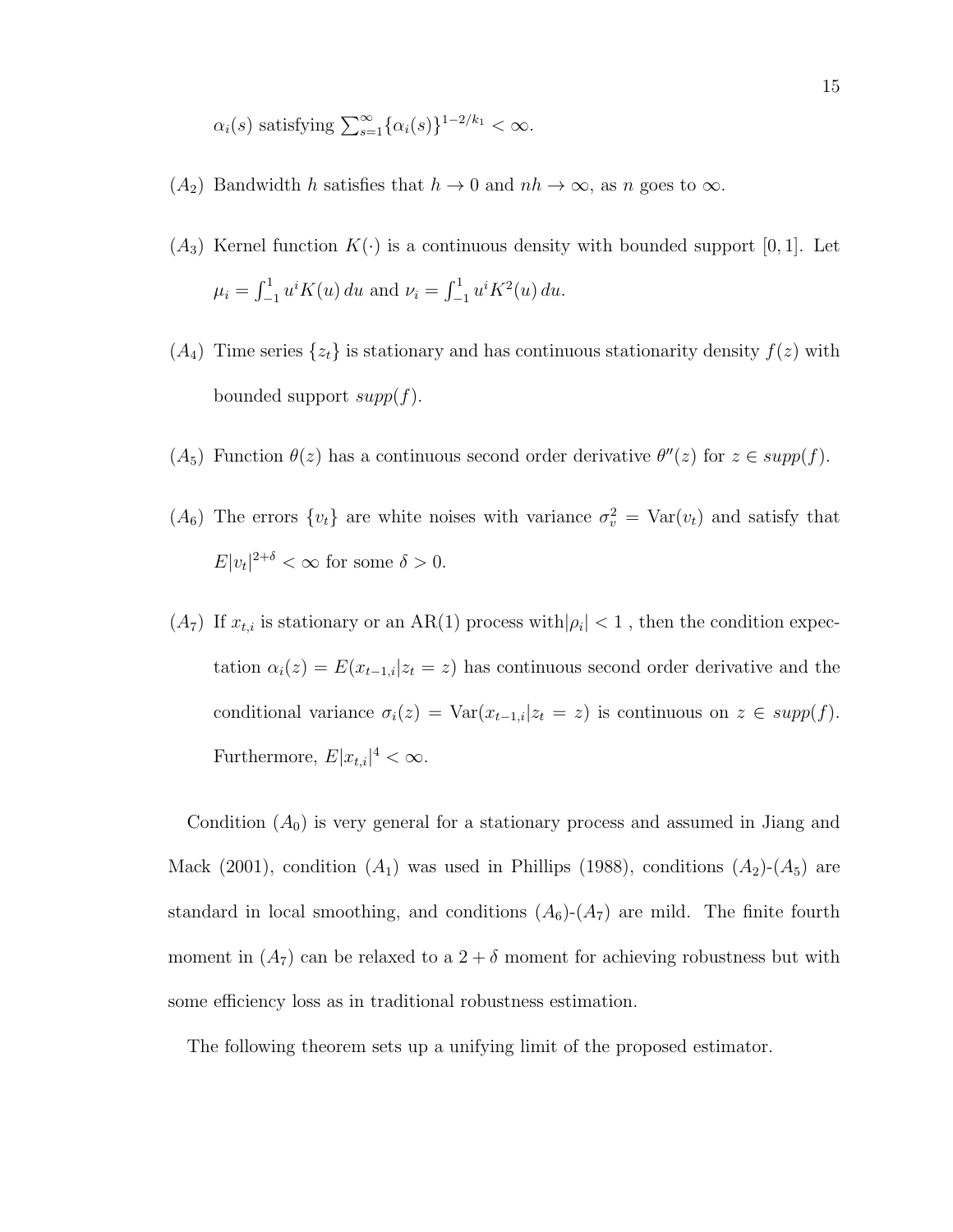**Theorem 3.1.** Suppose model (2.2) holds with  $x_{t,i}$  being stationary or an AR(1) process with  $|\rho_i| < 1$  or  $\rho_i = 1 + \gamma_i/n$  for some  $\gamma_i \in \mathcal{R}$ . Under the conditions of  $(A_0)$ - $(A_7)$ , if  $nh^4 \rightarrow 0$ , then

$$
\{\sum_{t=1}^n (\Omega_t \tilde{x}_{t-1})^{\otimes 2}\}^{-1/2} \left(\sum_{t=1}^n \Omega_t \tilde{x}_{t-1}^{\otimes 2}\right) (\hat{\beta}_{\omega} - \beta_0) \stackrel{D}{\longrightarrow} N(0, \sigma_v^2 I_k),
$$

where  $\beta_0$  is the true value of  $\beta$  and  $I_k$  is a  $k \times k$  identity matrix.

Corollary 1. For  $i = 1, ..., k$ , if  $x_{t,i}$  is a stationary process satisfying condition  $(A_0)$  and  $E(x_{t,i}^{2+\delta}) < \infty$ , then  $n^{-\frac{1}{2}} \log(n) \max_{1 \leq t \leq n} |\tilde{x}_{t-1,i}| = o_p(1)$  and  $P\{\omega_{t,i} =$ 1 for all  $t\} \rightarrow 1$ , as  $n \rightarrow \infty$ . This indicates that, when all  $x_{t,i}$  satisfy condition  $(A_0)$  and have more than second moments, with probability going to one,  $\hat{\beta}_{\omega}$  becomes the unweighted profile least squares estimator  $\beta$ , which is semiparametrically efficient (Carroll et al., 1997).

**Remark** By Theorem 3.1,  $\hat{\beta}_{\omega}$  is asymptotically unbiased. Its variance can be approximated by

$$
[\{\sum_{t=1}^n (\Omega_t \tilde{x}_{t-1})^{\otimes 2}\}^{-1/2} (\sum_{t=1}^n \Omega_t \tilde{x}_{t-1}^{\otimes 2})^2 \{\sum_{t=1}^n (\Omega_t \tilde{x}_{t-1})^{\otimes 2}\}^{-1/2}]^{-1} \sigma_v^2.
$$

Since  $\sigma_v^2$  does not depend on  $c^*$ , we choose  $c^*$  to maximize the efficiency or equivalently the generalized variance of  $\hat{\beta}_{\omega}$ . Let  $\hat{c}^* = \arg \max_{c^*} D_n(c^*)$ , where

$$
D_n(c^*) = \|\{\sum_{t=1}^n (\Omega_t \tilde{x}_{t-1})^{\otimes 2}\}^{-1/2} (\sum_{t=1}^n \Omega_t \tilde{x}_{t-1}^{\otimes 2})\|_F,
$$

where  $\|\cdot\|_F$  is the Hilbert norm of a matrix.

Using the limiting distribution in Theorem 3.1, one can construct a Wald type of confidence region of  $\beta$ . This requires estimating  $\sigma_v^2$  by the the standard error of the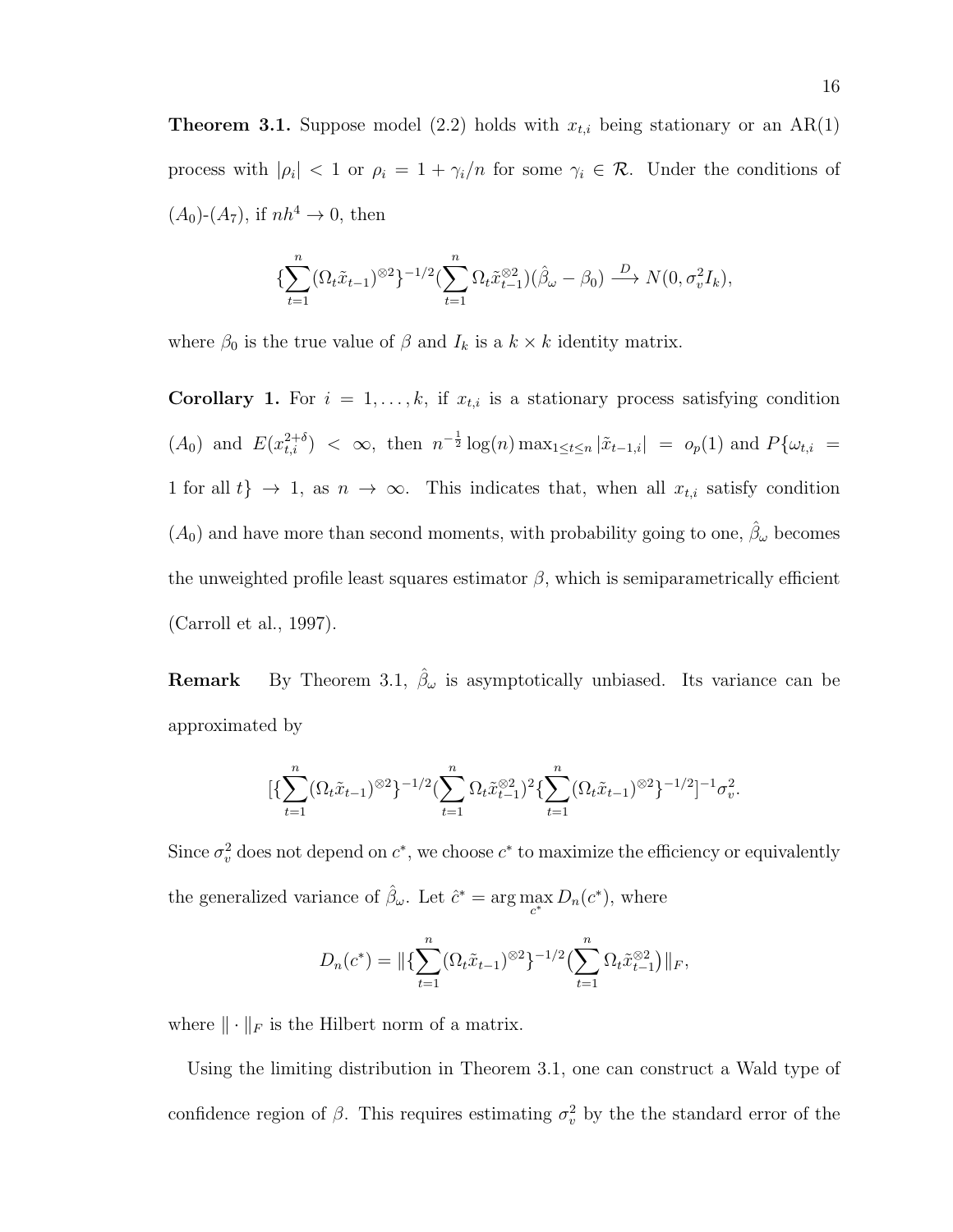model

$$
\hat{\sigma}_v^2 = n^{-1} \sum_{t=1}^n \{y_t - x_{t-1}^\top \hat{\beta}_\omega - \hat{\theta}_\omega(z_t)\}^2.
$$

However, in our experience and also as noted in Chan, Li and Peng (2012), such an interval estimate of  $\beta$  has unacceptable coverage probabilities for NI(1), I(1) and explosive cases, since  $\hat{\sigma}_v^2$  behaves erratically. As pointed out in Zhu, Cai and Peng (2014), a bootstrap method may be used for the interval estimate, but the full sample bootstrap method is inconsistent for an NI(1) and infinite variance AR process. The problem may be solved by employing the subsample bootstrap method, but the subsample size is difficult to choose (Hall and Jing, 1998; Datta, 1996). For this approach, theoretical justification seems difficult, and associated computational burden is also heavy. This motivates us to consider the empirical likelihood confidence interval (Owen, 2001) in the next section.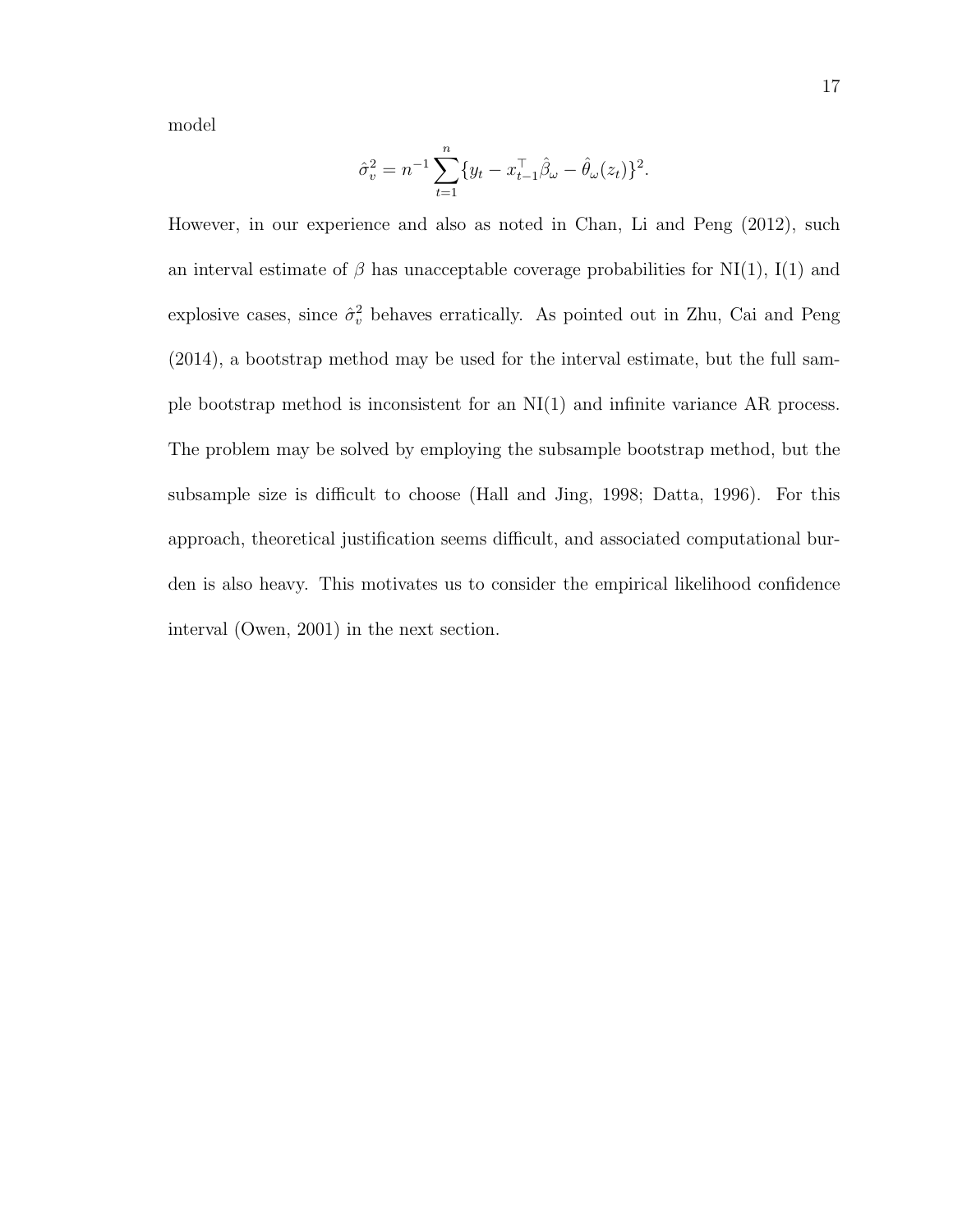## CHAPTER 4: TESTING PREDICTABILITY

As we discussed before, an important application of model (2.2) is testing predictability of  $x_{t-1}$ . In the following we suggest an empirical likelihood method to construct a confidence region for  $\beta$  or test  $H_0$ :  $\beta = \beta_0$ . This approach avoids estimating the asymptotic variance and works for stationary, non-stationary and infinite variance cases.

For  $t = 1, \ldots, n$ , let  $Z_t(\beta) = \Omega_t \tilde{x}_{t-1}(\tilde{y}_t - \beta^\top \tilde{x}_{t-1})$ . Then our weighted score equation estimator  $\hat{\beta}_{\omega}$  solves the weighted score equation  $\sum_{t=1}^{n} Z_t(\beta) = 0$ . Following Owen (1990) and Chan, Li and Peng (2012), we define the empirical likelihood ratio as follows:

$$
L(\beta) = \sup \Biggl\{ \prod_{t=1}^n (n p_t) : p_1 \geq 0, \ldots, p_n \geq 0, \sum_{t=1}^n p_t = 1, \sum_{t=1}^n p_t Z_t(\beta) = 0. \Biggr\}
$$

Using the Lagrange multiplier technique, we obtain that  $p_t = n^{-1} \{1 + \lambda^\top Z_t(\beta)\}^{-1}$ . Then the log empirical likelihood ratio is

$$
\ell(\beta) = -2\log L(\beta) = 2\sum_{t=1}^n \log\{1 + \lambda^\top Z_t(\beta)\},
$$

where  $\lambda = \lambda(\beta)$  satisfies

$$
\sum_{t=1}^{n} Z_t(\beta) / \{1 + \lambda^{\top} Z_t(\beta)\} = 0.
$$
 (4.1)

Note that the objective function  $\ell(\beta)$  is concave in  $\lambda$ , the computational cost to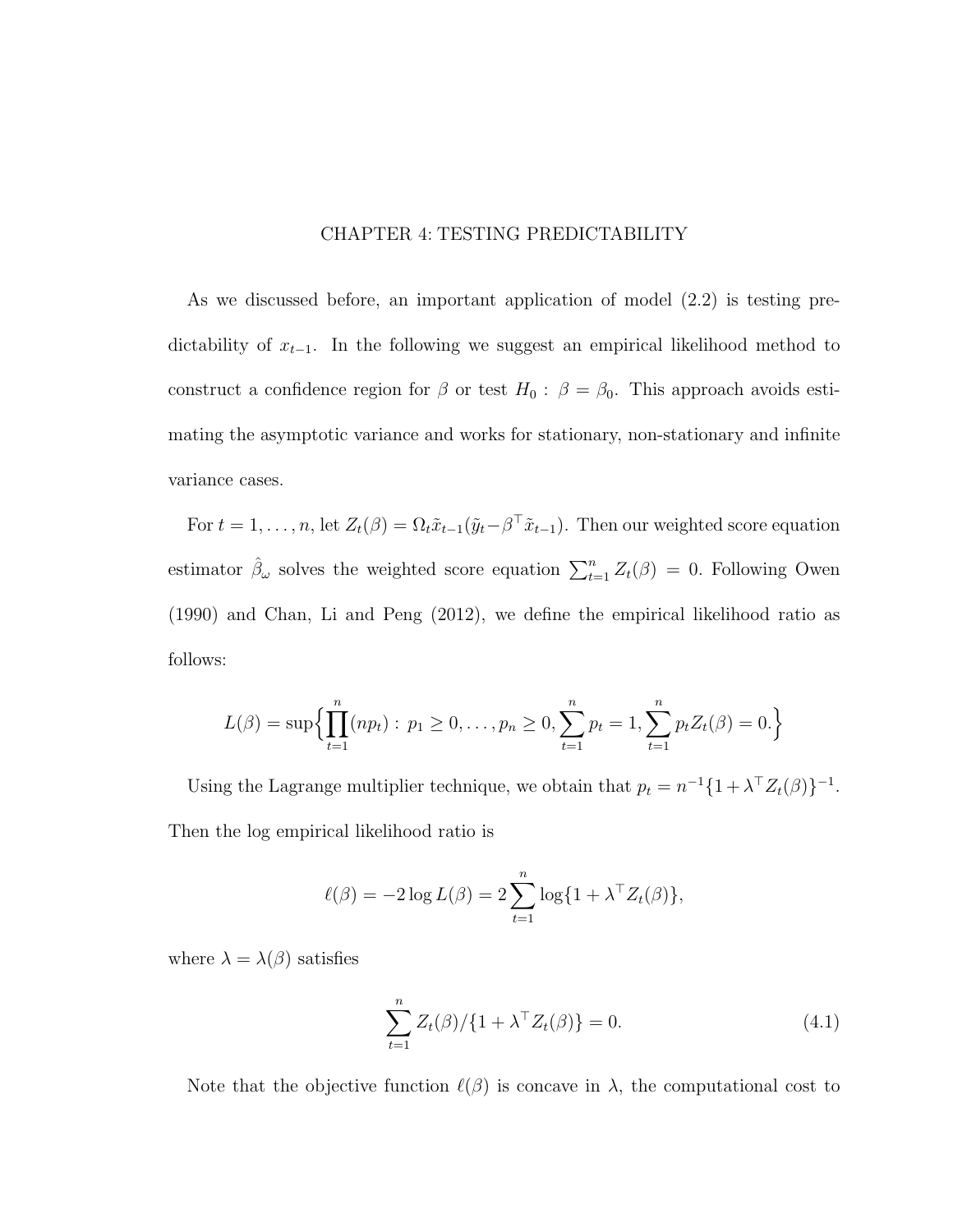evaluate the log empirical likelihood ratio is not expensive. Our next theorem demonstrates that the Wilks result holds for the above empirical likelihood ratio. This extends Owen's (1988, 1990) empirical likelihood ratio to our semiparametric predictive model.

**Theorem 4.1.** Suppose conditions in Theorem 3.1 hold and  $E|v_t|^3 < \infty$ . Then  $\ell(\beta_0)$ converges in distribution to  $\chi^2(k)$ , a chi squared distribution with degrees of freedom k, as n goes to  $\infty$ .

Using Theorem 4.1, we construct a  $100(1 - \alpha)$ % confidence region for  $\beta_0$  as

$$
I_{\alpha} = \{ \beta : \ell(\beta) \le \chi^2_{k,\alpha} \},
$$

where  $\chi^2_{k,\alpha}$  is the  $\alpha$ -quantile of  $\chi^2(k)$ .

For linear predictive regression, a similar unifying interval estimate was previously proposed by Zhu, Cai and Peng (2014), based on the empirical likelihood. However, their method works only for simple predictive regression with a single predictor. Our procedure allows for multiple predictors and nonlinearity, which provides us a simultaneous inference tool for the coefficients of predictors. In addition, our empirical likelihood is built upon more efficient score equation estimation than theirs (see Section 2.2).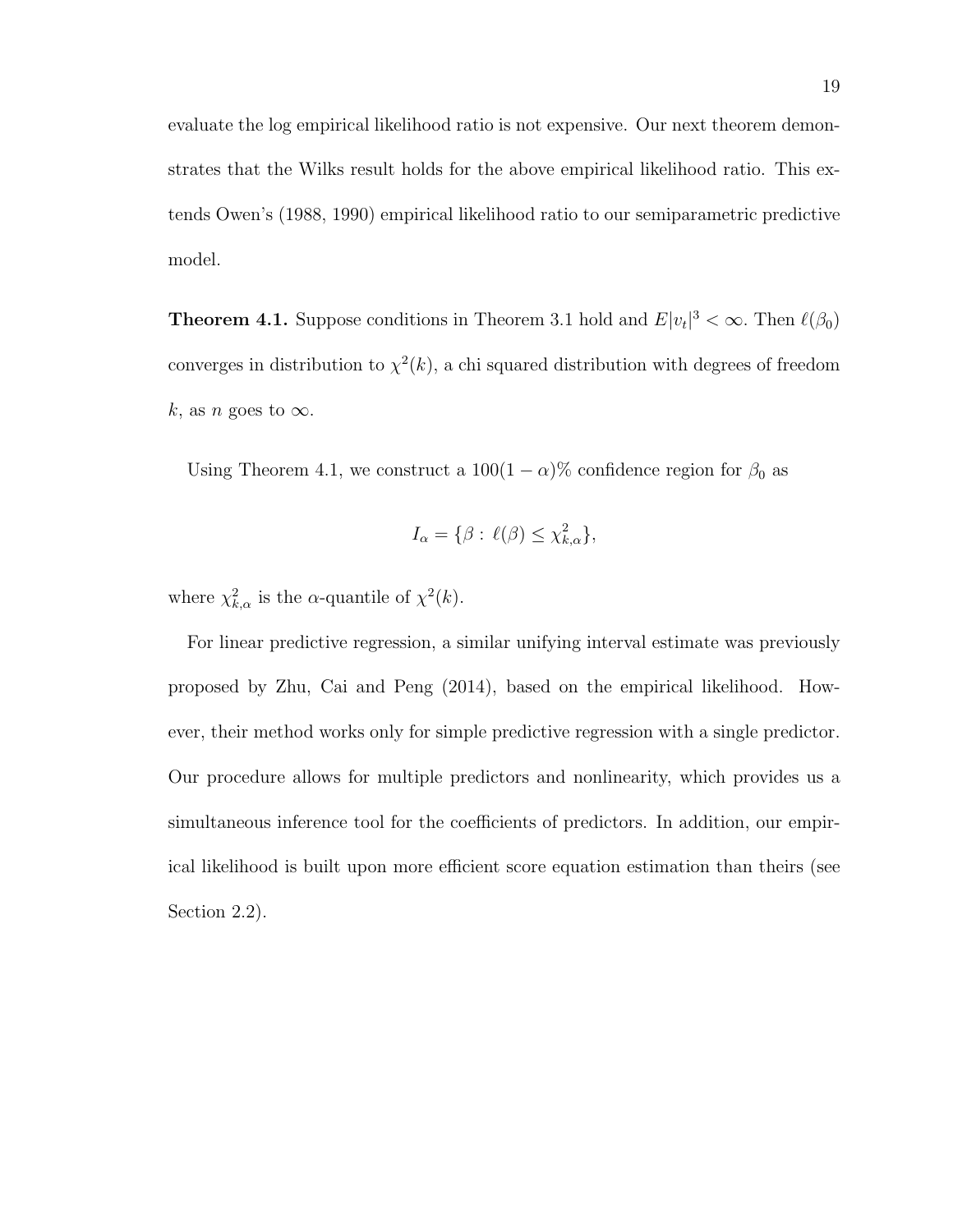### CHAPTER 5: SIMULATIONS

To investigate the finite sample performance of the proposed weighted estimation and empirical likelihood (weel) method and to compare it with other procedures while applicable, we run  $1,000$  simulations for the model

$$
y_t = x_{t-1}^T \beta + \theta(z_t) + v_t,
$$
\n(5.1)

$$
x_{t,i} = \rho_i x_{t-1,i} + u_{t,i}, \quad u_{t,i} \sim N(0, 1),
$$

through the following examples, where  $\beta$  is a k-dimensional vector. We set  $\theta(z)$  =  $\sin(\pi z)$  and consider three distributions of  $v_t$ :  $v_t^{(1)} = N(0, 1)$ ,  $v_t^{(2)} = t(3)$ , and  $v_t^{(3)} = 0.95N(0, 1) + 0.05N(0, 3^2)$ . Our estimation involves the choice of bandwidth h and kernel function  $K(\cdot)$ . We use the Gaussian kernel and select the rule-of-thumb bandwidth  $h = 1.06Sn^{-1/3}$  for estimation of  $\beta$ , where S is the sample standard deviation of  $\{z_t\}$ . This is not optimal, but it works since Theorem 3.1 holds under a large range of bandwidth. Note that such an h satisfies  $nh^4 \to 0$  and  $nh \to \infty$ . With the optimal bandwidth the WEEL should perform better.

**Example 5.1.** Generate data from model (5.1) with  $k = 1$ ,  $\beta = 0.5$ ,  $\rho = 1$ , and  $z_t$ equal to  $z_t^{(1)} = x_t - x_{t-1}$  or  $z_t^{(2)} = 0.5z_{t-1}^{(2)} + \epsilon_t$ , where  $\epsilon_t \sim N(0, 1)$ . This is I(1) case.

**Example 5.2.** The setting is the same as in Example 5.1 but with  $\rho = 0.99$ , an NI(1) or  $I(0)$  case.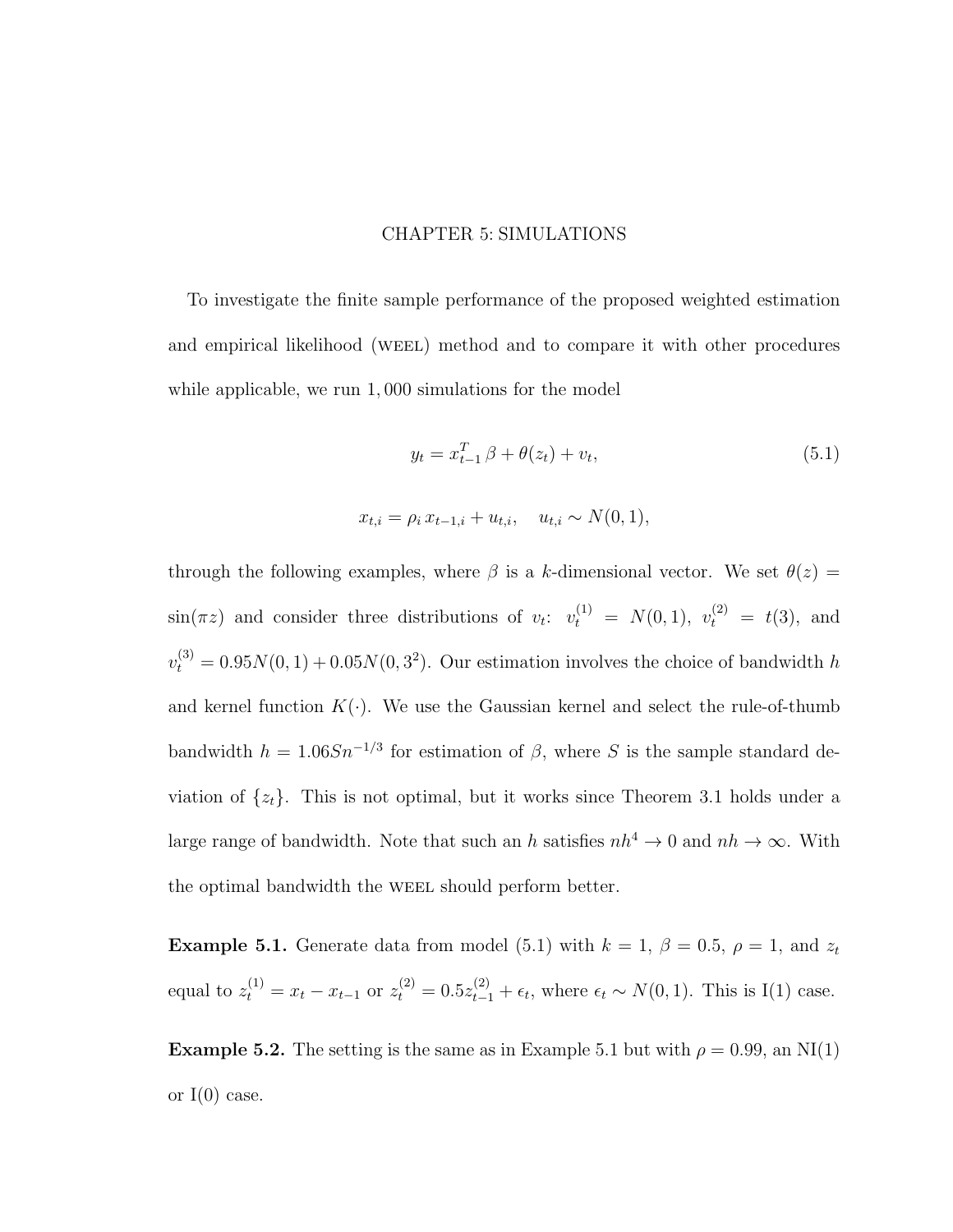**Example 5.3.** Generate data from model (5.1) with  $k = 3$ ,  $\beta = (0.5, 1, -0.7)^T$ , and  $z_t$  equal to  $z_t^{(1)} = x_{t,1} - x_{t-1,1}$  or  $z_t^{(2)} = 0.5z_{t-1}^{(2)} + \epsilon_t$ , where  $\epsilon_t \sim N(0, 1)$ . Both  $x_{t,1}$ and  $x_{t,2}$  are AR(1) processes with  $\rho_1 = 0.95$  and  $\rho_2 = 1$ , respectively, and  $x_{t,3} =$  $x_{t-1,3} + u_{t,3} + 0.5u_{t-1,3}$  is a nonstationary ARIMA(0,1,1) process. This is a mixing case of one  $I(0)$  variable and two  $I(1)$  variables.

In each simulation we draw a sample of size  $n = 200$  for Examples 5.1 and 5.2 and size  $n = 400$  for Example 5.3. Tables 1-2 present summarized results from simulations for our method, including the average (ave) and standard deviation (std) of  $\hat{\beta}_{\omega}$  and the coverage probability (cp) of the 95% confidence interval among 1, 000 simulations. It is evident that our weel procedure has very good performance in these examples in terms of bias, standard deviation and coverage probability.

For the case of  $I(1)$  in Example 5.1 and for the case of  $I(0)$  or  $NI(1)$  in Example 5.2, we also run simulations with unweighted profile least squares estimation for comparison, and the results were almost same and thus omitted for saving space. This exemplifies semiparametric efficiency of our estimation in the I(0) case, which is consistent with the theoretical result in Corollary 1. For the  $I(1)$  case, the results from the two estimation methods are also quite similar. This is also expected from the fact that  $c^*$  is chosen to maximize the efficiency of our estimator. Figure 1 displays  $\hat{\theta}_{\omega}(\cdot)$  for Example 5.3 with  $v_t \sim t(3)$ . It is seen that the estimator captures the true curve very well. For other scenarios, the estimated curves are quite similar and not reported for saving space.

Example 5.4. To investigate if our weel method works for linear predictive models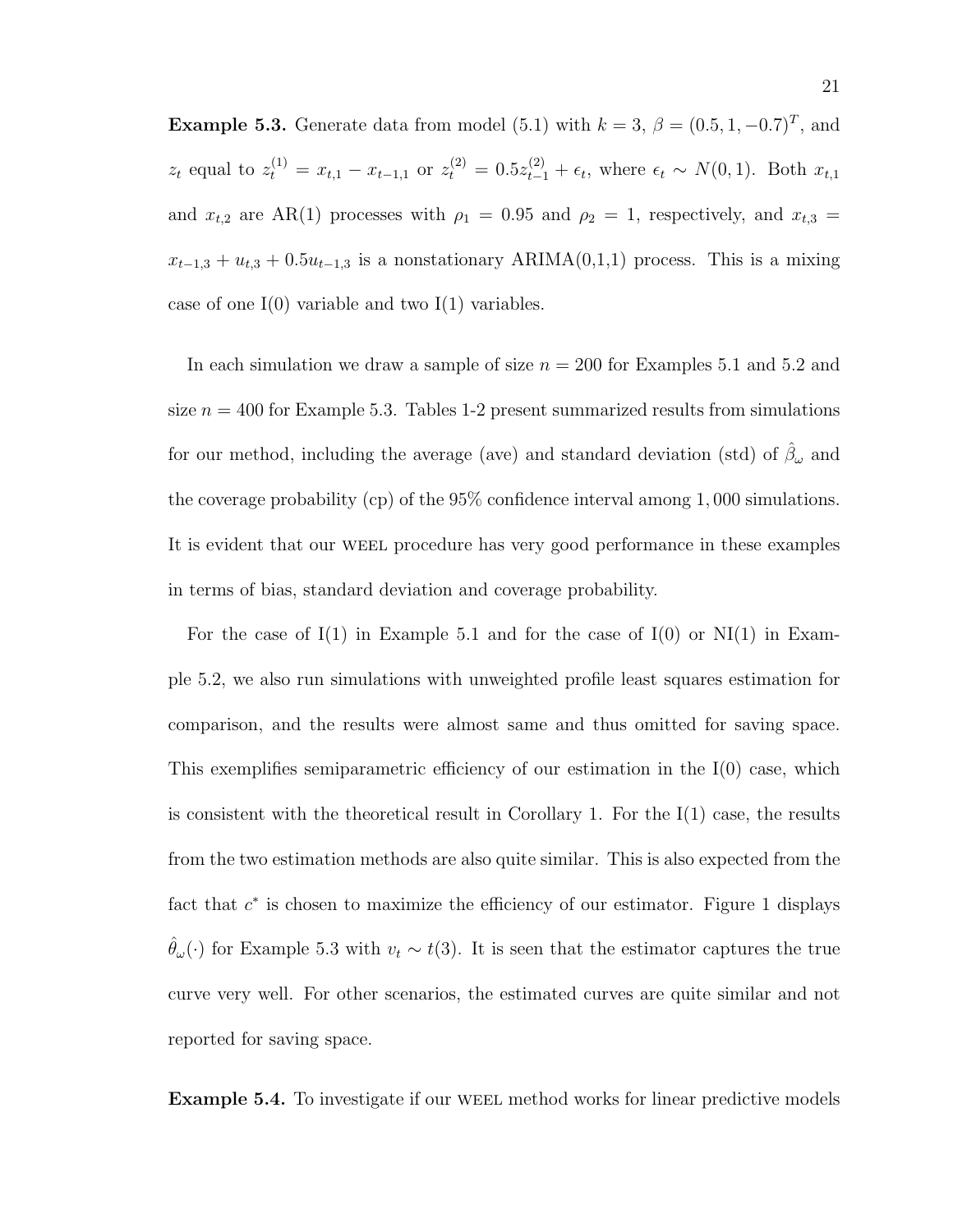|             |              | Example 1                           |        |        | Example 2                           |
|-------------|--------------|-------------------------------------|--------|--------|-------------------------------------|
|             |              | $z_t = z_t^{(1)}$ $z_t = z_t^{(2)}$ |        |        | $z_t = z_t^{(1)}$ $z_t = z_t^{(2)}$ |
| $v_t^{(1)}$ | ave          | 0.5000                              | .05001 | 0.4997 | 0.4993                              |
|             | $_{\rm std}$ | 0.0173                              | 0.0165 | 0.0199 | 0.0198                              |
|             | cp           | 94.9%                               | 95.5%  | 94.8%  | 95.5%                               |
| $v_t^{(2)}$ | ave          | 0.5002                              | 0.5003 | 0.4982 | 0.5002                              |
|             | $_{\rm std}$ | 0.0288                              | 0.0298 | 0.0356 | 0.0337                              |
|             | cp           | 93.6%                               | 94.0%  | 93.9%  | 94.5%                               |
| $v_t^{(3)}$ | ave          | 0.5003                              | 0.4998 | 0.4997 | 0.4996                              |
|             | $_{\rm std}$ | 0.0196                              | 0.0198 | 0.0226 | 0.0234                              |
|             | cp           | 94.4\%                              | 94.7%  | 94.7%  | 94.2%                               |

Table 1: Simulation results for estimators of  $\beta$ 



Figure 1: Example 3 with  $v_t \sim t(3)$ . (a) -  $z_t = z_t^{(1)}$  $t^{(1)}$ , (b) -  $z_t = z_t^{(2)}$  $t^{(2)}$ . Solid - true, dashed - median curve, dotted - 2.5% and 97.5% pectentiles.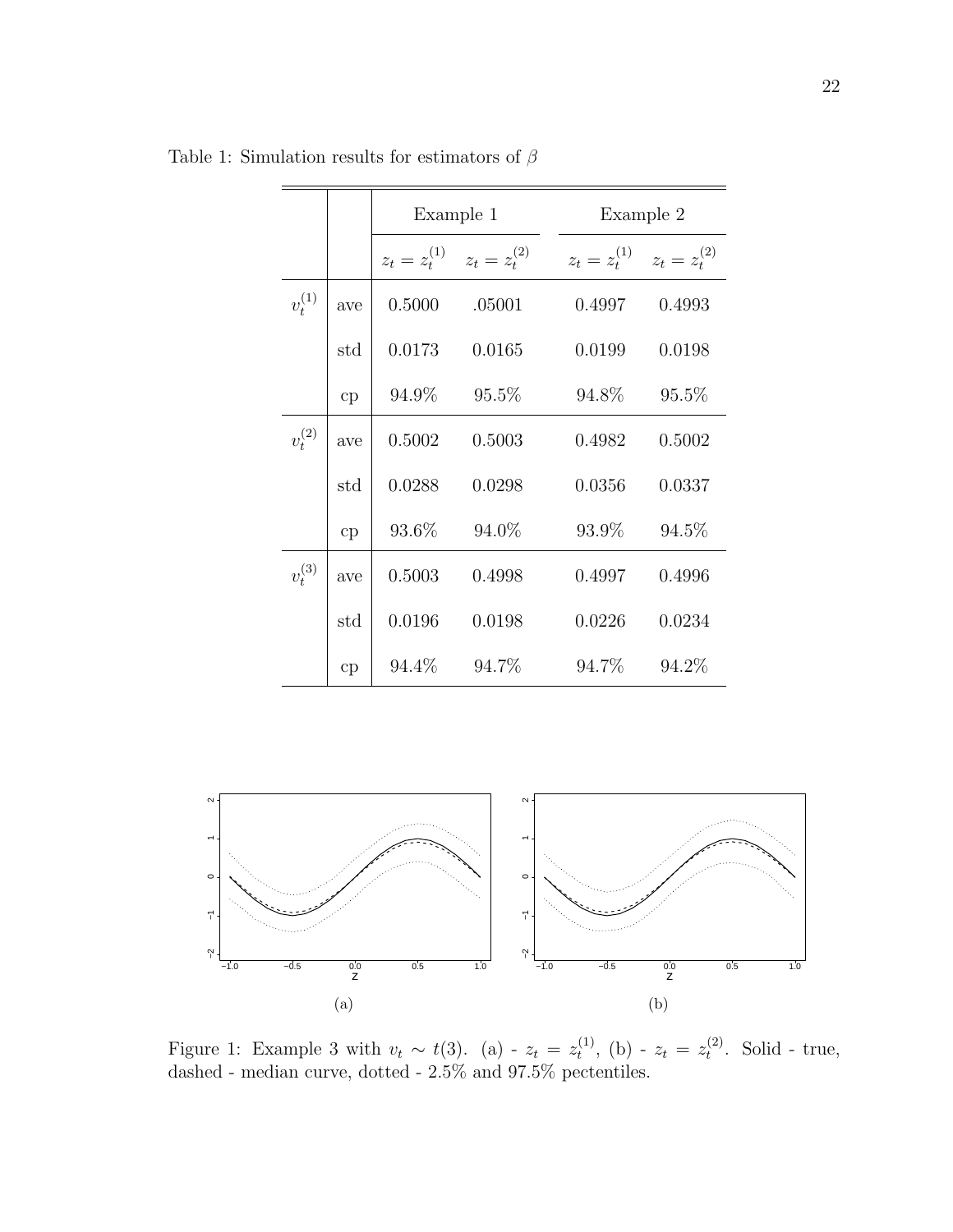|             |     | $z_t = z_t^{(1)}$ |                                                         | $z_t = z_*^{(2)}$ |  |
|-------------|-----|-------------------|---------------------------------------------------------|-------------------|--|
| $v_t^{(1)}$ | ave |                   | $(0.5007, 0.9997, -0.7002)$ $(0.5009, 1.0000, -0.7002)$ |                   |  |
|             | std |                   | $(0.0190, 0.0100, 0.0072)$ $(0.0189, 0.0099, 0.0067)$   |                   |  |
|             | cp  | $94.1\%$          |                                                         | $95.1\%$          |  |
| $v_t^{(2)}$ | ave |                   | $(0.5001, 0.9996, -0.7004)$ $(0.5008, 1.0004, -0.7004)$ |                   |  |
|             | std |                   | $(0.0321, 0.0174, 0.0113)$ $(0.0336, 0.0177, 0.0122)$   |                   |  |
|             | cp  | $93.5\%$          |                                                         | 93.9%             |  |
| $v_t^{(3)}$ | ave |                   | $(0.5002, 0.9999, -0.7002)$ $(0.5006, 0.9997, -0.6998)$ |                   |  |
|             | std |                   | $(0.0233, 0.0116, 0.0077)$ $(0.0230, 0.0120, 0.0082)$   |                   |  |
|             | cp  | $94.1\%$          |                                                         | 94.0%             |  |

Table 2: Simulation results for estimators of  $\beta$  in Example 3

and to compare with the two-stage regression  $(TSR)$  method in Cai and Wang  $(2014)$ , we generate data from model (5.1) with  $k = 1$ ,  $\beta = 0.5$ ,  $\rho = 1$ ,  $z_t = x_t - x_{t-1}$ , and  $\theta(z) = z$ , where  $\epsilon_t \sim N(0, 1)$ . This is the I(1) case in Example 5.1 but with  $\theta(\cdot)$  being linear so that the TSR can be used. Summarized results are reported in Table 3. We also compare typical performance of the WEEL and the TSR, based on two typical samples. Typical sample I leads to the estimate of  $\beta$  equal to the median estimates in simulations by using the WEEL, and Typical sample II is the one with median performance by using the TSR. Table 4 reports the typical estimates and the 95% confidence intervals. Clearly both estimators have ignorable biases and close variances. This again shows that our weel does not lose much efficiency in the  $I(1)$  case, even though it is a linear predictive model that TSR works. However, the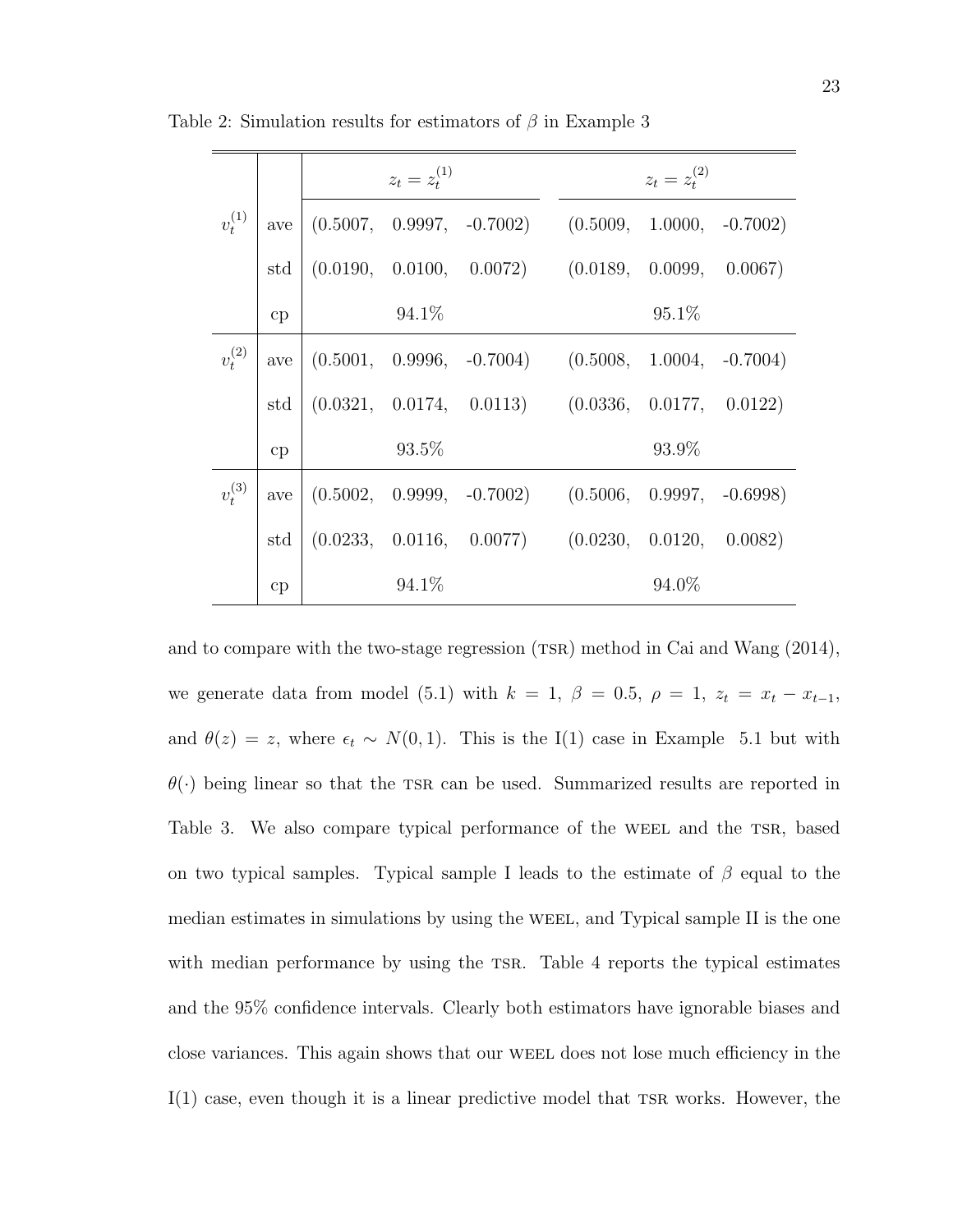|            | $v^{(1)}_t$ |     |          | $v^{(2)}_t$ |     |    | $v_t^{(3)}$                                                             |     |    |
|------------|-------------|-----|----------|-------------|-----|----|-------------------------------------------------------------------------|-----|----|
|            | ave         | std | $\rm cp$ | ave         | std | cp | ave                                                                     | std | cp |
|            |             |     |          |             |     |    | WEEL 0.5001 0.0165 95.2\% 0.5002 0.0282 94.1\% 0.5003 0.0194 94.5\%     |     |    |
| <b>TSR</b> | 0.4999      |     |          |             |     |    | $0.0161$ $99.6\%$ $0.5002$ $0.0280$ $99.5\%$ $0.5004$ $0.0189$ $99.1\%$ |     |    |

Table 3: Simulation results for estimators of  $\beta$  in Example 4

Table 4: Estimates of  $\beta$  with two typical samples in Example 4

|             |                 | WEEL           |                  |                    | <b>TSR</b>       |
|-------------|-----------------|----------------|------------------|--------------------|------------------|
|             | Typical samples | $\beta_\omega$ | 95\% CI          | $\hat{\beta}_{cw}$ | $95\%$ CI        |
| $v_t^{(1)}$ | I               | 0.5001         | [0.4825, 0.5179] | 0.4972             | [0.4347, 0.5598] |
|             | П               | 0.4991         | [0.4816, 0.5172] | 0.5001             | [0.4433, 0.5568] |
| $v_t^{(2)}$ | Ι               | 0.5007         | [0.4332, 0.5633] | 0.4752             | [0.3547, 0.5957] |
|             | П               | 0.4969         | [0.4689, 0.5263] | 0.5008             | [0.3867, 0.6149] |
| $v_t^{(3)}$ | I               | 0.4993         | [0.4809, 0.5177] | 0.4986             | [0.4463, 0.5509] |
|             | П               | 0.4986         | [0.4702, 0.5232] | 0.5001             | [0.4245, 0.5757] |

advantage of our interval estimate over the TSR is substantial in terms of the length and the coverage probability at 95% significance level. Since the standard error of the estimator in Cai and Wang (2014) was hard to estimate, they suggested to calculate the critical value for their confidence interval by simulation. This generated erratic estimates of the standard error in simulations and led to unacceptable coverage probability.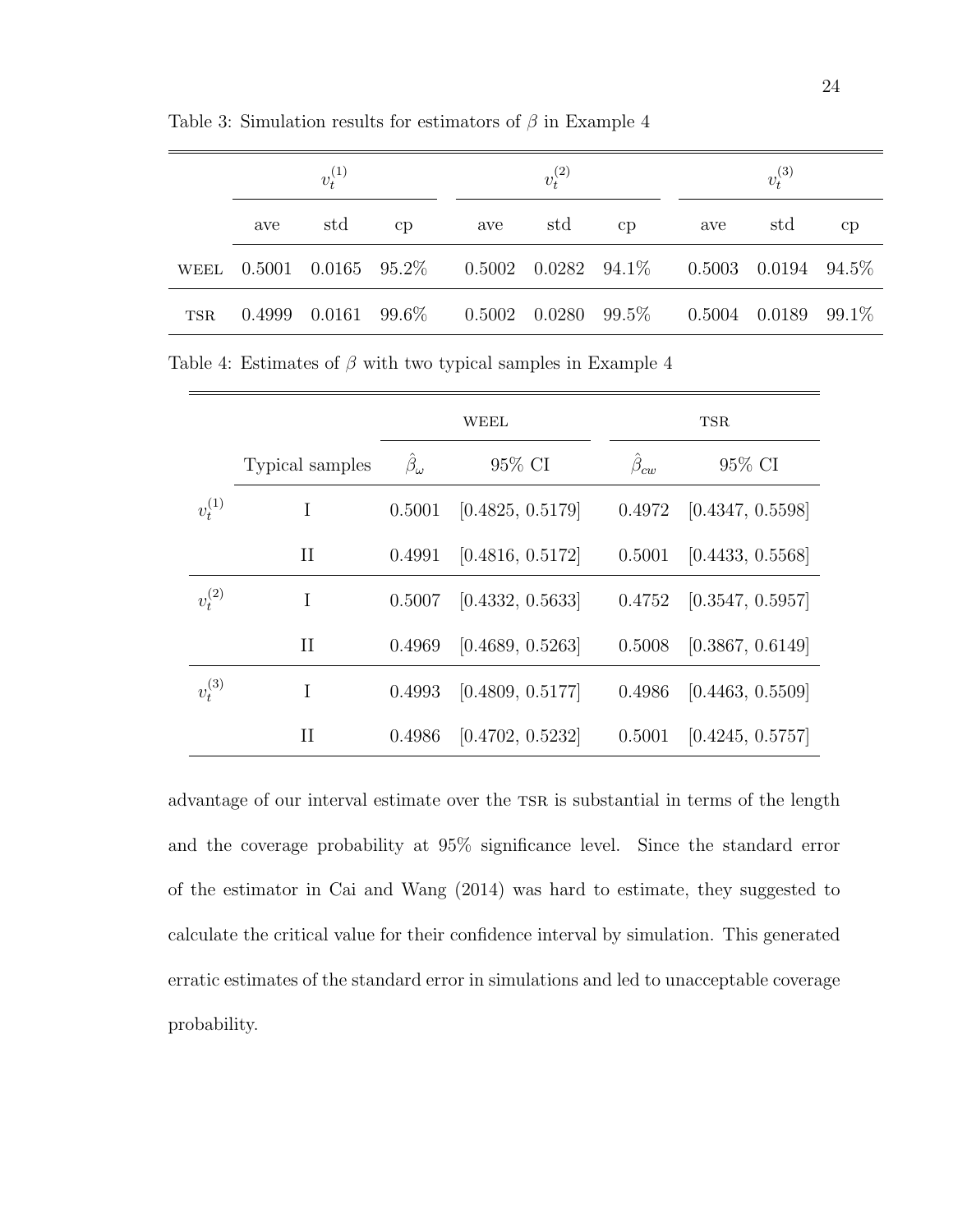## CHAPTER 6: REAL EXAMPLES

In these examples, we apply our methodology to examine the predictability of equity returns. We revisit the data in Campbell and Yogo (2006). We consider 4 log returns and 8 predictors. The 4 log returns are those for the annual S&P 500 index data (1880-2002) and the annual, quarterly and monthly NYSE/AMEX valueweighted index data (1926-2002) from the Center for Research in Security Prices (CRSP). The first two predictors are the S&P log  $D-P$  and log E-P ratios, and the remaining six predictors are annual, quarterly, monthly CRSP log D-P and log E-P ratios. For each series of the four log returns, there is a log D-P ratio series and a log e-p ratio series associated with it.We calculate the excess return for each log return according to Campbell and Yogo (2006). Through the following examples we analyze the data using our methodology and compare it with those in Campbell and Yogo (2006) and Cai and Wang (2014).

Example 6.1. Consider the predictability of the log E-P ratio for the corresponding excess return. Campbell and Yogo (2006, Table 4) found that the 8 predictors are highly persistent and some of them, such as the monthly log E-P ratio and the annual, quarterly and monthly log  $D-P$  ratios, are  $I(1)$  processes. Campbell and Yogo (2006) modeled the data using the predictive regression model

$$
r_t = \alpha + \beta x_{t-1} + \epsilon_t, \tag{6.1}
$$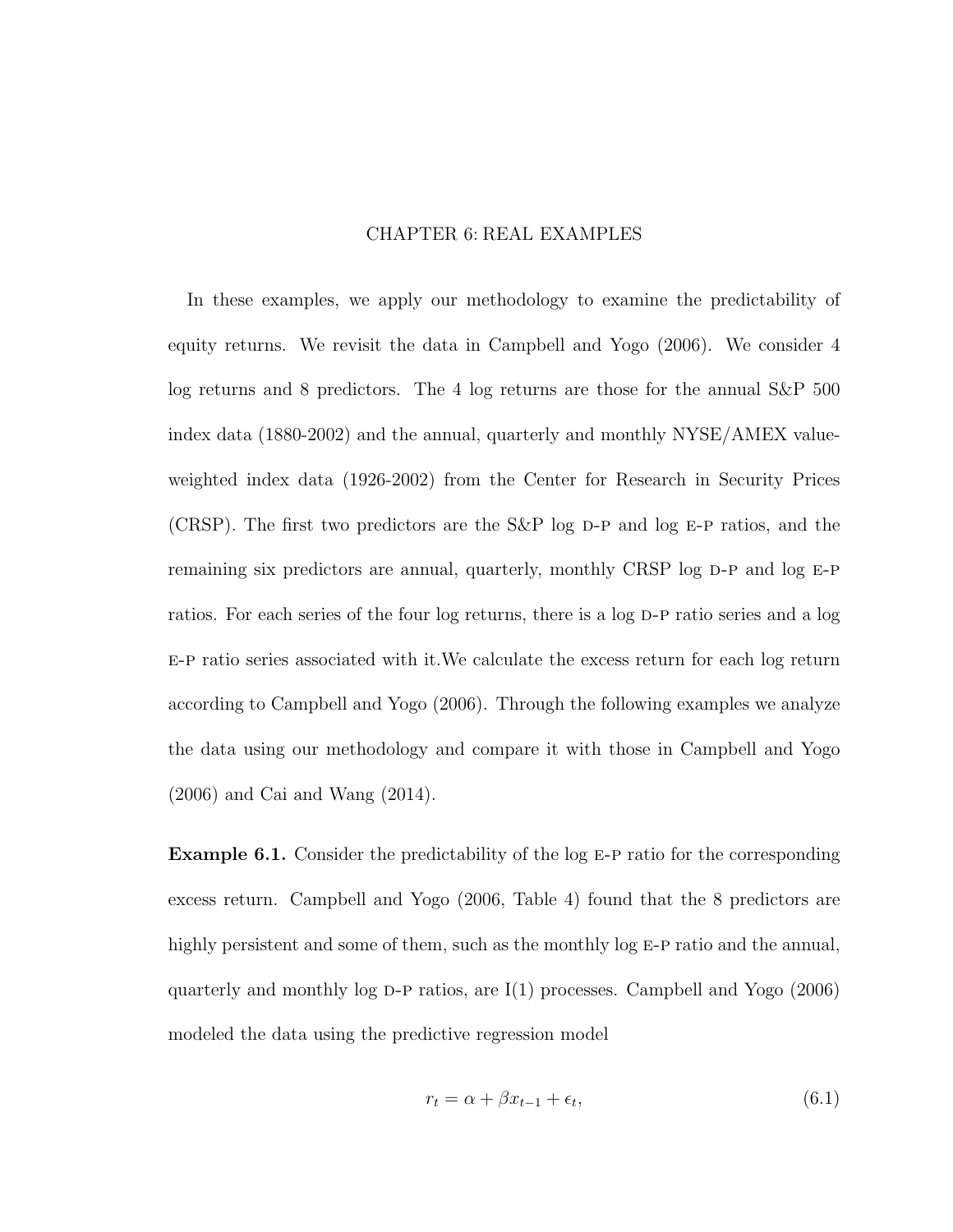where  $r_t$  is one of the 4 excess returns and  $x_{t-1}$  represents the associated log E-P ratio. Denoted by  $\hat{u}_t$  the OLS residuals from the AR(1) model,  $x_t = \gamma + \rho x_{t-1} + u_t$ , and  $\hat{\epsilon}_t$  the ols residuals from model (6.1). According to Table 4 of Campbell and Yogo (2006), the sample correlation coefficients between the two innovations  $\hat{\epsilon}_t$  and  $\hat{u}_t$  are all in (−0.987, −0.957) for the four predictive models. These non-zero correlations imply the existence of endogeneity, which may lead to biased estimates. In order to deal with the endogeneity, we consider our semiparametric predictive regression model

$$
r_t = \beta x_{t-1} + \theta(\hat{u}_t) + v_t,
$$
\n(6.2)

which reduces to Cai and Wang's (2014) model if  $\theta(\cdot)$  is linear. Table 5 reports the point estimator of  $\beta$ , the 90% confidence intervals of  $\beta$ , and the corresponding standard error (se) of the model for each of the three estimation methods: our weighted estimator  $\hat{\beta}_{\omega}$  for model (6.2), Campbell and Yogo's (2006) estimator  $\hat{\beta}_{cy}$  for model (6.1), and Cai and Wang's (2014) estimator  $\hat{\beta}_{cw}$  for model (6.2) with  $\theta(\hat{u}_t) = \hat{u}_t$ . Except for the  $S\&P$  500 excess return with the TSR method, all of the confidence intervals lie above zero, indicating that the  $log E$ -P ratio has predictability for its return. Our WEEL gives the shortest confidence intervals.

**Example 6.2.** In this example, we check the predictability of the log  $D-P$  ratio using models  $(6.1)$  and  $(6.2)$ . The endogeneity of all 4 log D-P ratio series was confirmed by Table 4 in Campbell and Yogo (2006). It is expected that model (6.2) will provide a better fit than model (6.1). The estimated  $\beta$  coefficients, 90% confidence intervals, and the standard errors of the models are listed in Table 6. Unlike the other two procedures, the weel identifies predictability of all predictors. Again, the lengths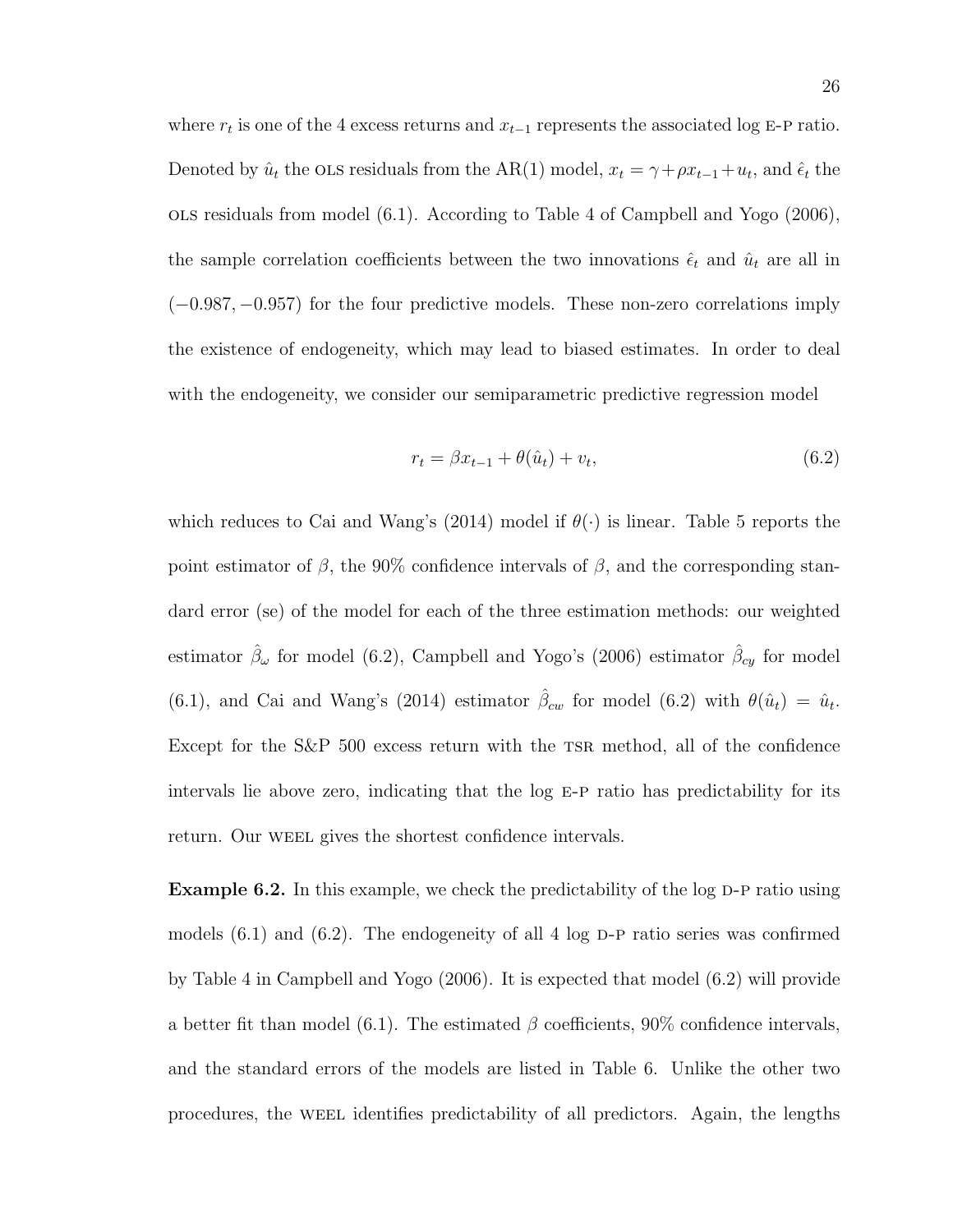|            |                      | SP500             | Annual         | Quarterly      | Monthly        |
|------------|----------------------|-------------------|----------------|----------------|----------------|
| WEEL       | $\hat{\beta}_\omega$ | 0.127             | 0.164          | 0.049          | 0.014          |
|            | 90% CI               | [0.112, 0.141]    | [0.129, 0.195] | [0.042, 0.055] | [0.012, 0.015] |
|            | se                   | 0.048             | 0.053          | 0.017          | 0.009          |
| Campbell   | $\hat{\beta}$        | 0.131             | 0.169          | 0.049          | 0.014          |
| and        | $90\%$ CI            | [0.042, 0.224]    | [0.042, 0.277] | [0.010, 0.066] | [0.002, 0.018] |
| Yogo       | se                   | 0.176             | 0.187          | 0.105          | 0.054          |
| <b>TSR</b> | $\hat{\beta}_{cw}$   | 0.127             | 0.162          | 0.047          | 0.013          |
|            | 90% CI               | $[-0.002, 0.256]$ | [0.041, 0.284] | [0.025, 0.070] | [0.008, 0.018] |
|            | se                   | 0.048             | 0.054          | 0.018          | 0.009          |

Table 5: Tests of Predictability with Log e-p Ratio

of confidence intervals by weel are the smallest. To save space, we only report the estimates of the excess stock return for quarterly CRSP series in Figure 3. The estimated excess return  $\hat{r}_t$  by WEEL for model (6.2) is essentially better than that by Campbell and Yogo (2006). This reflects existence of endogeneity and a poor fit of model (6.1). The WEEL and TSR methods have similar estimates of the  $\beta$  parameter and similar standard errors of the model, but the former is better than the latter because of shorter confidence intervals.

Example 6.3. To illustrate the use of the proposed semiparametric predictive regression, we inspect joint predictability of multiple predictors. The predictability of the long-short yield spread has been widely discussed in empirical studies. Campbell and Yogo (2006) showed that it has predictability to stock return in the sub time period, 1952-2002. Following Campbell and Yogo (2006), we use Moody's seasoned Aaa corporate bond yield as the long yield and the one-month T-bill rate as the short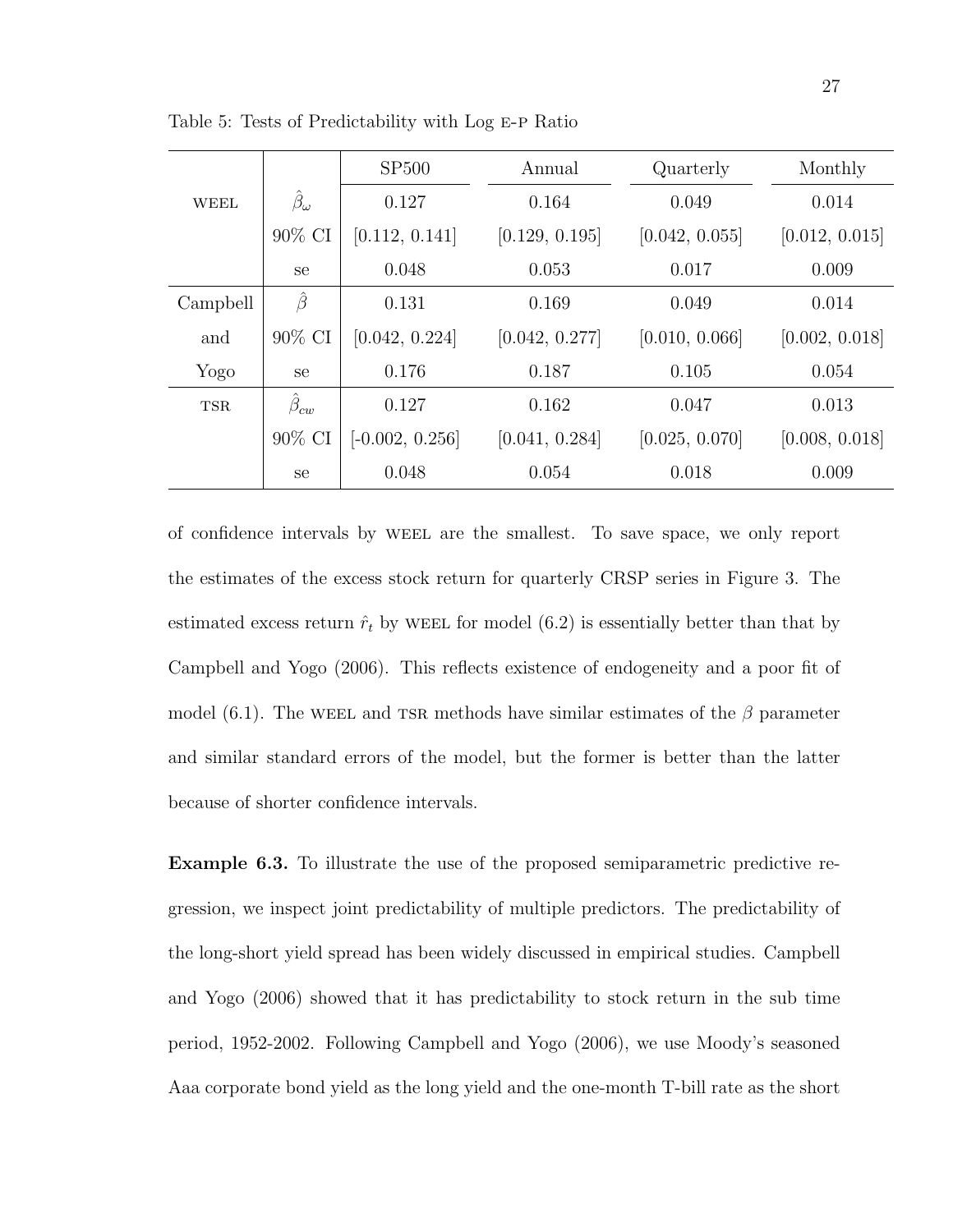|            |                      | SP500             | Annual            | Quarterly         | Monthly           |
|------------|----------------------|-------------------|-------------------|-------------------|-------------------|
| WEEL       | $\hat{\beta}_\omega$ | 0.086             | 0.171             | 0.039             | 0.008             |
|            | 90% CI               | [0.030, 0.128]    | [0.125, 0.218]    | [0.028, 0.048]    | [0.006, 0.011]    |
|            | se                   | 0.092             | 0.129             | 0.034             | 0.016             |
| Campbell   | $\hat{\beta}$        | 0.093             | 0.125             | 0.034             | 0.009             |
| and        | $90\%$ CI            | $[-0.033, 0.114]$ | [0.014, 0.188]    | $[-0.009, 0.044]$ | $[-0.005, 0.010]$ |
| Yogo       | <sub>se</sub>        | 0.179             | 0.189             | 0.106             | 0.054             |
| <b>TSR</b> | $\beta_{cw}$         | 0.083             | 0.162             | 0.034             | 0.008             |
|            | 90% CI               | $[-0.134, 0.300]$ | $[-0.472, 0.787]$ | [0.002, 0.066]    | [0.001, 0.016]    |
|            | se                   | 0.093             | 0.131             | 0.036             | 0.016             |

Table 6: Tests of Predictability with Log D-P Ratio



Figure 2: Estimated excess return for quarterly CRSP series, log D-P ratio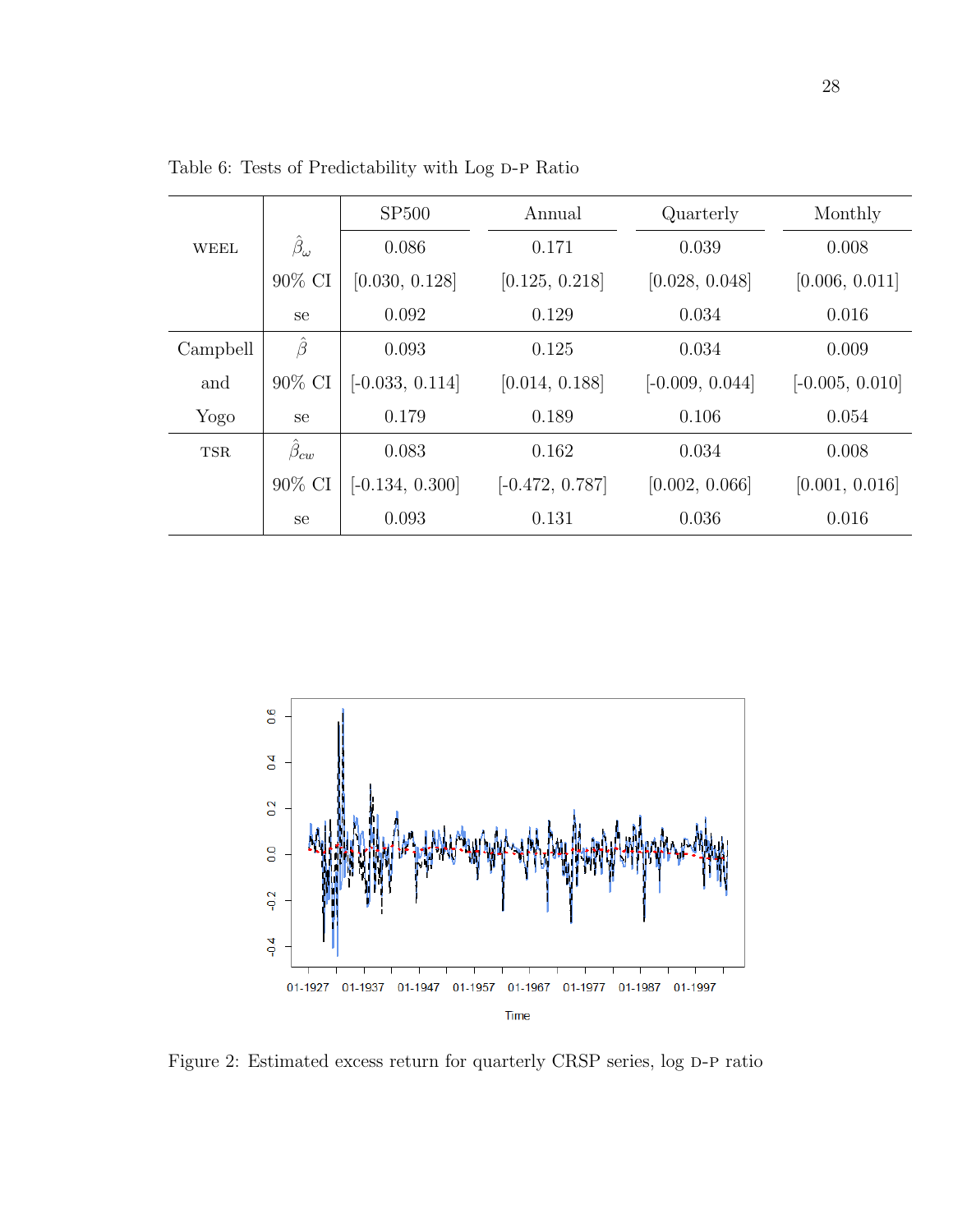| Ø٥              | Ljung-Box Test ADF Test |             |
|-----------------|-------------------------|-------------|
| $0.846 - 3.537$ | 0.181                   | $\leq 0.01$ |

Table 7: Predictability of the log E-P ratio and yield spread

yield. Using the ADF test (p-value= 0.1149), we found that long-short yield spread  $s_t$ in the full-sample time period 1926-2002 is an  $I(1)$  process. Both CRSP log E-P ratio  $x_t$  and spread  $s_t$  are I(1) variables, but there is a cointegrating relationship between them, i.e. there are constants a and b such that  $e_t = x_t - (a + bs_t)$  is stationary. Using the OLS, we obtain estimators  $(\hat{a}, \hat{b})$  of  $(a, b)$  and the residuals  $\hat{e}_t$ . Motivated by the error-correction model in Engle and Granger (1987), we consider the predictive model

$$
r_t = \beta_1 x_{t-1} + \beta_2 s_{t-1} + \theta(\hat{e}_t) + v_t, \tag{6.3}
$$

where  $r_t$  is the monthly CRSP excess return and  $\theta(\hat{e}_t)$  is a nonlinear error-correction term. The estimated coefficients and residual diagnostics are recorded in Table 7. From the Ljung-Box test and the ADF test, we see that the residuals from model (6.3) are stationary and there is no significant autocorrelation in the residuals. This suggests that model (6.3) is appropriate. The 95% confidence region of  $\beta$  in Figure 3 does not include the origin, so we conclude that the return is predictable jointly with the log e-p ratio and the yield spread.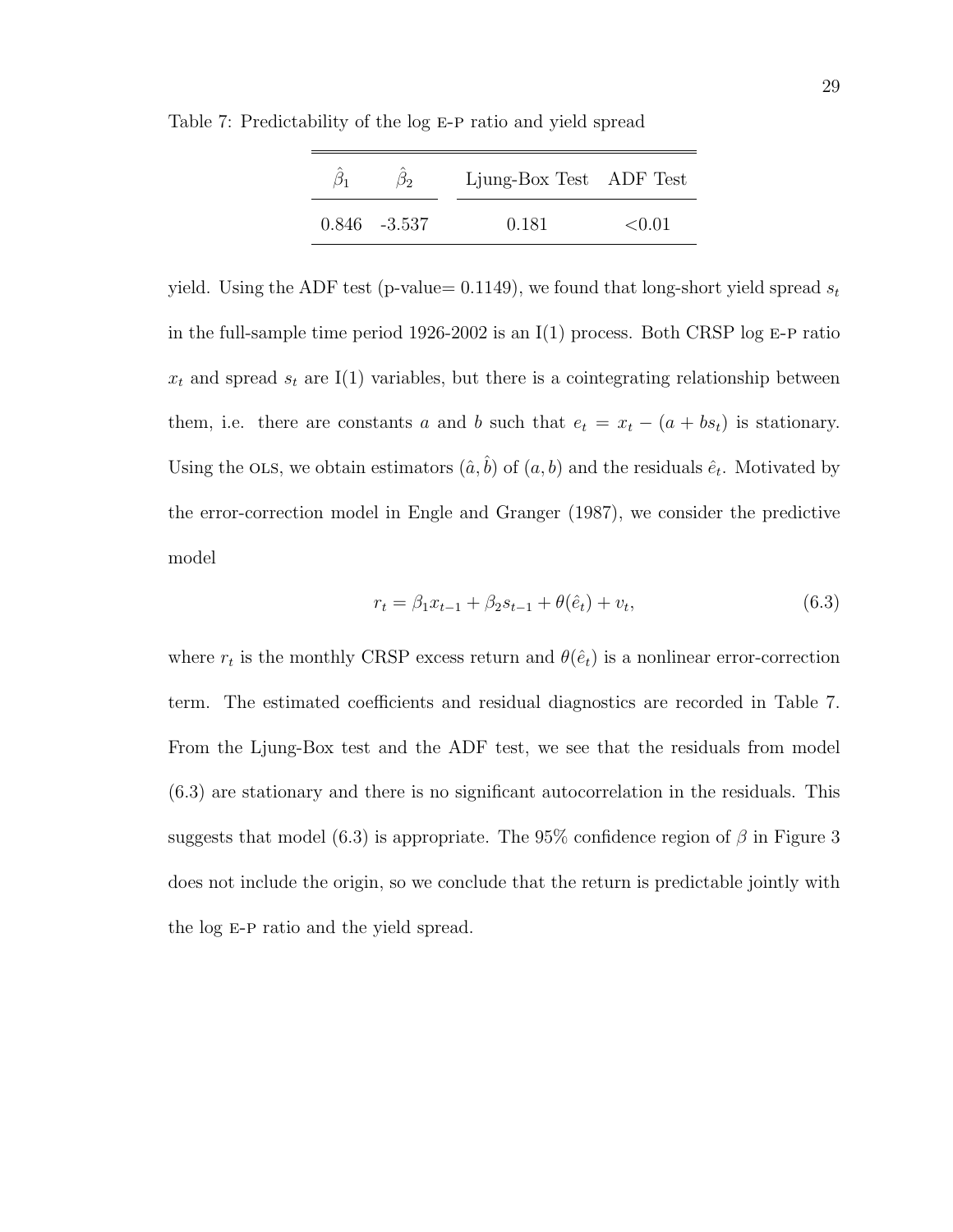

Figure 3: 95% confidence region of  $\beta$  in model (6.3)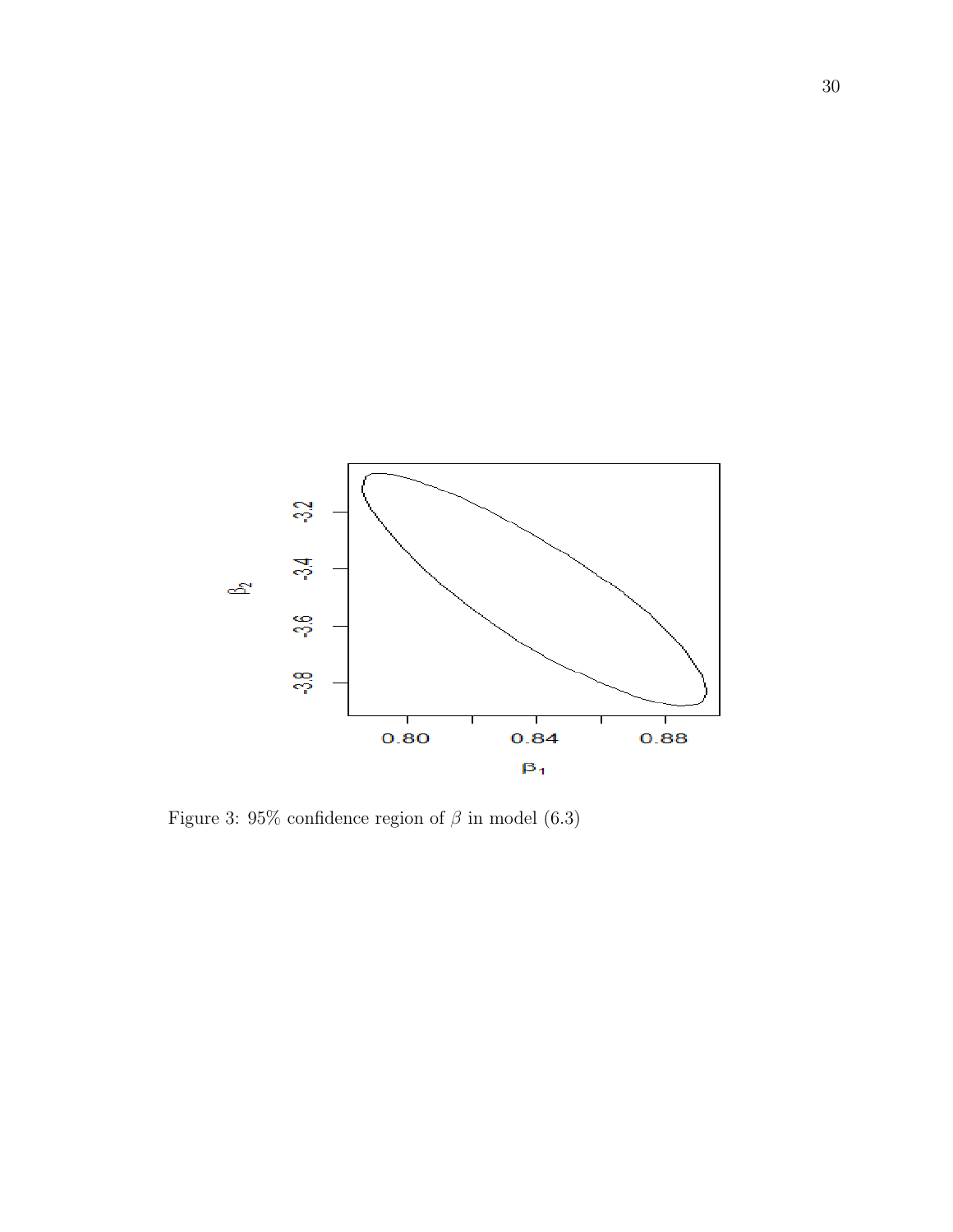#### REFERENCES

- [1] Amilud, Y. and Hurvich, C. M. Predictive Regressions: A Reduced-Bias Estimation Method. The Journal of Financial and Quantitative Analysis, 39:813–841, 2004.
- [2] Amilud, Y., Hurvich, C. M. and Wang, Y. Multiple-Predictor Regressions: Hypothesis Testing. The Review of Financial Studies, 22:413–434, 2009.
- [3] Berkes, I. and Horváth, L. Convergence of integral functionals of stochastic processes. Econometric Theory, 22:304–322, 2006.
- [4] Bickel, P. J. One-step Huber estimates in linear models. Journal of the American Statistics Association, 70:428–433, 1975.
- [5] Campbell, J. Y. and Yogo, M. Efficient tests of stock return predictability. Journal of Financial Economics, 81:27–60, 2006.
- [6] Cai, Z. and Li, Q. and Park, Joon Y. Functional-coefficient models for nonstationary time series data. Journal of Econometrics, 148:101–113, 2009.
- [7] Cai, Z. and Wang, Y. Testing predictive regression models with nonstationary regressors. Econometric Theory, 178:4–14, 2014.
- [8] Cai, Z. and Wang, Y. and Wang, Y. Testing instability in a predictive regression model with nonstationary regressions. Econometric Theory, 31:953-980, 2015.
- [9] Carroll, R. J., Fan, J., Gijbels, I. and Wand, M. P. Generalized partially singleindex models. Journal of the American Statistical Association, 92:477–489, 1997.
- [10] Cavanagh, C. L. and Elliott, G. and Stock, J. H. Inference in Models with Nearly Integrated Regressors. Econometric Theory, 11:1131–1147, 1995.
- [11] Chan, N. H. and Li, D. and Peng, L. Toward a unified interval estimation of autoregressions. Econometric Theory, 28:705–717, 2012.
- [12] Chan, N. H. and Wei, C. Z. Asymptotic inference for nearly nonstationary AR(1) process. The Annals of Statistics, 15:1050–1063, 1987.
- [13] Chan, N. H. and Zhang, R. M. Inference for nearly nonstationary processes under strong dependence and infinite variance. Statistica Sinica, 19:925–947, 2009.
- [14] Datta, S. On asymptotic properties of bootstrap for AR(1) processes. Journal of Statistical Planning and Inference, 53:361–374, 1996.
- [15] Elliott, G. and Stock, J. H. Inference in time series regression when the order of integration of a regressor is unknown. Econometric theory, 10:672–700, 1994.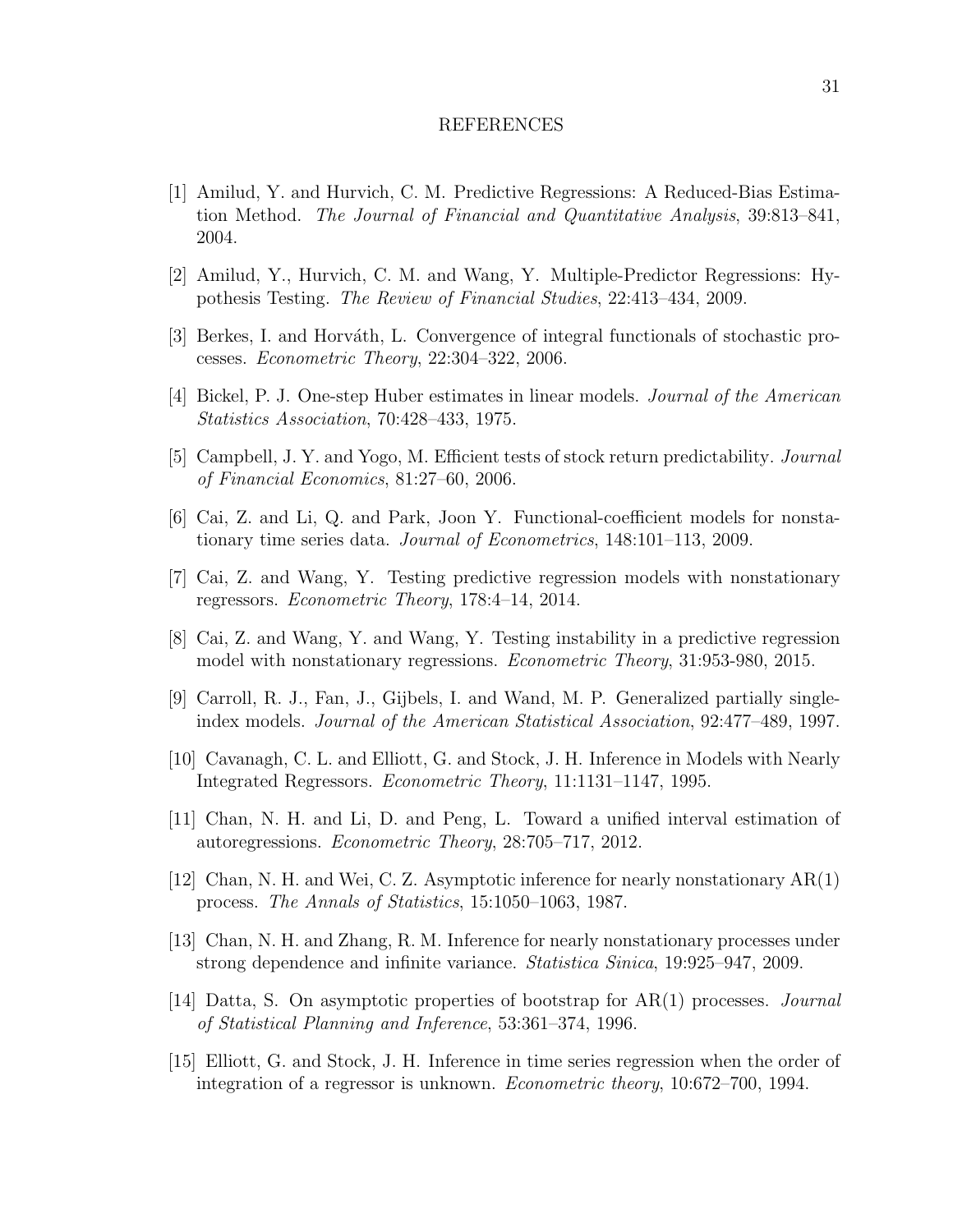- [16] Engle, R. F. and Granger, C.W. J. Co-integration and error-correction: Representation, estimation and testing. Econometrica, 55:251–276, 1987.
- [17] Fan, J. and Gijbels, I. Local Polynomial Modelling and Its Applications. CRC Press, 1996.
- [18] Fan, J. and Jiang, J. Nonparametric inference for additive models. Journal of the American Statistics Association, 100:890–907, 2005.
- [19] Fan, J. and Yao, Q. Nonlinear Time Series: Nonparametric and Parametric Methods. Springer-Verlag, 2003.
- [20] Hall, P. The Bootstrap and Edgeworth Expansion. New York: Springer, 1992.
- [21] Hall, P. and Heyde, C. C. Martingale Limit Theory and Its Application. Academic Press, 1980.
- [22] Hall, P. and Jing, B. Y. Comparison of bootstrap and asymptotic approximations to the distribution of a heavy-tailed mean. Statistica Sinica, 8:887–906, 1998.
- [23] Hall, P. and La Scala, B. Methodology and algorithms of empirical likelihood. International Statistical Review, 58:109–127, 1990.
- [24] Jiang, J. and Mack, Y. P. Robust local polynomial regression for dependent data. Statistica Sinica, 11:705–722, 2001.
- [25] Kothari, S. P. and Shanken, J. Book-to-market, dividend yield, and expected market returns: A time-series analysis. *Journal of Financial Economics*, 44:169– 203, 1997.
- [26] Ling, S. Self-weighted least absolute deviation estimation for infinite variance autoregressive models. Journal of the Royal Statistical Society, 67:381–393, 2005.
- [27] Owen, A. B. Empirical Likelihood Ratio Confidence Intervals for a Single Functional. Biometrika, 75:237–249, 1988.
- [28] Owen, A. B. Empirical Likelihood Ratio Confidence Regions. The Annals of Statistics, 18:90–120, 1990.
- [29] Owen, A. B. Empirical Likelihood. CRC Press, 2001.
- [30] Paye, B. S. and Timmermann, A. Instability of return prediction models. Journal of Empirical Finance, 13:274–315, 2006.
- [31] Phillips, P. C. B. Regression Theory for Near-Integrated Time Series. Econometrica, 56:1021–1043, 1988.
- [32] Phillips, P. C. B. and Han, C. Gaussian inference in AR(1) times series with or without a unit root. *Econometric Theory*, 63:1023–1078, 2008.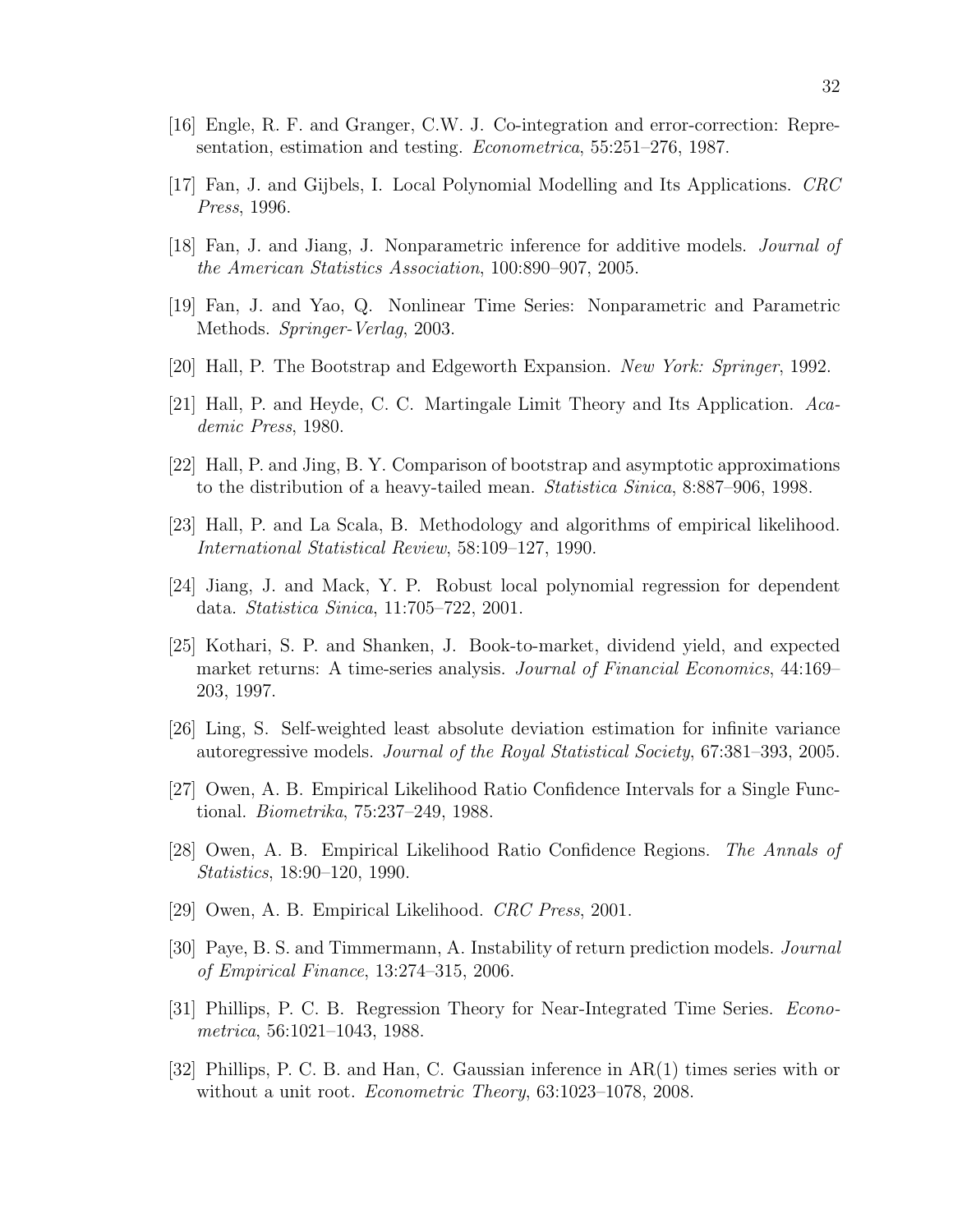- [33] Polk, C. and Thompson, S. and Vuolteenaho, T. Cross-sectional forecasts of the equity premium. Journal of Financial Economics, 81:101–141, 2006.
- [34] Rossi, B. Expectations hypotheses tests at Long Horizons. Econometrics Journal, 10:1–26, 2007.
- [35] So, B. S. and Shin, D. W. Cauchy estimators for autoregressive processes. Econometric Theory, 15:165–176, 1999.
- [36] Stambaugh, R. F. Predictive regressions. Journal of Financial Economics, 54:375–421, 1999.
- [37] Speckman, P. Kernel smoothing in partial linear models. The Journal of the Royal Statistical Society, 50:413–436, 1988.
- [38] Torous, W. and Valkanov, R. and Yan, S. On Predicting Stock Returns with Nearly Integrated Explanatory Variables. The Journal of Business, 77:937–966, 2004.
- [39] Viceira, L. M. Testing for structural change in the predictability of asset returns. Working Paper, Harvard University, 1997.
- [40] Zhu, F. and Cai, Z. and Peng, L. Predictive regressions for macroeconomic data. The Annals of Applied Statistics, 8:577–594, 2014.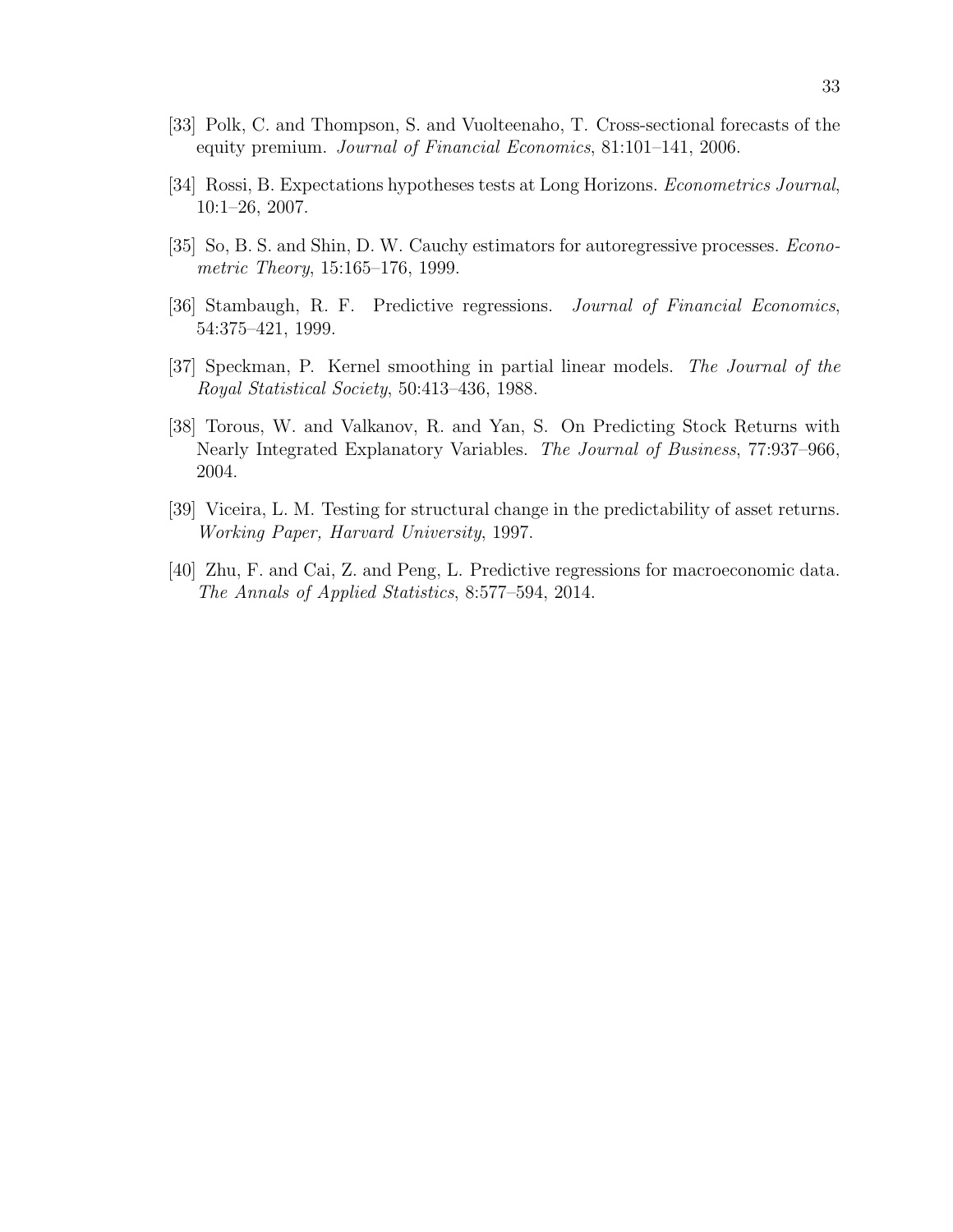#### APPENDIX A: SKETCH OF PROOFS

#### Lemma

To facilitate our arguments for proofs, we first introduce three lemmas.

Lemma A.1. (Lemma A.1 of Cai, Wang and Wang, 2015) Assume  $u_{t,i}$  is a stationary  $\alpha$ -mixing process with mixing coefficient  $\alpha_i(n)$  satisfying that  $E(|u_{t,i}|^r)$  <  $\infty$  and  $\sum_{n=1}^{\infty} \alpha_i^s(n) < \infty$ , where  $s = 1/(2+\delta_*)-1/r$ ,  $r > 2+\delta_*$ , and  $0 < \delta_* \leq 2$ . Let  $\theta_* = 1/2 - 1/(2 + \delta_*)$  and  $\lambda_* > 0$  is a function of  $\delta_*$ . Then the NI(1) or I(1) process  $U_{n,i}(r) = n^{-1/2} x_{[nr],i}$  for  $0 \le r \le 1$  admits the following strong approximation

$$
\sup_{0 \le r \le 1} |U_{n,i}(r) - U_{\gamma_i}(r)| = O[n^{-\theta_*} {\log(n)}^{\lambda_*}]
$$

holds almost surely, where  $U_{\gamma_i}(\cdot)$  is the diffusion process in (3.1).

**Lemma A.2.** Let  $\tilde{\theta}(z) = \theta(z) - \sum_{s=1}^{n} \xi_s(z)\theta(z_s)$ . Suppose Conditions (A<sub>2</sub>)-(A<sub>5</sub>) hold. Then  $\sup_{z \in supp(f)} |\tilde{\theta}(z)| = O_p(h^2)$ .

Proof. By using the nonparametric regression technique for mixing processes (Proposition 6.2 in Fan and Yao, 2003; Lemma 7.2 in Jiang and Mack, 2001), it is easy to obtain that

$$
S_{n,j}(z) = \mu_j f(z) + O_p(h)
$$
\n(A.1)

and

$$
n^{-1} \sum_{t=1}^{n} w_t(z) = S_{n,0}(z) S_{n,2}(z) - S_{n,1}^2(z) = (\mu_0 \mu_2 - \mu_1^2) f^2(z) + o_p(1), \tag{A.2}
$$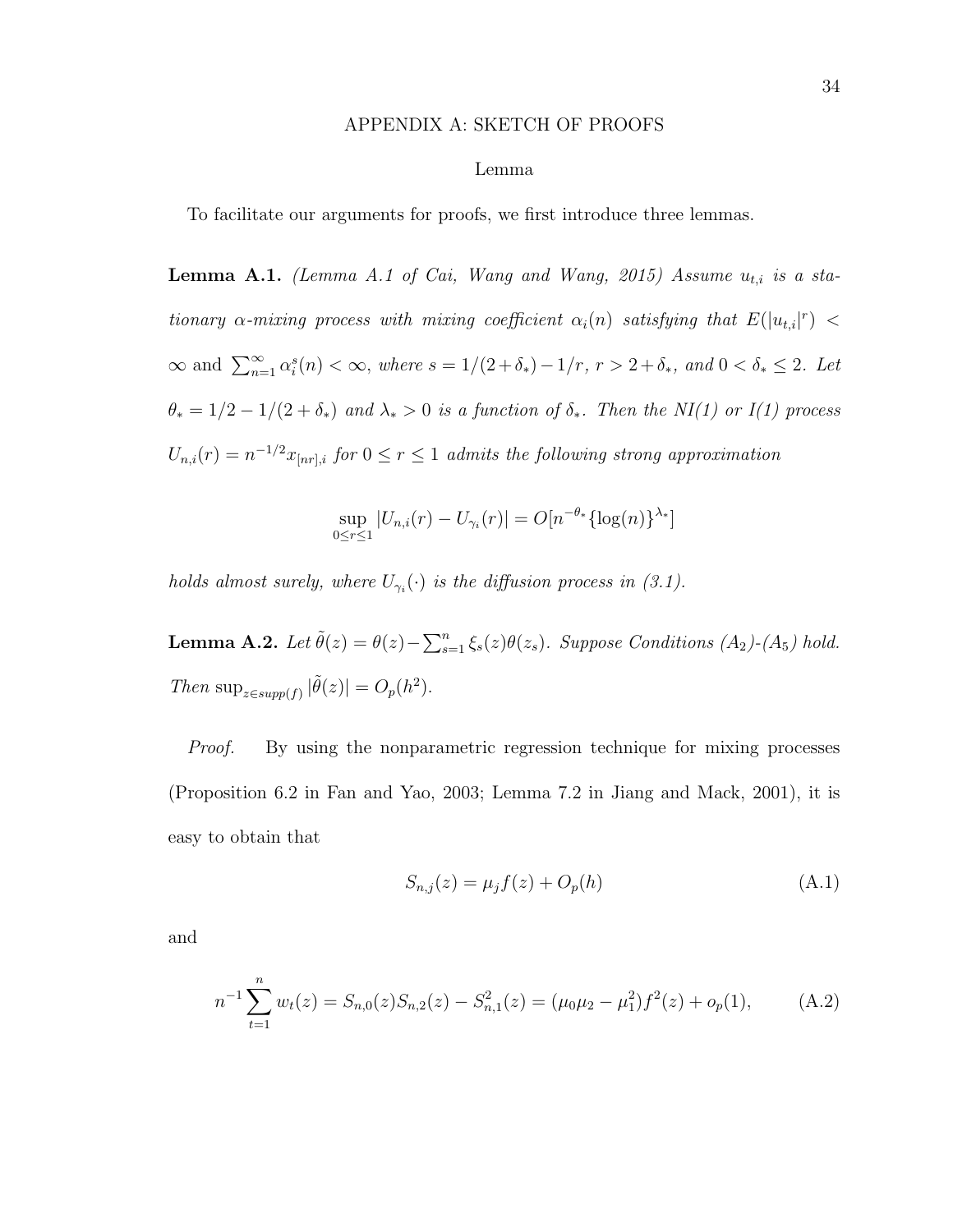uniformly for  $z \in \text{supp}(f)$ . Note that the weights  $w_t$  satisfy that

$$
n^{-1} \sum_{t=1}^{n} w_t(z)(z_t - z) = S_{n,1}(z)S_{n,2}(z) - S_{n,2}(z)S_{n,1}(z) = 0.
$$

It follows that

$$
\sum_{s=1}^{n} \xi_s(z)\theta(z_s) - \theta(z) = \sum_{s=1}^{n} \xi_s(z)\{\theta(z_s) - \theta(z)\}
$$
  
= 
$$
\sum_{s=1}^{n} \xi_s(z)\{\theta(z_s) - \theta(z) - \theta'(z)(z_s - z)\}.
$$

By Taylor's expansion, we have

$$
\sum_{s=1}^{n} \xi_s(z)\theta(z_s) - \theta(z) = 0.5h^2 \sum_{s=1}^{n} \xi_s(z)\theta''(\eta_s)h^{-2}(z_s - z)^2,
$$
 (A.3)

where  $\eta_s$  is between z and  $z_s$ . Since K has bounded support [0, 1], the weight  $w_s(z)$ and  $\xi_s(z)$  do not vanish only when  $|z_s - z| \leq h$ . Hence, for all non-vanishing terms on the right hand side of (A.3), we have  $\max_s |\eta_s - z| \leq h \to 0$ . Let

$$
L_{n,j}(z) = n^{-1} \sum_{s=1}^{n} K_h^{(j)}(z_s - z) \theta''(\eta_s),
$$

where  $K_h^{(j)}$  $h_h^{(j)}(z_s - z) = h^{-j}(z_s - z)K_h(z_s - z)$ . Then (A.3) becomes

$$
\sum_{s=1}^{n} \xi_s(z)\theta(z_s) - \theta(z) = 0.5h^2\{n^{-1}\sum_{t=1}^{n} w_t(z)\}^{-1}\{S_{n,2}(z)L_{n,2}(z) - S_{n,1}(z)L_{n,3}(z)\}.
$$
\n(A.4)

Similar to (A.1),

$$
L_{n,j}(z) = f(z)\mu_j \theta''(z) + O(h), \tag{A.5}
$$

uniformly for  $z \in supp(f)$ . Hence, by the definition of  $\tilde{\theta}(z)$ , (A.1-(A.2) and (A.4)-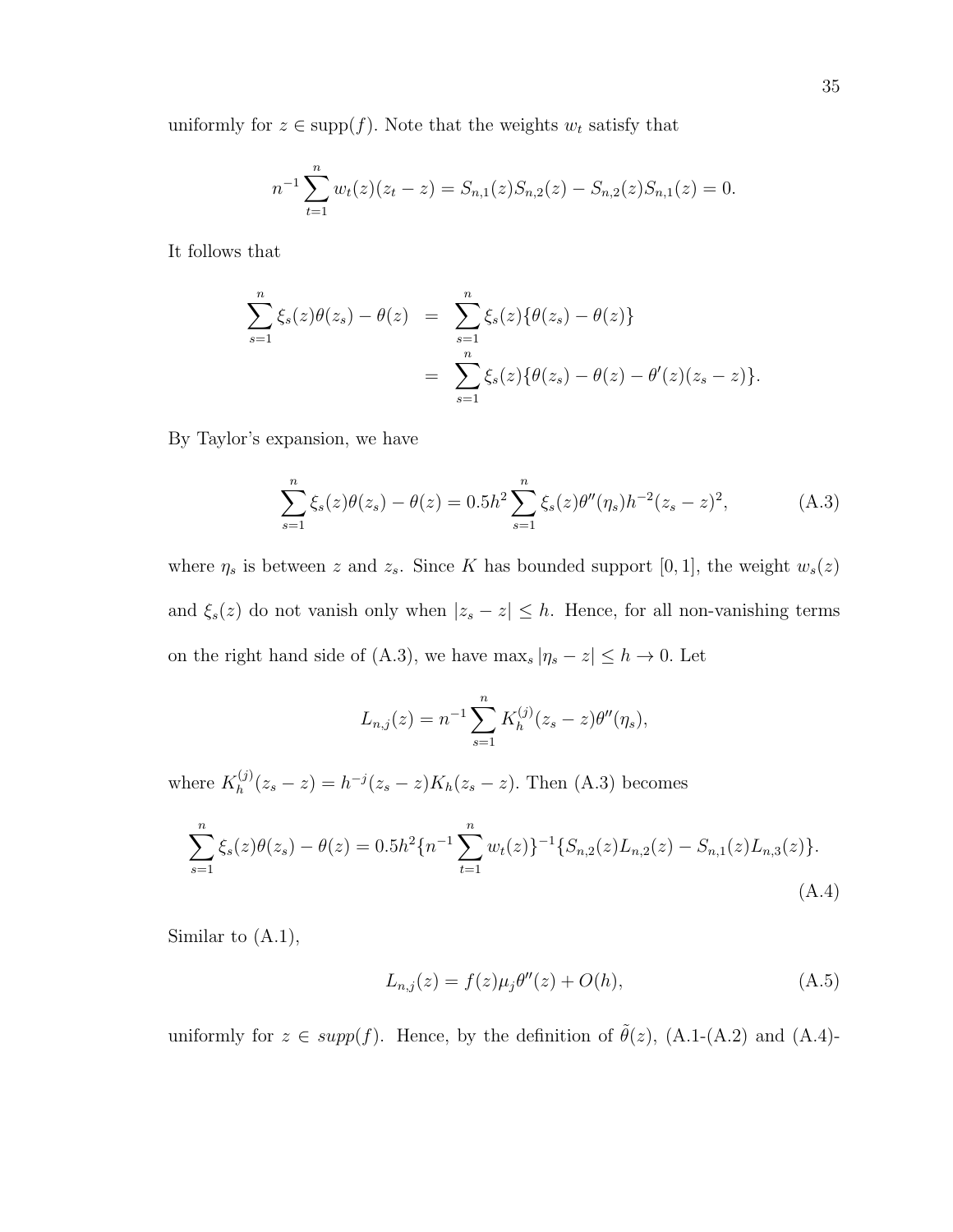$(A.5),$ 

$$
\sup_{z \in \text{supp}(f)} |\tilde{\theta}(z)| = O_p(h^2). \tag{A.6}
$$

 $\Box$ 

**Lemma A.3.** Without loss of generality, assume that  $x_t = (X_{t,1}^\top, X_{t,2}^\top)^\top$ , where  $X_{t,1}$ is a  $d \times 1$  vector of NI(1) or I(1) variables and  $X_{t,2}$  is a  $(k-d) \times 1$  vector of stationary or I(0) variables  $(0 \le d \le k)$ . Let  $\alpha(z) = E(X_{t-1,2}|z_t = z)$ ,  $U_{\gamma}(r) =$  $\{U_{\gamma_1}(r), \ldots, U_{\gamma_d}(r)\}^{\top}, B(r) = \int_0^1 \{U_{\gamma}(r) - U_{\gamma}(s)\} ds, \text{ and } B^*(r) \equiv B(r)/\|B(r)\|.$  Assume conditions  $(A_0)$ - $(A_7)$  and  $E|v_t|^3 < \infty$ . Then, with probability going to one, we have

(i) 
$$
V_n \equiv n^{-1} \sum_{t=1}^n Z_t^{\otimes 2}(\beta_0) \stackrel{p}{\to} V
$$
, where  $V = \text{diag}(V_1, V_2)$ , where  $V_1 = \sigma_v^2 \int_0^1 B^*(r)^{\otimes 2} dr$   
and  $V_2 = \sigma_v^2 E\{X_{t-1,2} - \alpha(z_t)\}^{\otimes 2}$ .

(ii) 
$$
Z_n^* = \max_{1 \le t \le n} ||Z_t(\beta_0)|| = o_p(n^{1/2}).
$$
  
\n(iii) If  $nh^4 = O(1)$ , then  $||\bar{Z}|| = O_p(n^{-\frac{1}{2}})$ , where  $\bar{Z} = n^{-1} \sum_{t=1}^n Z_t(\beta_0)$ .  
\n(iv)  $n^{-1} \sum_{t=1}^n ||Z_t(\beta_0)||^3 = o_p(n^{1/2})$ .

*Proof.* of Lemma A.3. For  $i = 1, ..., d$ ,  $x_{t,i}$  is NI(1) or I(1). For  $(t - 1)/n \le r \le$  $t/n$ , define  $U_{n,i}(r) = U_{ni,t} = n^{-1/2}x_{t-1,i}$ . Then

$$
\sum_{s=1}^{n} \xi_s(z)x_{s-1,i} = n^{1/2}\left\{\sum_{t=1}^{n} w_t(z)\right\}^{-1} \sum_{s=1}^{n} K_h(z_s - z) \{S_{n,2}(z) - h^{-1}(z_s - z)S_{n,1}(z)\} U_{ni,s}
$$
  
= 
$$
n^{1/2}\left\{n^{-1}\sum_{t=1}^{n} w_t(z)\right\}^{-1} \{S_{n,2}(u)F_{n,0}(z) - S_{n,1}(z)F_{n,1}(z)\},
$$

where for  $j = 0, 1, F_{n,j}(z) = n^{-1} \sum_{s=1}^{n} K_h^{(j)}$  $J_h^{(j)}(z_s - z)U_{ni,s}$ , with  $K_h^{(j)}$  $h^{(j)}(z_s - z) = h^{-j}(z_s - z)$  $z)K_h(z_s - z)$ . Using the same argument as that for  $F_{n,j,1}$  in equation (A.11) of Cai,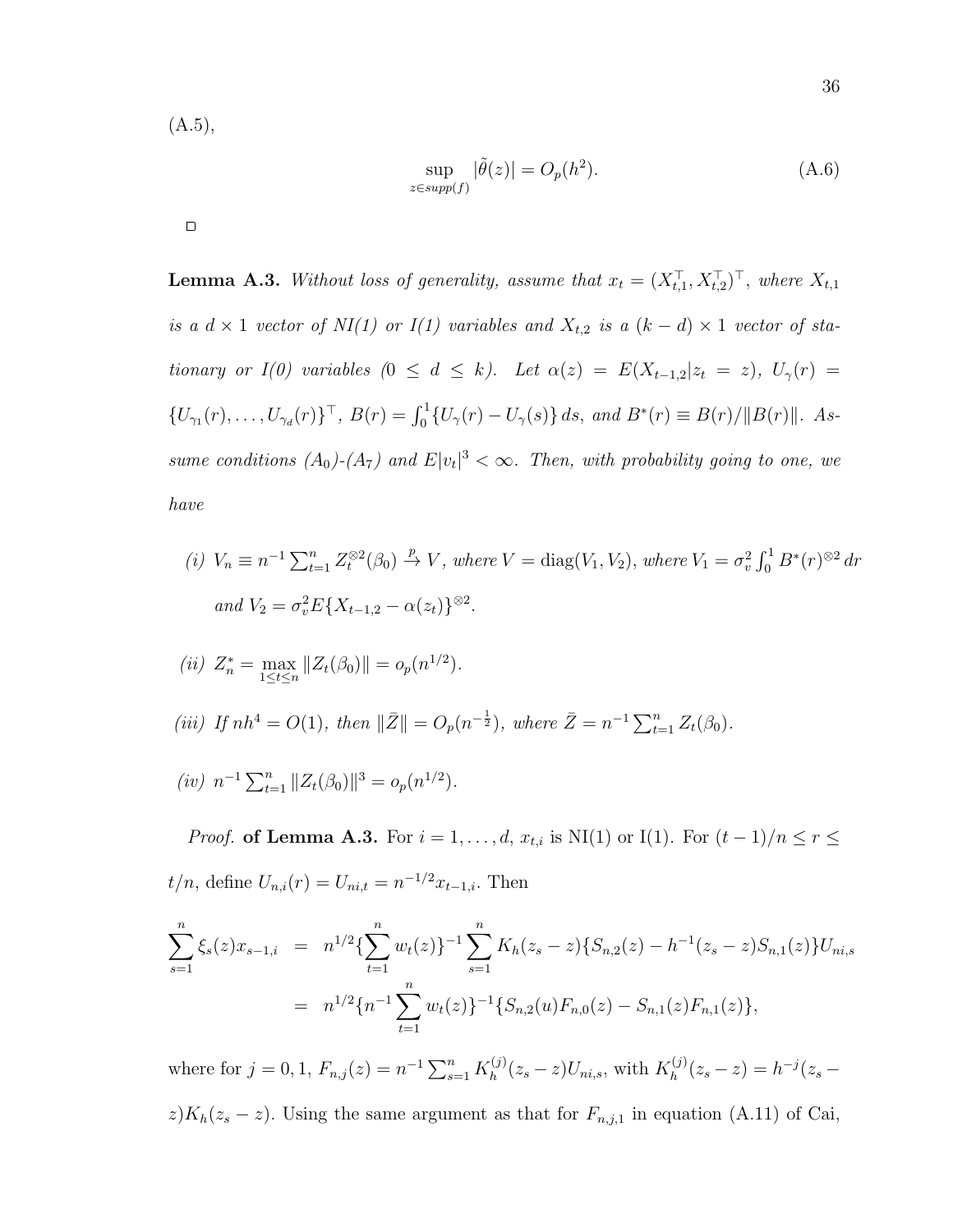Li and Park (2009), we obtain that  $F_{n,j}(z) = f(z) \mu_j W_u^{(i)} + o_p(1)$ , where  $W_u^{(i)} =$  $\int_0^1 U_{\gamma_i}(r) dr$ . By Bickel's (1975) chaining argument, this result holds uniformly for  $z \in \text{supp}(f)$ . Therefore,

$$
\sum_{s=1}^{n} \xi_s(z) x_{s-1,i} = n^{1/2} W_u^{(i)} + o_p(n^{1/2}),
$$

uniformly for  $z \in \text{supp}(f)$ . Then

$$
\tilde{x}_{t-1,i} = n^{1/2} [U_{ni,t} - W_u^{(i)}] + o_p(n^{1/2})
$$
\n(A.7)

uniformly for  $t = 1, \ldots, n$ . By the strong approximation in Lemma A.1, we have  $U_{n,i}(r) \stackrel{a.s}{\rightarrow} U_{\gamma_i}(r)$ . Therefore,

$$
n^{-1/2}\tilde{x}_{[nr],i} = U_{\gamma_i}(r) - W_u^{(i)} + o_p(1)
$$

or equivalently

$$
n^{-1/2}\tilde{X}_{[nr],1} = U_{\gamma}(r) - W_u + o_p(1) \equiv B(r) + o_p(1), \tag{A.8}
$$

uniformly for  $0 \le r \le 1$ , where  $W_u = \{W_u^{(1)}, \ldots, W_u^{(d)}\}^{\top} = \int_0^1 U_\gamma(r) dr$ . Thus,  $B(r) = \int_0^1 \{U_\gamma(r) - U_\gamma(s)\} ds$ . Then, for  $i = 1, ..., d$ ,

$$
P\{\omega_{t,i} = (1 + \tilde{X}_{t-1,1})^{-1/2}, \forall t = 1,\dots,n\} = P\{\max_{1 \le t \le n} n^{-1/2} \log(n) \|\tilde{X}_{t-1,1}\| \ge c^*\}\
$$

$$
\to P\{\sup_{r \in [0,1]} \|B(r)\| \ge 0\} = 1. \tag{A.9}
$$

Let  $\alpha(z) = E(X_{t-1,2}|z_t = z)$  and  $\sigma^2(z) = \text{Var}(X_{t-1,2}|z_t = z)$ . Then

$$
X_{t-1,2} = \alpha(z_t) + \sigma(z_t)\epsilon_t,
$$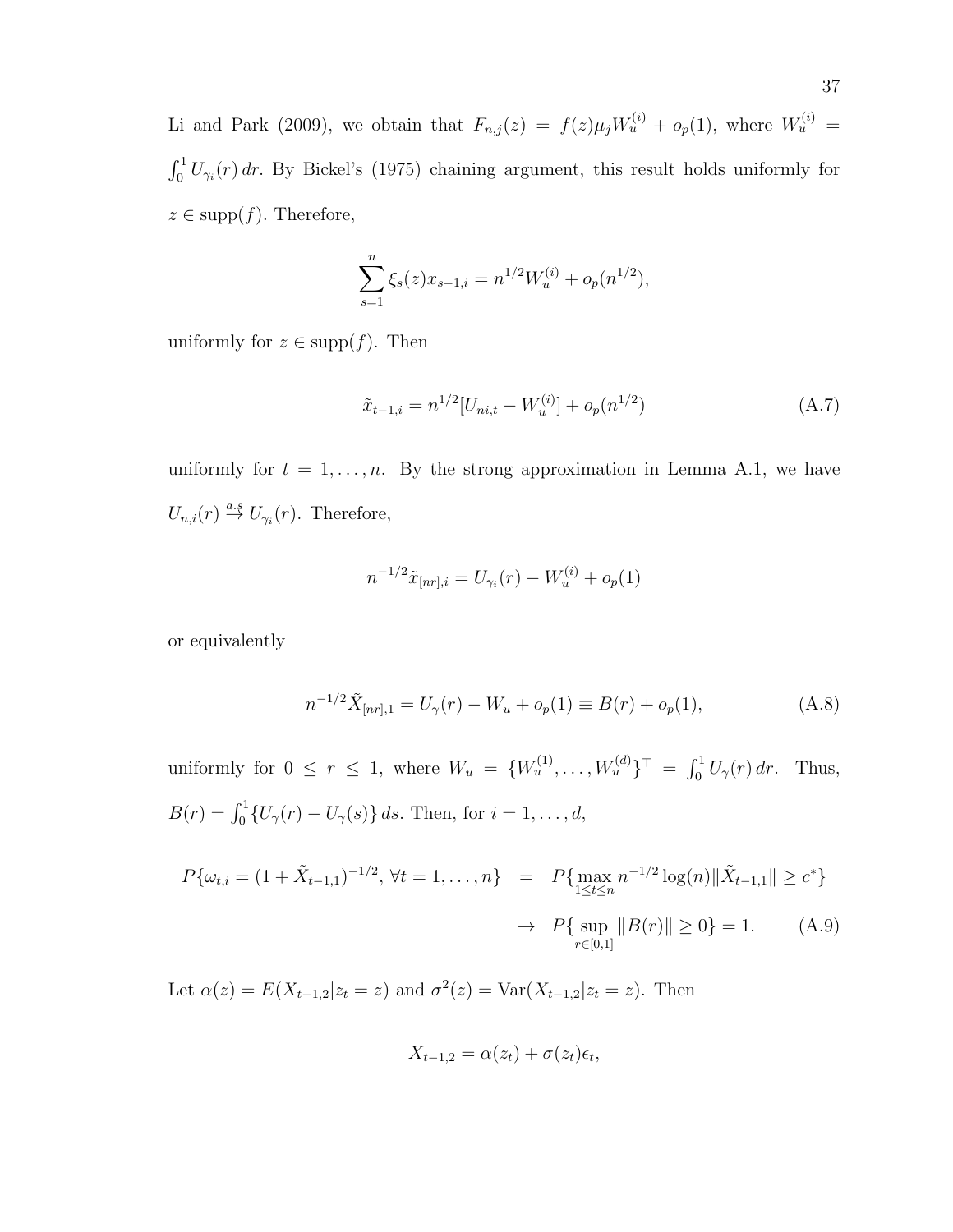where  $\epsilon_t$  satisfies that  $E(\epsilon_t|z_t) = 0$  and  $Var(\epsilon_t|z_t) = I_{k-d}$ . The local linear estimator of  $\alpha(z)$  is

$$
\hat{\alpha}(z) = \sum_{s=1}^{n} \xi_s(z) X_{s-1,2}.
$$

Since  $\alpha(\cdot)$  has a continuous 2nd order derivative and  $\sigma(z)$  is continuous, by Theorem 6.5 in Fan and Yao (2003), we have

$$
\sup_{z \in \text{supp}(f)} ||\hat{\alpha}(z) - \alpha(z)|| = O_p[h^2 + {\log(1/h) / (nh)}^{1/2}].
$$

It follows that

$$
\tilde{X}_{t-1,2} = X_{t-1,2} - \alpha(z_t) + O_p[h^2 + {\log(1/h) / (nh)}^{1/2}], \tag{A.10}
$$

uniform for  $t = 1, \ldots, n$ . Furthermore,  $n^{-1/2} \log(n) \max_{1 \le t \le n} ||X_{t,2}|| = o_p(1)$ , if  $E||X_{t,2}||^{2+\delta} <$  $\infty$ . Hence, for  $i = d + 1, \ldots, k$ ,

$$
P(\omega_{t,i} = 1, \forall t = 1, ..., n) = 1 - P(\max_{1 \le t \le n} n^{-1/2} \log(n) | \tilde{x}_{t-1,i}| \ge c^*)
$$
  

$$
\to 1.
$$
 (A.11)

Let  $\Omega_{t,1} = (1 + ||\tilde{X}_{t-1,1}||^2)^{-1/2} I_d$  and  $\Omega_{t,2} = I_{k-d}$ . It follows from (A.9) and (A.11) that with probability going to one

$$
\Omega_t = \text{diag}(\Omega_{t,1}, \Omega_{t,2}).\tag{A.12}
$$

We adopt Phillips' (1988) notation and represent  $\rho_i = \exp(\gamma_i/n)$  for  $\gamma_i \in R$  and for  $i = 1, \ldots, d$ . Without loss of generality, it is assumed that  $E(x_{0,i}) = 0$ . By the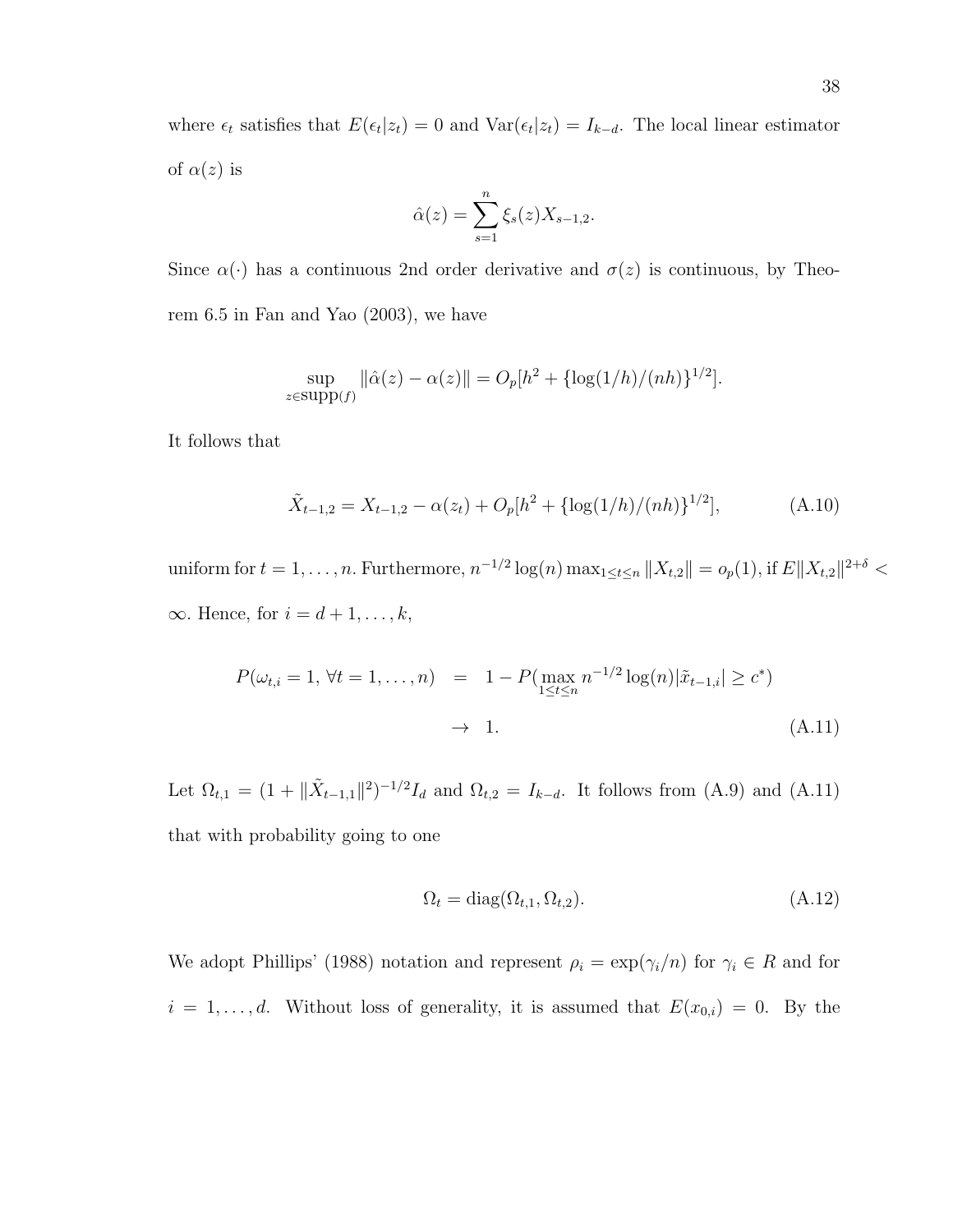definition of  $Z_t(\beta)$  and (2.8), we have

$$
Z_t(\beta_0) = \Omega_t \tilde{x}_{t-1}(\tilde{y}_t - \beta_0^\top \tilde{x}_{t-1})
$$
  
\n
$$
= \Omega_t \tilde{x}_{t-1} \{ y_t - x_{t-1}^\top \beta_0 - \hat{\theta}(z_t; \beta_0) \}
$$
  
\n
$$
= \Omega_t \tilde{x}_{t-1} v_t - \delta_t,
$$
 (A.13)

where  $\delta_t = \Omega_t \tilde{x}_{t-1} \{ \hat{\theta}(z_t; \beta_0) - \theta(z_t; \beta_0) \}.$  For the model  $y_t - \beta_0^\top x_{t-1} = \theta(z_t) + v_t$ , the local linear estimator  $\hat{\theta}(z; \beta_0)$  satisfies that [see Theorem 6.5 in Fan and Yao (2003)]

$$
\sup_{z \in \text{supp}(f)} |\hat{\theta}(z; \beta_0) - \theta(z; \beta_0)| = O_p[h^2 + \{nh/\log(1/h)\}^{-1/2}]. \tag{A.14}
$$

By  $(A.13)$ , we have

$$
\{Z_t(\beta_0)\}^{\otimes 2} = (\Omega_t \tilde{x}_{t-1})^{\otimes 2} v_t^2 - (\Omega_t \tilde{x}_{t-1} \delta_t^\top + \delta^\top \Omega_t \tilde{x}_{t-1}) v_t + \delta_t^{\otimes 2}.
$$

Then

$$
V_n = n^{-1} \sum_{t=1}^n (\Omega_t \tilde{x}_{t-1})^{\otimes 2} v_t^2 - n^{-1} \sum_{t=1}^n (\Omega_t \tilde{x}_{t-1} \delta_t^\top + \delta^\top \Omega_t \tilde{x}_{t-1}) v_t + n^{-1} \sum_{t=1}^n \delta_t^{\otimes 2}
$$
  
\n
$$
\equiv W_{n1} - W_{n2} + W_{n3}.
$$

It is easy to see from (A.14) that  $W_{n3} = o_p(W_{n1})$ . Then, by the Hölder inequality,  $W_{n2}$ is also dominated by  $W_{n1}$ . Hence,  $V_n = W_{n1} + o_p(1)$ . Let  $W_{n1}^* = n^{-1} \sum_{t=1}^n (\Omega_t \tilde{x}_{t-1})^{\otimes 2} \sigma_v^2$ . Then  $E(W_{n1} - W_{n1}^*) = 0$ . By (A.10) and Condition  $(A_7)$ , we have  $Var(W_{n1} - W_{n1}^*) =$ *o*(1). Therefore,  $W_{n1} = W_{n1}^* + o_p(1)$  and

$$
V_n = \sigma_v^2 n^{-1} \sum_{t=1}^n \left( \Omega_t \tilde{x}_{t-1} \right)^{\otimes 2} + o_p(1) \equiv \sigma_v^2 V_n^* + o_p(1). \tag{A.15}
$$

(i) The result can be proven through the following steps: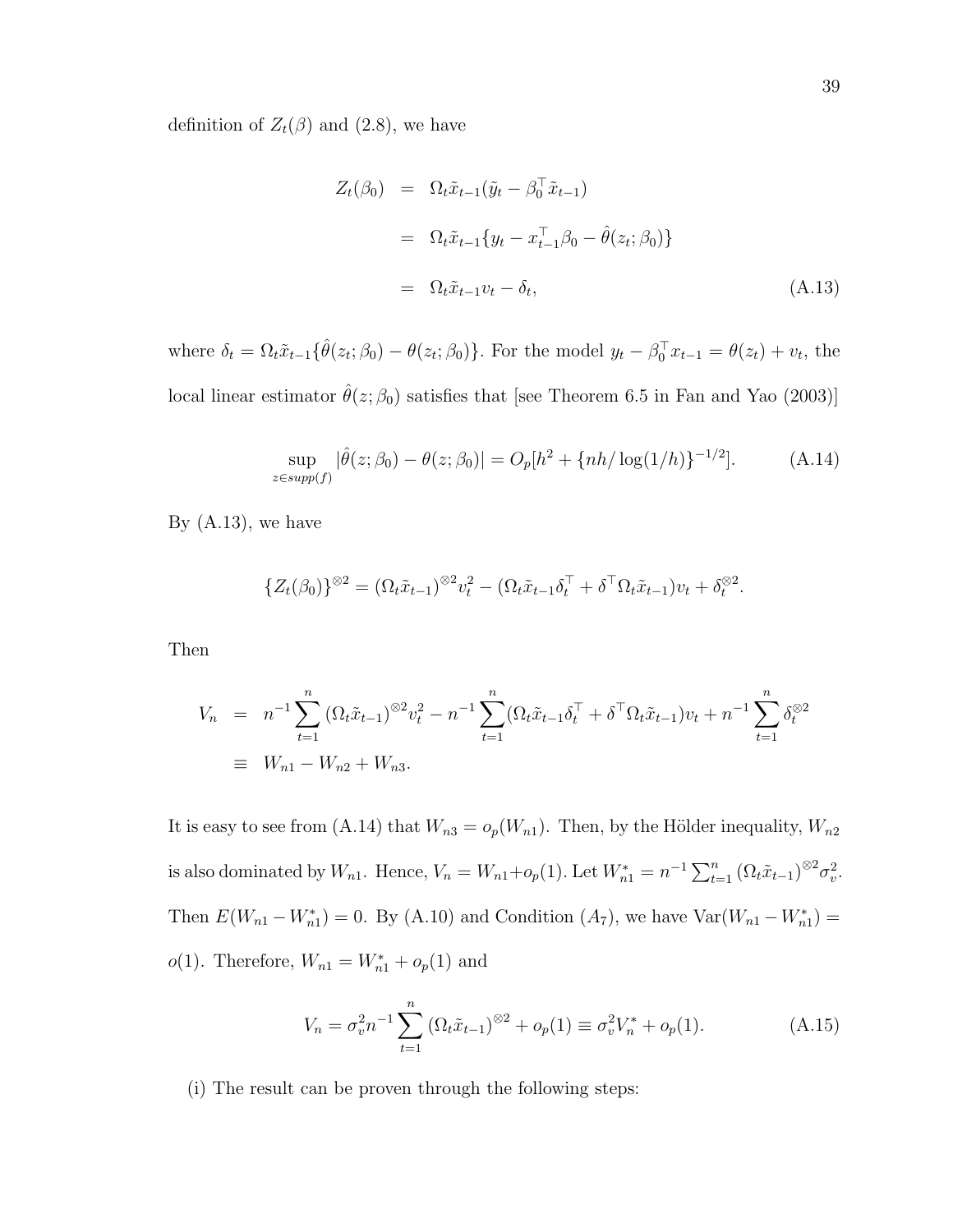Step 1. Let  $\xi_{n1} = n^{-1} \sum_{t=1}^{n} (\Omega_{t,1} \tilde{X}_{t-1,1})^{\otimes 2}$  and  $\xi_{n2} = n^{-1} \sum_{t=1}^{n} (\Omega_{t,2} \tilde{X}_{t-1,2})^{\otimes 2}$ . Then

$$
\xi_{n1} = n^{-1} \sum_{t=1}^{n} (1/n + ||n^{-1/2} \tilde{X}_{t-1,1}||^2)^{-1} (n^{-1/2} \tilde{X}_{t-1,1})^{\otimes 2}
$$
  
= 
$$
n^{-1} \sum_{t=1}^{n} (||n^{-1/2} \tilde{X}_{t-1,1}||^2)^{-1} (n^{-1/2} \tilde{X}_{t-1,1})^{\otimes 2} + o_p(1).
$$

Let  $B^*(r) = B(r)/||B(r)||$ . Using (A.8) and Theorem 1.2 in Berkes and Horváth (2006), we establish that

$$
\xi_{n1} = \int_0^1 \|B(r)\|^{-2} B(r)^{\otimes 2} dr + o_p(1) = \int_0^1 B^*(r)^{\otimes 2} dr + o_p(1).
$$

By  $(A.10)$  and  $(A.12)$ , with probability tending to one, we have

$$
\xi_{n2} = n^{-1} \sum_{t=1}^{n} \{X_{t-1,2} - \alpha(z_t)\}^{\otimes 2} + o_p(1)
$$
  
=  $E\{X_{t-1,2} - \alpha(z_t)\}^{\otimes 2} + o_p(1).$  (A.16)

Step 2. Let  $\xi_{n,12} = n^{-1} \sum_{t=1}^{n} \Omega_{t,1} \tilde{X}_{t-1,1} (\Omega_{t,2} \tilde{X}_{t-1,2})^{\top}$ . Then

$$
\xi_{n,12} = n^{-1} \sum_{t=1}^{n} (1 + ||\tilde{X}_{t-1,1}||^2)^{-1/2} \tilde{X}_{t-1,1} \{X_{t-1,2} - \alpha(z_t)\}^{\top} + o_p(1)
$$
  
\n
$$
\equiv n^{-1} \sum_{t=1}^{n} U_{nt}^* e_t + o_p(1),
$$

where  $U_{nt}^* = (1 + ||\tilde{X}_{t-1,1}||^2)^{-1/2} \tilde{X}_{t-1,1}$  and  $e_t = \{X_{t-1,2} - \alpha(z_t)\}^{\top}$ . Using an argument similar to that in Cai, Li and Park (2009, page 108), we obtain that

$$
n^{-1} \sum_{t=1}^{n} U_{nt}^* e_t = o_p(1).
$$
 (A.17)

Therefore,  $\xi_{n,12} = o_p(1)$ . In fact, for any  $\delta \in (0,1)$ , let  $N = [1/\delta]$ ,  $t_k = 1 + [nk/N]$ ,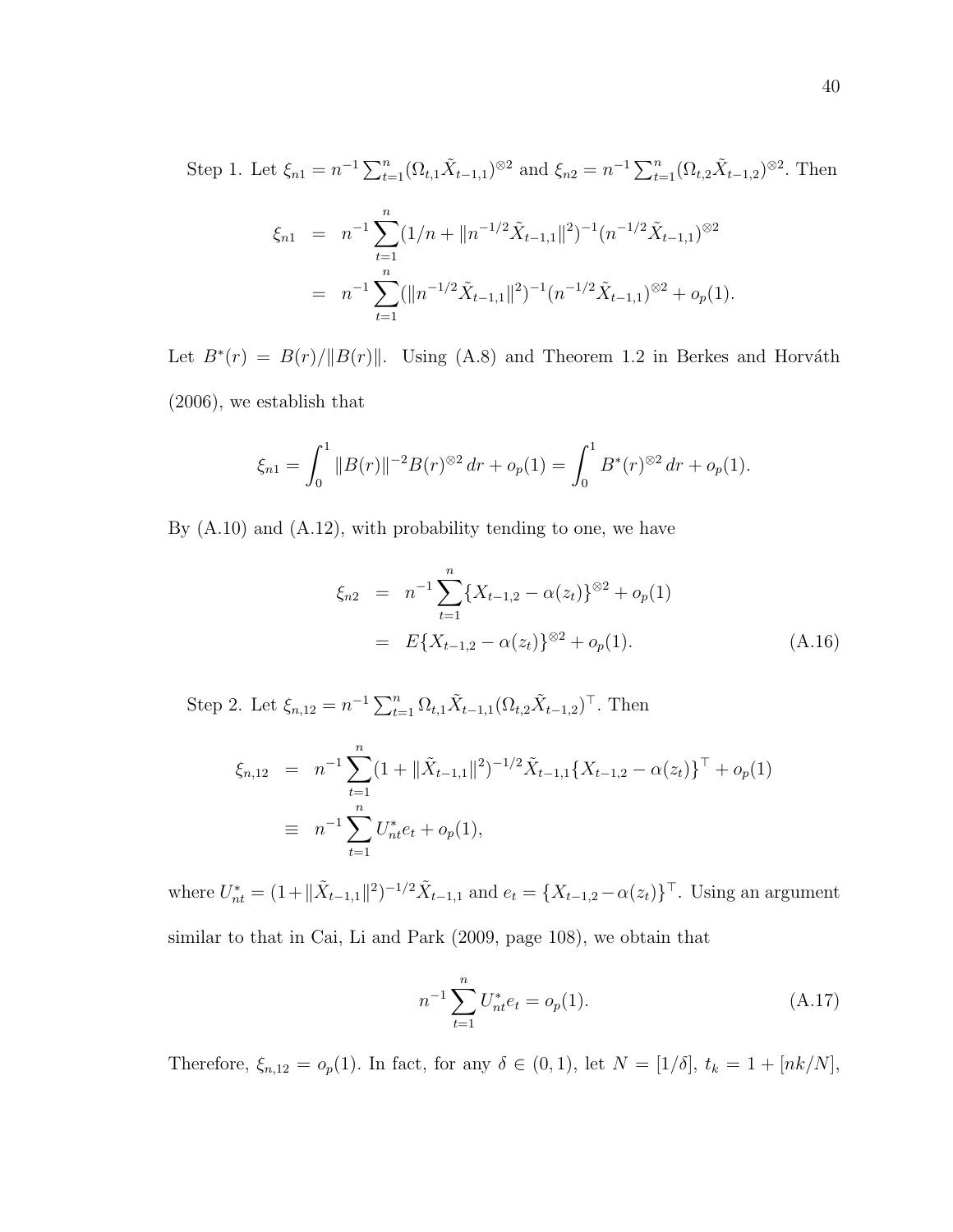$t_k^* = t_{k+1} - 1$ , and  $t_k^{**} = \min(t_k^*, n)$ . Then, it can be rewritten that

$$
||n^{-1} \sum_{t=1}^{n} U_{nt}^* e_t|| = ||n^{-1} \sum_{k=0}^{N-1} \sum_{t=t_k}^{t_k^*} U_{nt}^* e_t||.
$$
 (A.18)

By the triangle inequality, we have

$$
||n^{-1} \sum_{k=0}^{N-1} \sum_{t=t_k}^{t_k^{**}} U_{nt}^* e_t || \le ||n^{-1} \sum_{k=0}^{N-1} U_{nt_k}^* \sum_{t=t_k}^{t_k^{**}} e_t || + ||n^{-1} \sum_{k=0}^{N-1} \sum_{t=t_k}^{t_k^{**}} (U_{nt}^* - U_{nt_k}^*) e_t ||
$$
  
\n
$$
\le n^{-1} \sum_{k=0}^{N-1} ||U_{nt_k}^*|| \sum_{t=t_k}^{t_k^{**}} e_t || + n^{-1} \sum_{k=0}^{N-1} \sum_{t=t_k}^{t_k^{**}} ||U_{nt}^* - U_{nt_k}^*||e_t ||
$$
  
\n
$$
\le \sup_{0 \le t \le 1} ||U_n^*(t)||n^{-1} \sum_{k=0}^{N-1} |\sum_{t=t_k}^{t_k^{*}} e_t | + \sup_{|r-s| \le \delta} ||U_n^*(r) - U_n^*(s)||n^{-1} \sum_{t=1}^{n} |e_t|.
$$

Using (A.8) and the continuous mapping theorem, we obtain that  $U_n^*(r) \Rightarrow B^*(r) \equiv$  $B(r)/||B(r)||$  on [0, 1]. Hence,  $\sup_{0 \leq t \leq 1} ||U_n^*(t)|| = O_p(1)$ . It is trivial to verify that  $n^{-1} \sum_{t=1}^{n} |e_t| = O_p(1)$ , since  $e_t$  is a  $\alpha$ -mixing stationary sequence. Therefore,

$$
||n^{-1} \sum_{k=0}^{N-1} \sum_{t=t_k}^{t_k^{**}} U_{nt}^* e_t || = O_p(1) n^{-1} \sum_{k=0}^{N-1} \left| \sum_{t=t_k}^{t_k^{*}} e_t \right| + O_p(1) \sup_{|r-s| \le \delta} ||U_n^*(r) - U_n^*(s)||. \tag{A.19}
$$

Note that  $\sup_{|r-s|\leq \delta} ||U_n^*(r) - U_n^*(s)|| \stackrel{D}{\to} \sup_{|r-s|\leq \delta} ||B^*(r) - B^*(s)|| \stackrel{p}{\to} 0$  as  $\delta \to 0$  and

$$
E\{n^{-1}\sum_{k=0}^{N-1}|\sum_{t=t_k}^{t_k^*}e_t|\} \le N/n \sup_{0\le k\le N-1}E|\sum_{t=t_k}^{t_k^*}e_t|
$$
  
\n
$$
\le \sup_{t\le n}E|(\delta n)^{-1}\sum_{i=t}^{t+\delta n}e_i| \le \sup_{t\le n}[\text{Var}\{(\delta n)^{-1}\sum_{i=t}^{t+\delta n}e_i\}]^{1/2}
$$
  
\n
$$
= O\{(\delta n)^{-1}\} \to 0.
$$

as  $n \to \infty$ . It follows from (A.18)-(A.19) that (A.17) holds.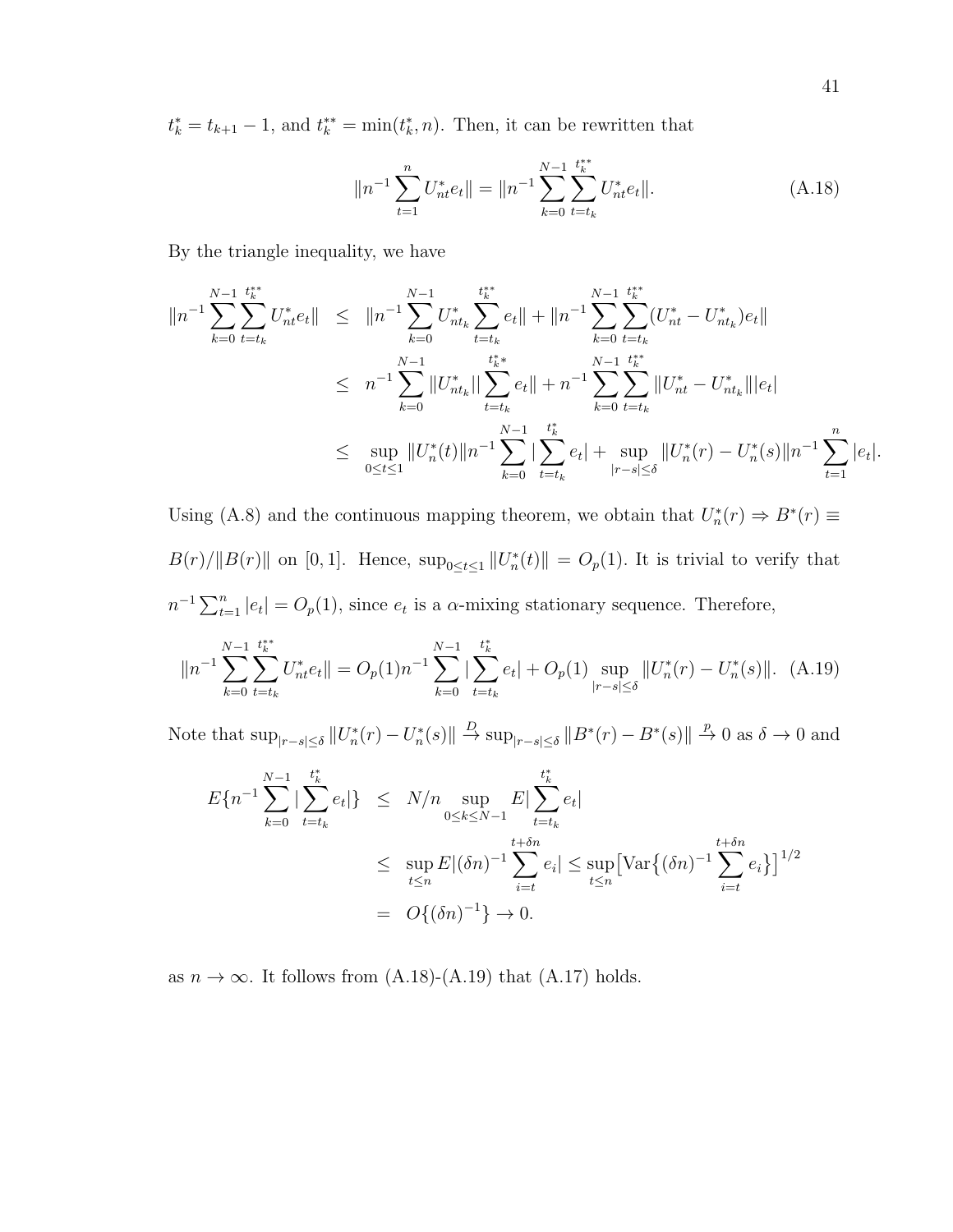Combining Steps 1 and 2 leads to

$$
\sigma_v^2 V_n^* = \sigma_v^2 \Big( \frac{\xi_{n1}}{\xi_{n12}^{\top}} \frac{\xi_{n12}}{\xi_{n2}} \Big) \stackrel{p}{\to} V = \text{diag}(V_1, V_2). \tag{A.20}
$$

This, combined with (A.15), completes the proof.

(ii) The result requires  $2+\delta$  moment for  $X_{t,2}$ . Note that  $Z_t(\beta_0) = \{Z_{t,1}^{\top}(\beta_0), Z_{t,2}^{\top}(\beta_0)\}^{\top}$ , where  $Z_{t,j}(\beta_0) = \Omega_{t,j} \tilde{X}_{t-1,j} \{ v_t - [\hat{\theta}(z; \beta_0) - \theta(z; \beta_0)] \}$  for  $j = 1, 2$ . It suffices to show that

$$
\eta_{nj} \equiv n^{-1/2} \max_{1 \le t \le n} \|\Omega_{t,j}\tilde{X}_{t-1,j}\| = o_p(1)
$$

and

$$
\eta_{nj}^* \equiv n^{-1/2} \max_{1 \le t \le n} \|\Omega_{t,j}\tilde{X}_{t-1,j}v_t\| = o_p(1).
$$

For  $j = 1$ , with probability tending to one, it is obvious that  $\eta_{n1} \leq n^{-1/2} = o(1)$  and  $\eta_{n1}^* \leq n^{-1/2} \max_{1 \leq t \leq n} |v_t| = o_p(1)$ . For  $j = 2$ , since  $\lim_{n \to \infty} P(\Omega_{t,2} = I_{k-d}) \to 1$ , using (A.10) we obtain that

$$
\eta_{n2} = n^{-1/2} \max_{1 \le t \le n} \|\tilde{X}_{t-1,2}\| = n^{-1/2} \max_{1 \le t \le n} \|X_{t-1,2} - \alpha(z_t)\| + o_p(1) = o_p(1),
$$

and

$$
\eta_{n2}^* = n^{-1/2} \max_{1 \le t \le n} \|\tilde{X}_{t-1,2}v_t\| = n^{-1/2} \max_{1 \le t \le n} \|\{X_{t-1,2} - \alpha(z_t)\}v_t\| + o_p(1) = o_p(1).
$$

(iii) By  $(A.13)$ , we have

$$
n^{1/2}\bar{Z} = n^{-1/2} \sum_{t=1}^{n} Z_t(\beta_0)
$$
  
=  $n^{-1/2} \sum_{t=1}^{n} \Omega_t \tilde{x}_{t-1} v_t - n^{-1/2} \sum_{t=1}^{n} \Omega_t \tilde{x}_{t-1} [\hat{\theta}(z_t; \beta_0) - \theta(z_t; \beta_0)].$  (A.21)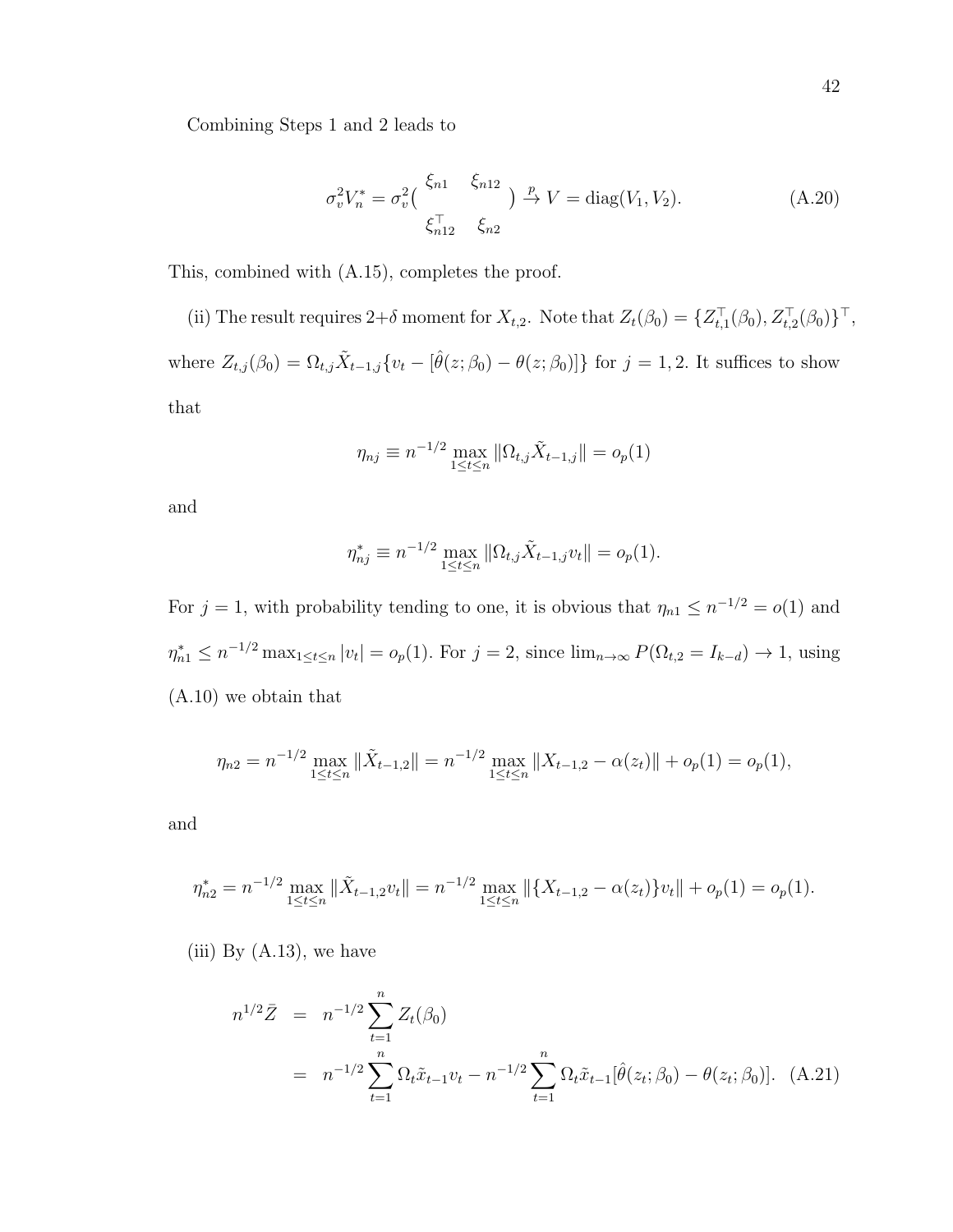By the definition of  $\hat{\theta}(\cdot; \beta_0)$ , we have

$$
\hat{\theta}(z; \beta_0) - \theta(z) = \sum_{t=1}^n \xi_t(z)v_t + \sum_{t=1}^n \xi_t(z)\{\theta(z_t) - \theta(z)\},
$$

where, by (A.6), the second term on the right hand is equal to  $-\tilde{\theta}(z) = O_p(h^2)$ uniformly for  $z \in supp(f)$ . Therefore,

$$
\hat{\theta}(z;\beta) - \theta(z) = \sum_{s=1}^n \xi_s(z)v_s + O_p(h^2),
$$

which combined with (A.21) yields that

$$
n^{1/2}\bar{Z} = n^{-1/2} \sum_{t=1}^{n} \Omega_t \tilde{x}_{t-1} v_t - n^{-1/2} \sum_{s=1}^{n} \left\{ \sum_{t=1}^{n} \Omega_t \tilde{x}_{t-1} \xi_s(z_t) \right\} v_s + O_p(\sqrt{n}h^2)
$$
  
\n
$$
\equiv M_{n1} - M_{n2} + O_p(\sqrt{n}h^4).
$$
\n(A.22)

Note that  $E(M_{n1}) = 0$  and  $Var(M_{n1}) = \sigma_v^2 E\{(\Omega_t \tilde{x}_{t-1})^{\otimes 2}\} = O(1)$ . Then  $M_{n1} =$  $O_p(1)$ . Let  $r_s = \sum_{t=1}^n \Omega_t \tilde{x}_{t-1} \xi_s(z_t)$ . Then it can be rewritten that

$$
r_s = \sum_{t=1}^n \Omega_t \tilde{x}_{t-1} w_s(z_t) / \sum_{i=1}^n w_i(z_t) = (r_{s1}^\top, r_{s2}^\top)^\top,
$$

where

$$
r_{s1} = \sum_{t=1}^{n} \Omega_{t,1} \tilde{X}_{t-1,1} w_s(z_t) / \sum_{i=1}^{n} w_i(z_t)
$$

and

$$
r_{s2} = \sum_{t=1}^{n} \Omega_{t,2} \tilde{X}_{t-1,2} w_s(z_t) / \sum_{i=1}^{n} w_i(z_t).
$$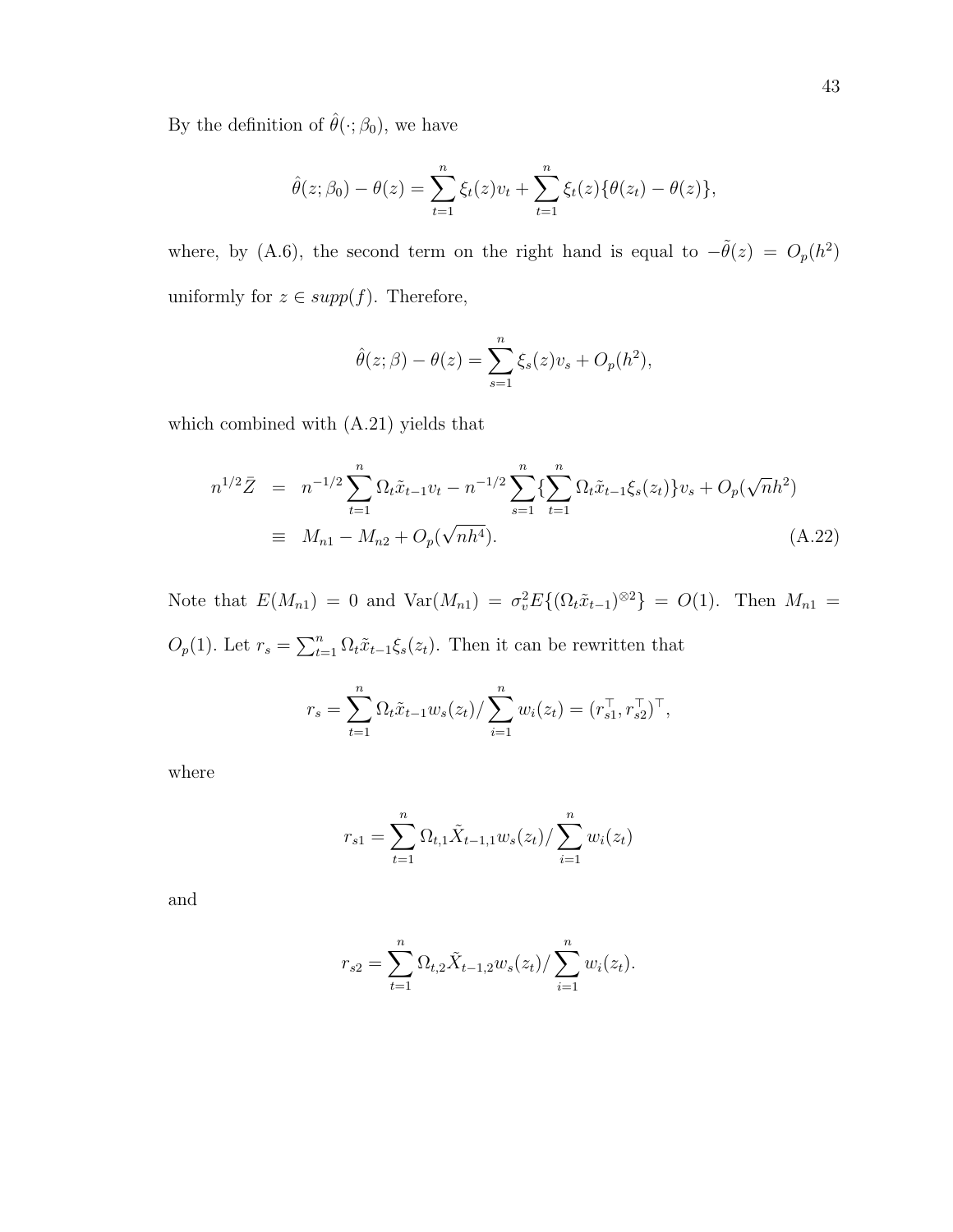By  $(A.1)-(A.2)$  and  $(A.10)$ , with probability tending to one, we have

$$
r_{s1} = \{n^{-1} \sum_{i=1}^{n} w_i(z_t)\}^{-1} n^{-1} \sum_{t=1}^{n} \tilde{X}_{t-1,1} (1 + ||\tilde{X}_{t-1,1}||^2)^{-1/2} K_h(z_s - z_t)
$$
  
 
$$
\times \{S_{n,2}(z_t) - h^{-1}(z_s - z_t) S_{n,1}(z_t)\}
$$
  
=  $O_p(1).$ 

and

$$
r_{s2} = \sum_{t=1}^{n} \tilde{X}_{t-1,2} w_s(z_t) / \sum_{i=1}^{n} w_i(z_t)
$$
  
=  $\{n^{-1} \sum_{i=1}^{n} w_i(z_t)\}^{-1} n^{-1} \sum_{t=1}^{n} \{X_{t-1,2} - \alpha(z_t)\} K_h(z_s - z_t)$   
 $\times \{S_{n,2}(z_t) - h^{-1}(z_s - z_t) S_{n,1}(z_t)\} + o_p(1)$   
=  $O_p(1),$ 

uniformly for  $s = 1, \ldots, n$ , which is a random variable independent of  $v_s$ . Since  $M_{n2} = n^{-1/2} \sum_{s=1}^{n} r_s v_s$  has conditional mean zero and conditional variance  $r_s^2$  $O_p(1)$ ,  $M_{n2} = O_p(1)$ . This, combined with (A.22), leads to  $n^{1/2}\bar{Z} = O_p(1)$ .

(iv) Since  $\|\Omega_{t,1}\tilde{X}_{t-1,1}\| \leq \sqrt{d}$  and  $\Omega_{t,2}\tilde{X}_{t-1,2} = \tilde{X}_{t-1,2}$  with probability tending to one and  $E|v_t|^3 < \infty$ , the result holds from (A.13).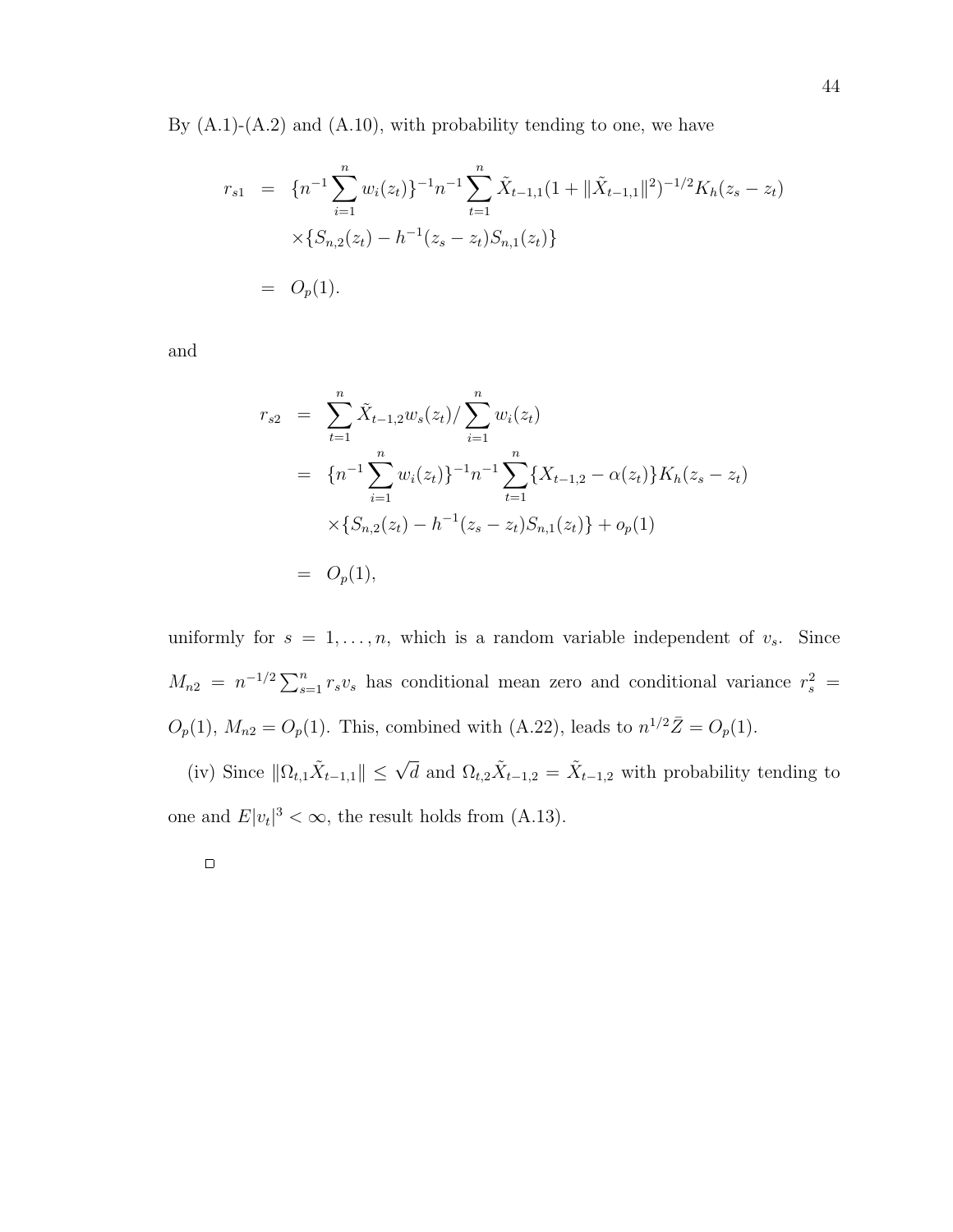### APPENDIX B: SKETCH OF PROOFS

## Theorem 3.1

*Proof.* of Theorem 3.1. Let  $a_n = \sum_{t=1}^n (\Omega_t \tilde{x}_{t-1})^{\otimes 2}$ ,  $b_n = \sum_{t=1}^n \Omega_t \tilde{x}_{t-1}^{\otimes 2}$ ,  $\tilde{v}_t =$  $v_t - \sum_{s=1}^n \xi_s(z_t)v_s$ , and  $\tilde{\theta}(z) = \theta(z) - \sum_{s=1}^n \xi_s(z)\theta(z_s)$ . Then  $\tilde{y}_t = \beta^\top \tilde{x}_{t-1} + \tilde{\theta}(z_t) + \tilde{v}_t$ . By the definition of  $\hat{\beta}_{\omega}$ , we have

$$
\hat{\beta}_{\omega} - \beta = \left(\sum_{t=1}^n \Omega_t \tilde{x}_{t-1}^{\otimes 2}\right)^{-1} \sum_{t=1}^n \Omega_t \tilde{x}_{t-1} \tilde{\theta}(z_t) + \left(\sum_{t=1}^n \Omega_t \tilde{x}_{t-1}^{\otimes 2}\right)^{-1} \sum_{t=1}^n \Omega_t \tilde{x}_{t-1} \tilde{v}_t.
$$

Therefore,

$$
a_n^{-1/2}b_n(\hat{\beta}_{\omega} - \beta) = a_n^{-1/2} \sum_{t=1}^n \Omega_t \tilde{x}_{t-1} \tilde{\theta}(z_t) + a_n^{-1/2} \sum_{t=1}^n \Omega_t \tilde{x}_{t-1} \tilde{v}_t = B_n + V_n \qquad (A.23)
$$

Using the Hölder inequality, we obtain that

$$
\|\sum_{t=1}^{n} \Omega_t \tilde{x}_{t-1} \tilde{\theta}(z_t) \| \leq (\sum_{t=1}^{n} \|\Omega_t \tilde{x}_{t-1}\|^2)^{1/2} \{\sum_{t=1}^{n} \tilde{\theta}(z_t)^2\}^{1/2},
$$
 (A.24)

where  $\|\cdot\|$  denotes the Euclidean norm. It follows from (A.24) and Lemma A.2 that

$$
\|\sum_{t=1}^{n} \Omega_t \tilde{x}_{t-1} \tilde{\theta}(z_t) \| \leq (\sum_{t=1}^{n} \|\Omega_t \tilde{x}_{t-1}\|^2)^{1/2} O_p(\sqrt{nh^4}) = o_p\{(\sum_{t=1}^{n} \|\Omega_t \tilde{x}_{t-1}\|^2)^{1/2}\}, \quad (A.25)
$$

if  $nh^4 \rightarrow 0$ . Further, by (A.15) and (A.20),

$$
\sum_{t=1}^{n} \|\Omega_t \tilde{x}_{t-1}\|^2 = n \text{tr}(V_n^*) = n \{\text{tr}(V) + o_p(1)\} = O_p(n), \tag{A.26}
$$

Combining (A.25) and (A.26) leads to

$$
\|\sum_{t=1}^n \Omega_t \tilde{x}_{t-1} \tilde{\theta}(z_t)\| = o_p(\sqrt{n}).
$$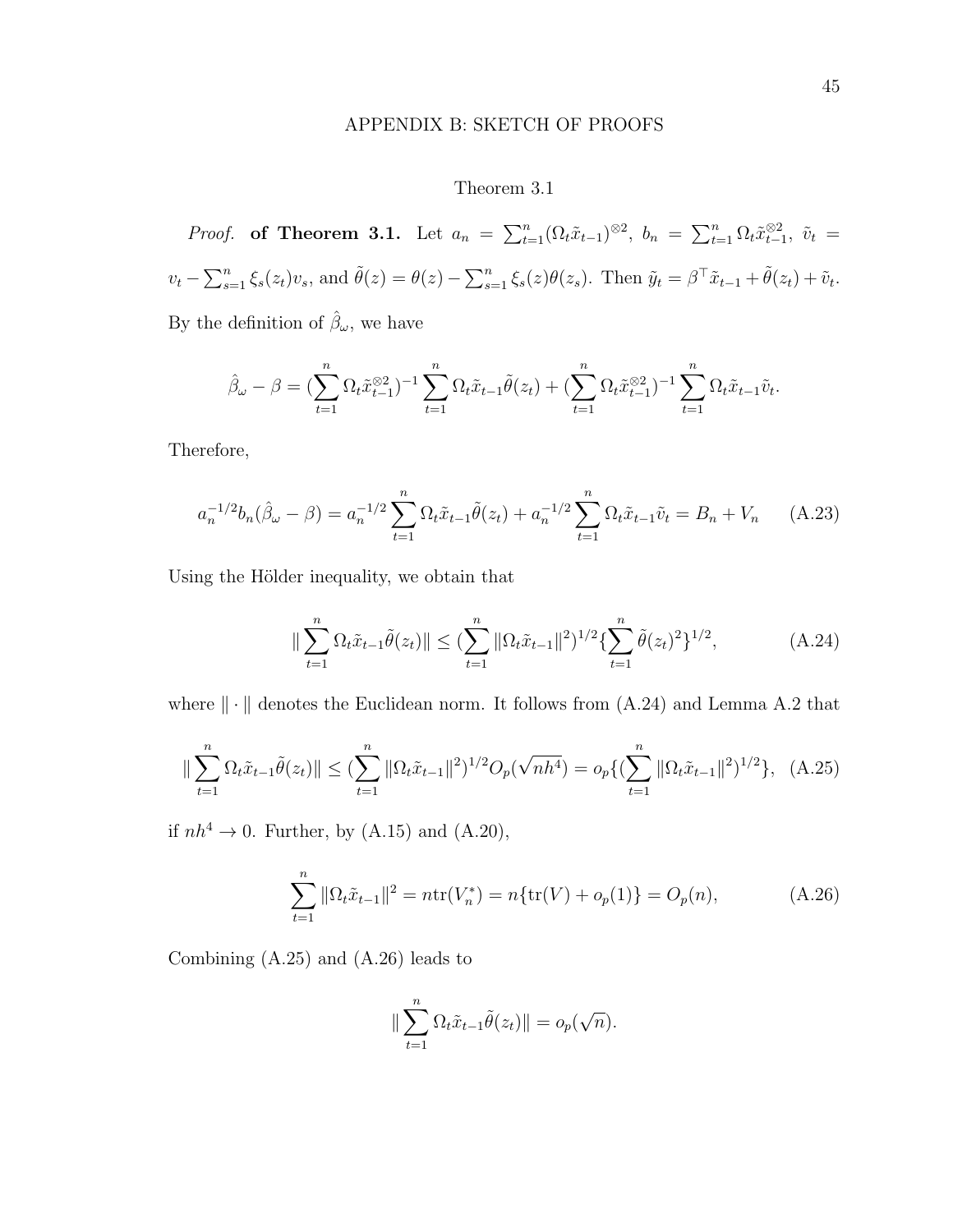Then

$$
||B_n|| \le ||\sum_{t=1}^n \Omega_t \tilde{x}_{t-1} \tilde{\theta}(z_t)|| \max \deg(a_n^{-1/2}) \le o_p[\{\min \deg(n^{-1}a_n)\}^{-1/2}] = o_p[\{\min \deg(V_n^*)\}^{-1/2}].
$$

Applying (A.20), we obtain that

$$
B_n = o_p[\{\min \text{eig}(V)\}^{-1/2}] = o_p(1). \tag{A.27}
$$

Note that

$$
V_n = a_n^{-1/2} (\Omega_1 \tilde{x}_0, \dots, \Omega_n \tilde{x}_{n-1}) (\tilde{v}_1, \dots, \tilde{v}_n)^{\top} \equiv a_n^{-1/2} c_n \tilde{v}
$$

and

$$
\tilde{v} = (I_n - S)v,
$$

where  $v = (v_1, \ldots, v_n)^\top$ ,  $I_n$  is an  $n \times n$  identity matrix, and S is the smoothing matrix whose components are  $\mathcal{F} \equiv \sigma(u_t, t \leq n)$  measurable and independent of v. Therefore,  $E\{\tilde{v}|\mathcal{F}\}=0$  and  $E(\tilde{v}\tilde{v}^\top|\mathcal{F})=(I_n-S)(I_n-S)^\top\sigma_v^2$ . Following Fan and Jiang (2005,  $(B.11)$  and  $(B.21)$ , we establish that

$$
E(\tilde{v}\tilde{v}^\top | \mathcal{F}) = \sigma_v^2 I_n \{1 + o(1)\}.
$$

Hence,  $E(V_n|\mathcal{F})=0$  and

$$
E(V_n^{\otimes 2}|\mathcal{F}) = \sigma_v^2 a_n^{-1/2} \sum_{t=1}^n (\Omega_t \tilde{x}_{t-1})^{\otimes 2} a_n^{-1/2} \{1 + o(1)\} = \sigma_v^2 I_k + o(1).
$$

Since  $V_n = a_n^{-1/2} c_n (I_n - S) v \equiv d_n^{\top} v \equiv \sum_{t=1}^n d_{n_i} v_i$ , where  $d_n = (d_{n1}, \dots, d_{nn})^{\top}$ . Using the martingale limit theorem (Hall and Heyde, 1980), we can show that, for any  $k \times 1$ vector a,

$$
a^{\top}V_n \stackrel{\mathcal{D}}{\rightarrow} N(0, \sigma_v^2 a^{\top} a).
$$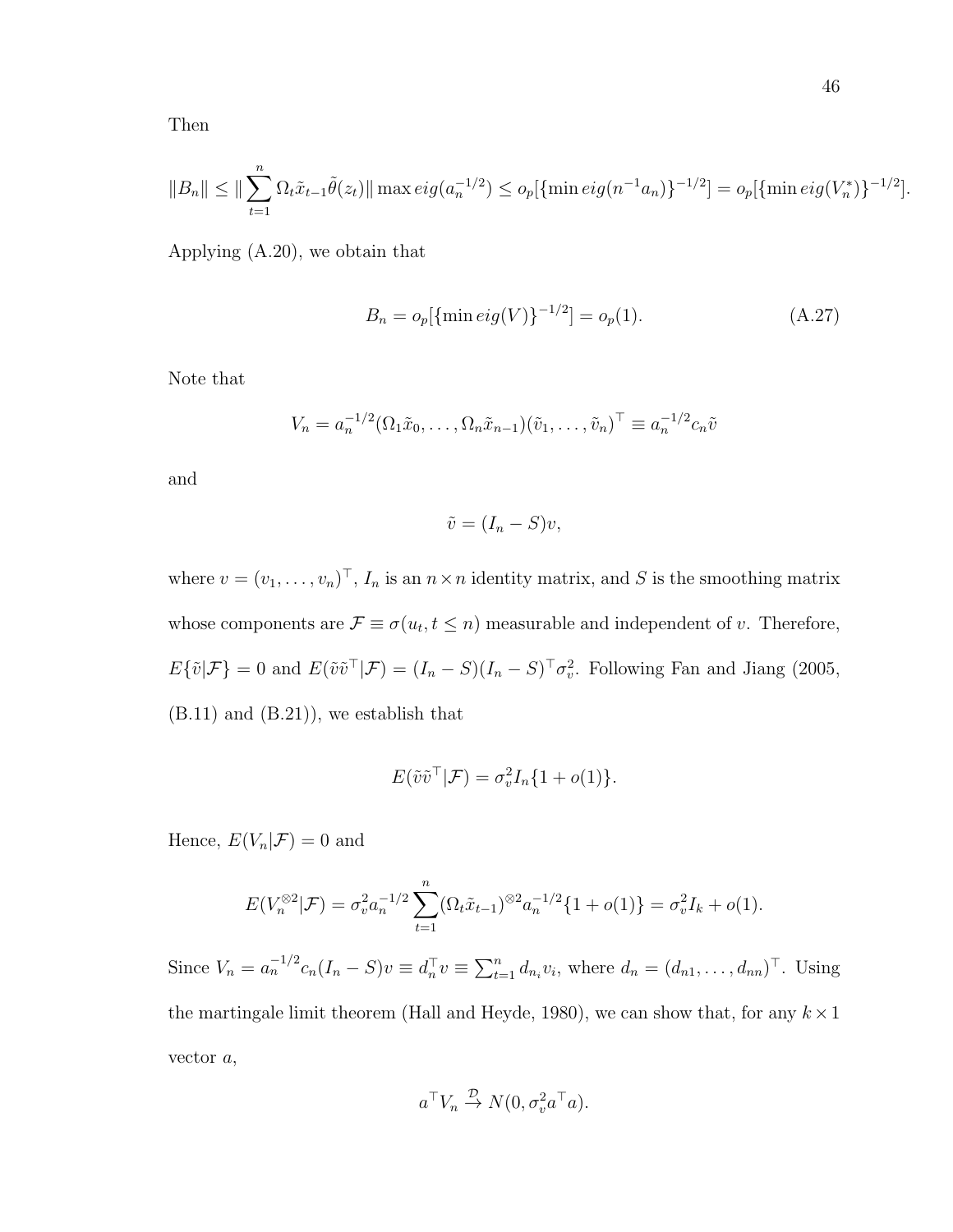Then, by the Wald device, we have  $V_n \stackrel{\mathcal{D}}{\rightarrow} N(0, \sigma_v^2 I_k)$ . Applying the Slutsky theorem, (A.23) and (A.27), we conclude the result of the theorem. $\Box$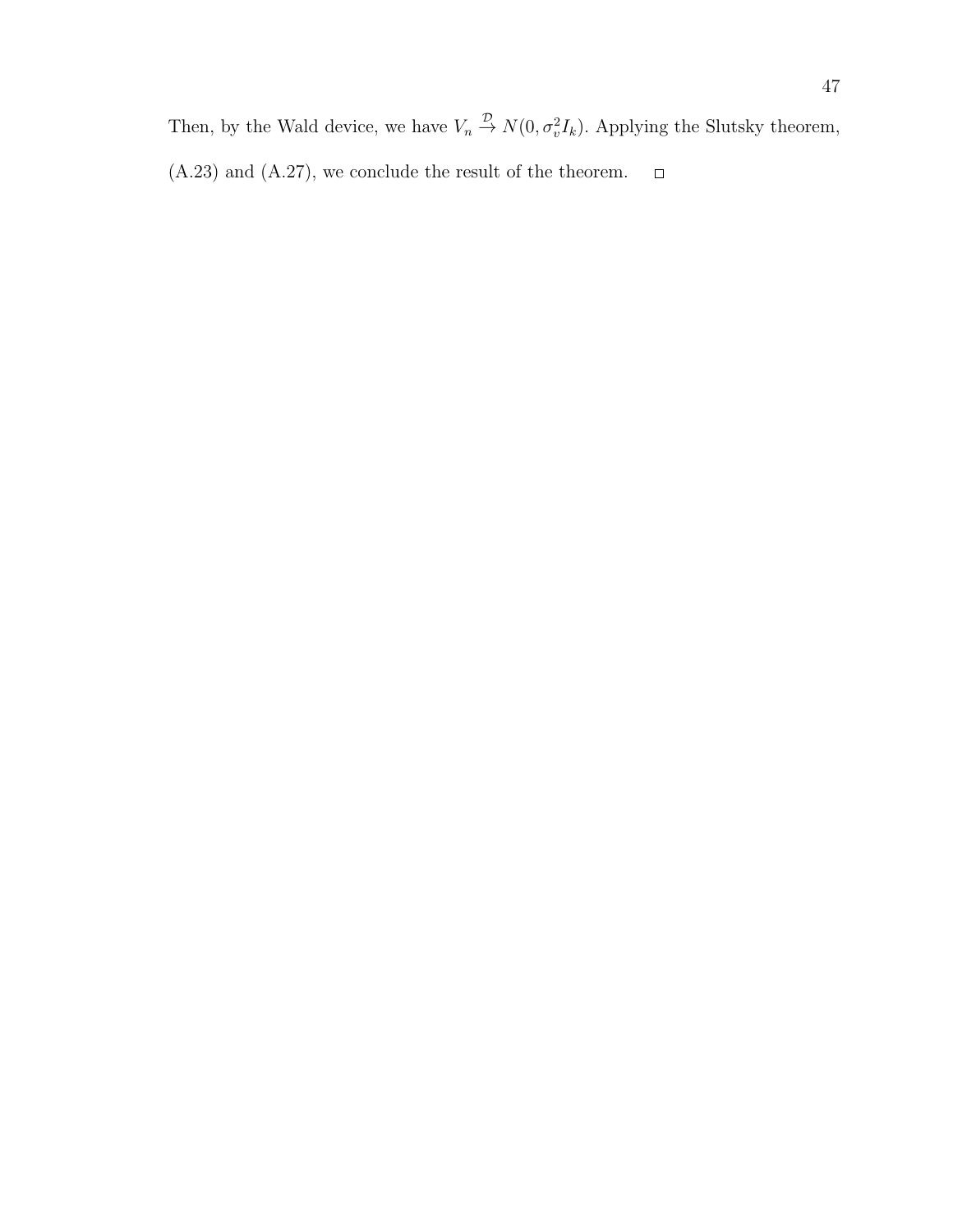### APPENDIX C: SKETCH OF PROOFS

#### Theorem 4.1

*Proof.* of Theorem 4.1. Note that  $p_t = \frac{1}{n}$ n 1  $\frac{1}{1+\lambda^{\top}Z_t(\beta_0)},$  where  $\lambda$  satisfies that

$$
g(\lambda) \equiv n^{-1} \sum_{t=1}^{n} \frac{Z_t(\beta_0)}{1 + \lambda^\top Z_t(\beta_0)} = 0.
$$

It follows that

$$
g(\lambda) = n^{-1} \sum_{t=1}^{n} Z_t(\beta_0) [1 - \frac{\lambda^{\top} Z_t(\beta_0)}{1 + \lambda^{\top} Z_t(\beta_0)}]
$$
  
=  $n^{-1} \sum_{t=1}^{n} Z_t(\beta_0) - n^{-1} \sum_{t=1}^{n} \frac{Z_t^{\otimes 2}(\beta_0)}{1 + \lambda^{\top} Z_t(\beta_0)} \lambda$   
\equiv  $\bar{Z} - \tilde{V}_n \lambda = 0.$ 

That is,

$$
\tilde{V}_n \lambda = \bar{Z}.\tag{A.28}
$$

Let  $V_n = n^{-1} \sum_{t=1}^n Z_t^{\otimes 2}(\beta_0)$ , which is non-negative definitive. Since every  $p_t > 0$ , we have  $1 + \lambda^\top Z_t(\beta_0) > 0$ , and hence,

$$
\lambda^{\top} V_n \lambda = \lambda^{\top} n^{-1} \sum_{t=1}^n \frac{Z_t^{\otimes 2}(\beta_0)}{1 + \lambda^{\top} Z_t(\beta_0)} \left\{ 1 + \lambda^{\top} Z_t(\beta_0) \right\} \lambda
$$
  
\n
$$
\leq \lambda^{\top} n^{-1} \sum_{t=1}^n \frac{Z_t^{\otimes 2}(\beta_0)}{1 + \lambda^{\top} Z_t(\beta_0)} \left\{ 1 + ||\lambda|| \max_{1 \leq t \leq n} ||Z_t(\beta_0)|| \right\} \lambda
$$
  
\n
$$
= \lambda^{\top} \tilde{V}_n \lambda (1 + ||\lambda|| Z_n^*), \qquad (A.29)
$$

where  $Z_n^* = \max_{1 \leq t \leq n} ||Z_t(\beta_0)||$ . Let  $\lambda = \rho \theta$ , where  $\rho \geq 0$  and  $\theta \in \mathcal{R}^K$  such that  $||\theta|| = 1$ . Then  $\|\lambda\| = \rho$ . Combining (A.28) and (A.29), we establish that

$$
0 \leq \rho \theta^{\top} V_n \theta \leq \rho \theta^{\top} \tilde{V}_n \theta (1 + \rho Z_n^*) = \theta^{\top} \bar{Z} (1 + \rho Z_n^*).
$$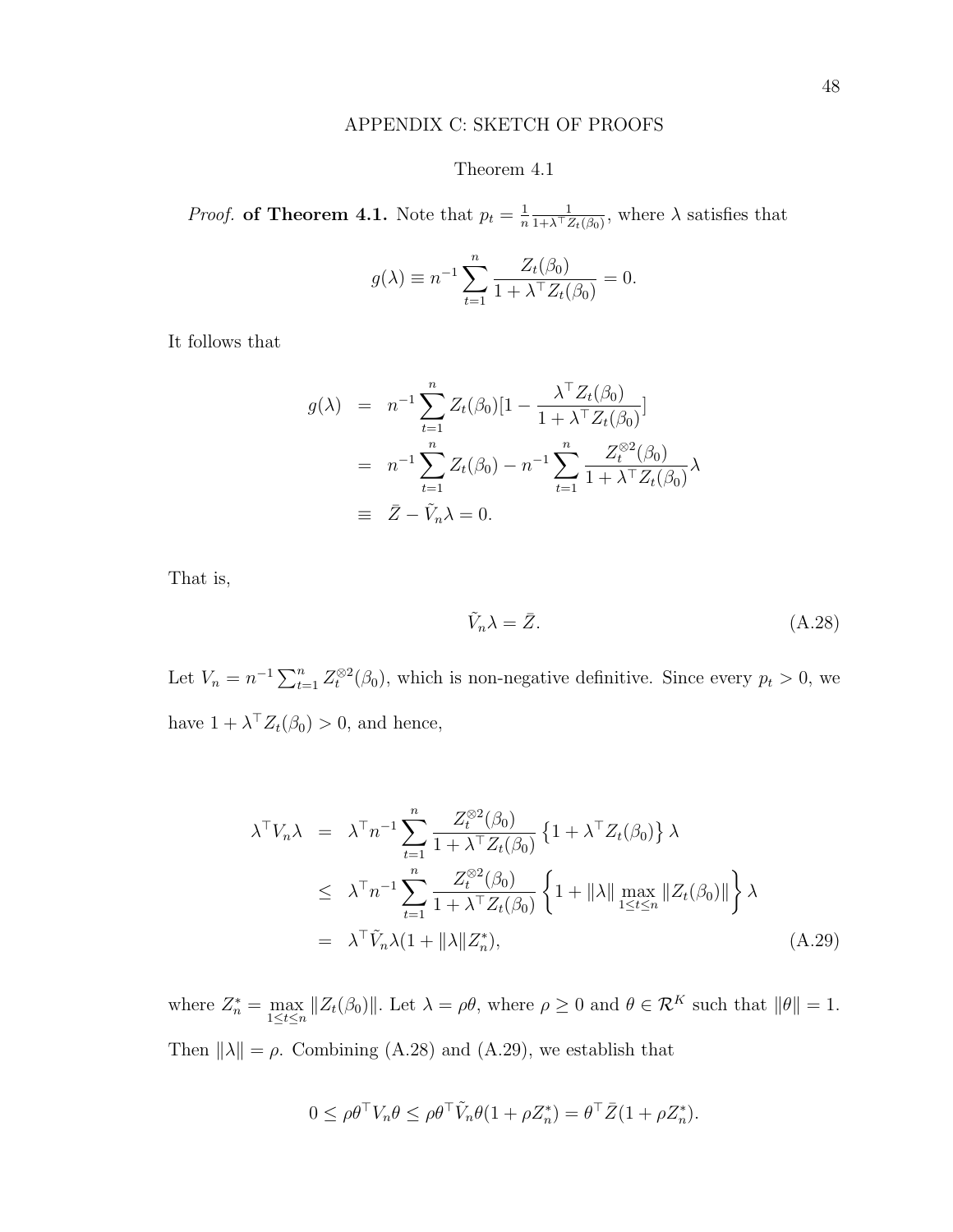Hence, by Lemma A.3(i),

$$
\theta^{\top} \bar{Z} \geq \frac{\rho}{1 + \rho Z_n^*} \theta^{\top} V_n \theta = \frac{\rho}{1 + \rho Z_n^*} \{ \theta^{\top} V \theta + o_p(1) \}.
$$

Then

$$
\rho[\min \text{eig}(V) + o_p(1) - \theta' \bar{Z} Z_n^*] \le \theta' \bar{Z}.
$$
\n(A.30)

By Lemma A.3, we have  $Z_n^* = o_p(n^{1/2})$  and  $\|\bar{Z}\| = O_p(n^{-\frac{1}{2}})$ , Then, with probability tending to one,

$$
\|\lambda\| = \rho = O_p(n^{-\frac{1}{2}})
$$
\n(A.31)

and

$$
\max_{1 \le t \le n} |\lambda^{\top} Z_t(\beta_0)| \le ||\lambda|| Z_n^* = O_p(n^{-\frac{1}{2}}) \cdot o_p(n^{-\frac{1}{2}}) = o_p(1).
$$

Rewrite

$$
0 = g(\lambda) = n^{-1} \sum_{t=1}^{n} Z_t(\beta_0) \left\{ 1 - \lambda^{\top} Z_t(\beta_0) + \frac{\lambda^{\top} Z_t^{\otimes 2}(\beta_0) \lambda}{1 + \lambda^{\top} Z_t(\beta_0)} \right\}
$$
  

$$
= \bar{Z} - V_n \lambda + n^{-1} \sum_{t=1}^{n} \frac{\lambda^{\top} Z_t^{\otimes 2}(\beta_0) \lambda Z_t(\beta_0)}{1 + \lambda^{\top} Z_t(\beta_0)}.
$$
 (A.32)

By Lemma A.3 and (A.31), the last term in (A.32) is bounded by

$$
\|\lambda\|^2 n^{-1} \sum_{t=1}^n \frac{\|Z_t(\beta_0)\|^3}{1 - \|\lambda\| Z_n^*} = O_p(n^{-1}) \{1 + o_p(1)\} n^{-1} \sum_{t=1}^n \|Z_t(\beta_0)\|^3
$$
  
=  $O_p(n^{-1}) \{1 + o_p(1)\} o_p(n^{\frac{1}{2}}) = o_p(n^{-\frac{1}{2}}).$ 

Hence, by (A.32),

$$
\lambda = V_n^{-1} \bar{Z} + o_p(n^{-\frac{1}{2}}). \tag{A.33}
$$